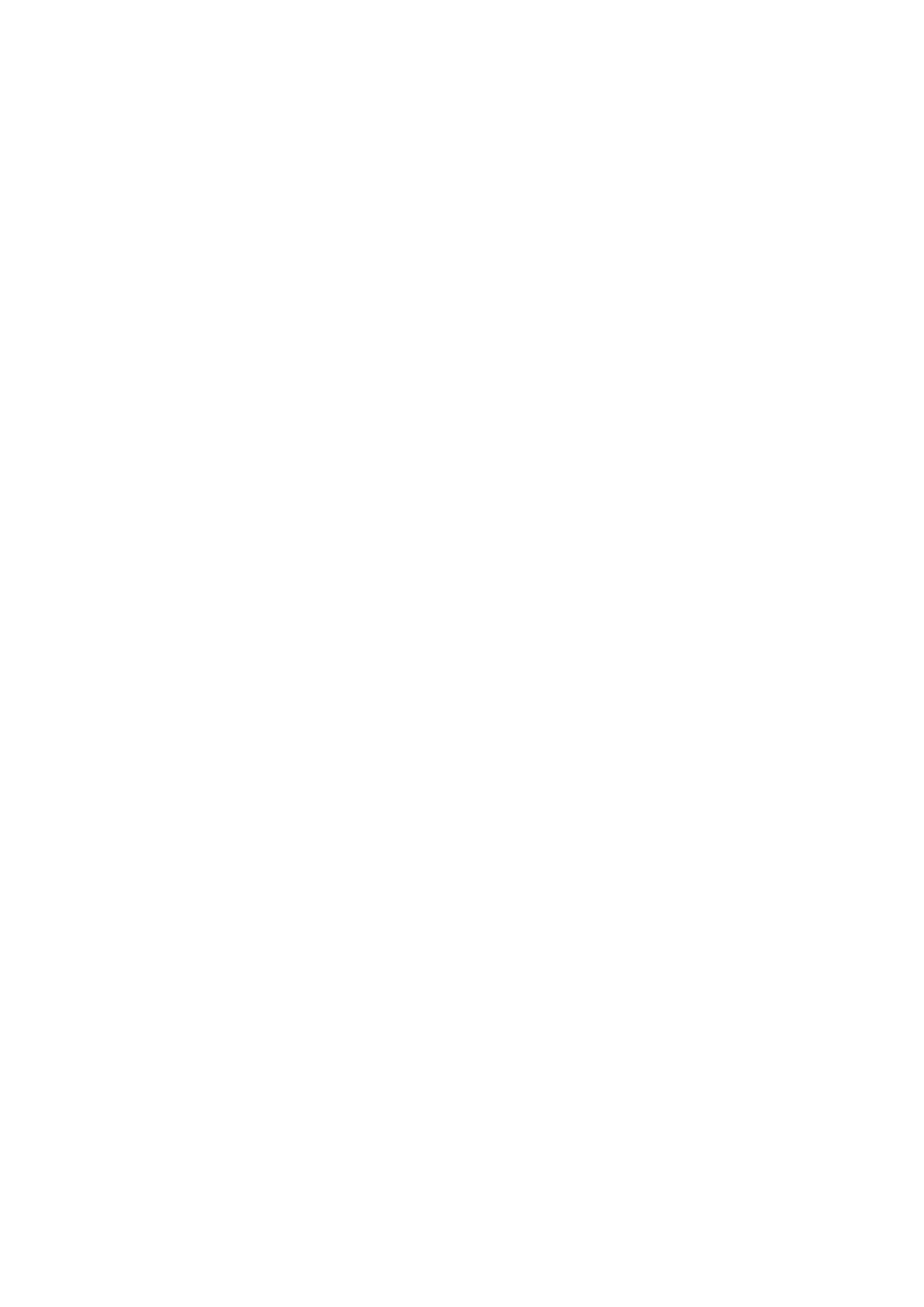UNITED NATIONS ECONOMIC COMMISSION FOR EUROPE

# **Jobs in green and healthy transport Making the green shift**



United Nations Geneva, 2020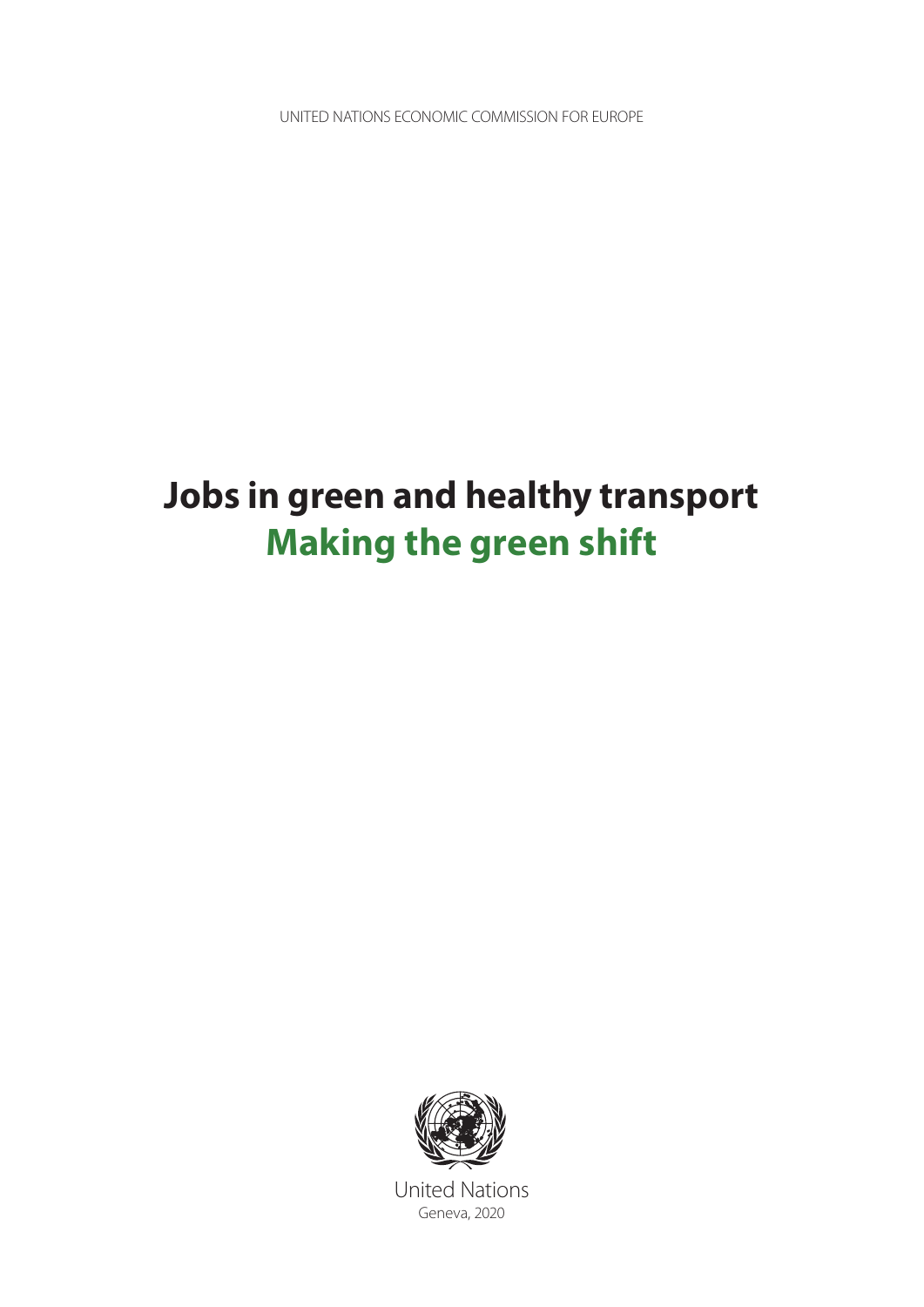Copyright © 2020 International Labour Organization

The designations employed in this publication, which are in conformity with United Nations practice, and the presentation of material therein do not imply the expression of any opinion whatsoever on the part of the ILO or the UN concerning the legal status of any country, area or territory or of its authorities, or concerning the delimitation of its frontiers.

The responsibility for opinions expressed in signed articles, studies and other contributions rests solely with their authors, and publication does not constitute an endorsement by the ILO or the UN.

Reference to names of firms and commercial products and processes does not imply their endorsement by the ILO or the UN, and any failure to mention a particular firm, commercial product or process is not a sign of disapproval.

Neither ILO nor UN guarantees the accuracy of the data included in this publication and accepts no responsibility for any consequence of their use. This publication has been prepared from official documents of the United Nations Economic Commission for Europe (UNECE), and every effort has been made to eliminate errors and reproduce the original text(s) faithfully. Readers should be aware that, in case of inconsistency, the official UNECE text will prevail.

> ECE/AC.21/8

Sales No. E.20.II.E.18 ISBN: 978-92-1-117232-4 eISBN: 978-92-1-004662-6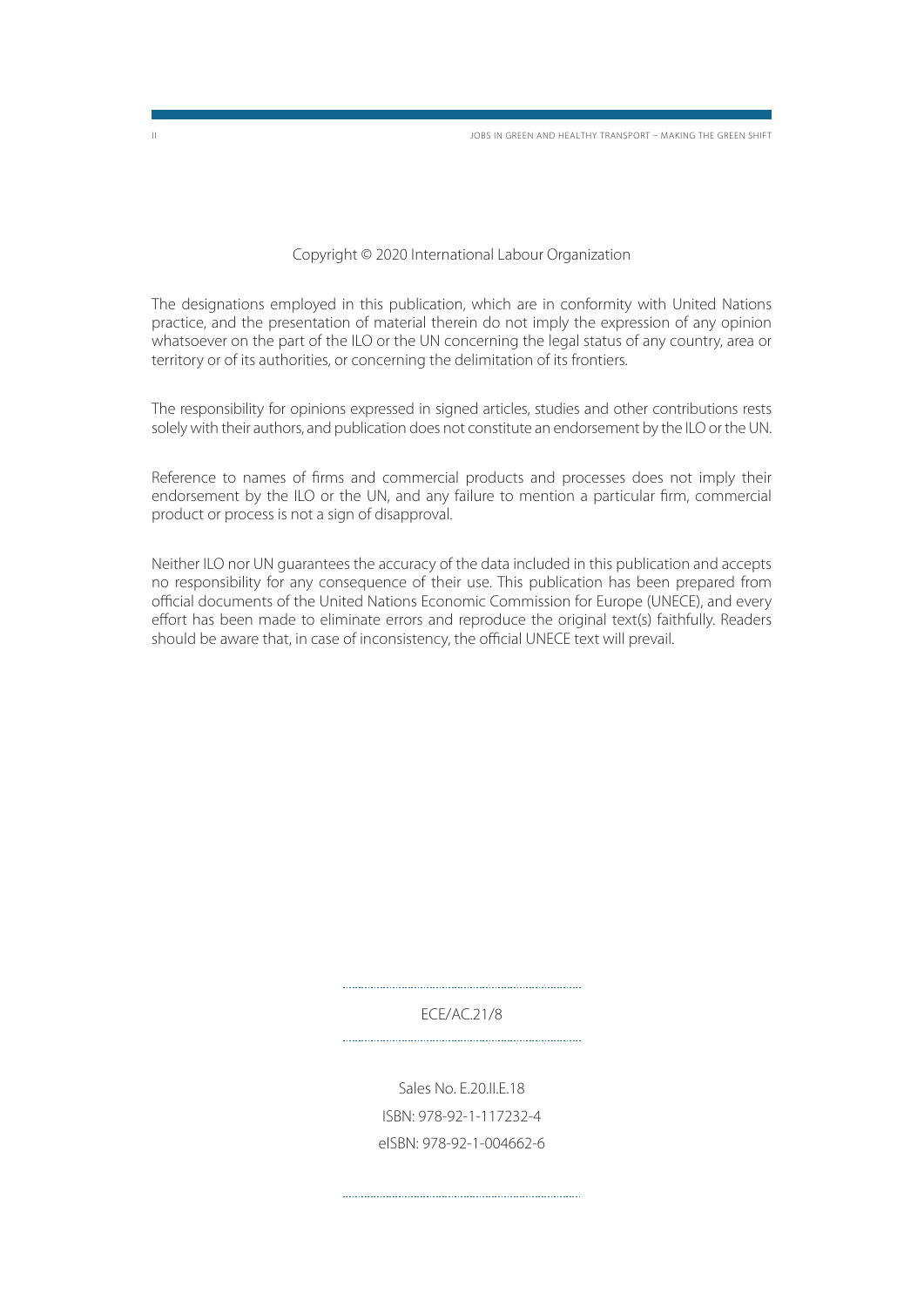### **ACKNOWLEDGMENTS**

This report was prepared by Marek Harsdorff, Guillermo Montt, Adria Rius, Antoine Bonnet and Trang Luu from the ILO's Green Jobs Programme (Marek Harsdorff and Adria Rius) and from the ILO Research Department (the three other co-authors), under the coordination of Catherine Saget, Chief of the Work, Income and Equity Unit of the ILO Research Department. The general outline of the report and the details of the scenarios were developed in collaboration with Francesco Dionori and George Georgiadis from the Sustainable Transport Division of the United Nations Economic Commission for Europe (UNECE). The modelling of the scenarios was performed in collaboration with Kirsten Wiebe, previously of the Industrial Ecology Programme at the Norwegian University of Science and Technology.

The drafting of the report benefited from comments made by Adam Elsheikhi from the ILO Research Department; Mustapha Kamal Gueye from the ILO Green Jobs Programme; Alejandra Cruz Ross from the ILO Sectoral Policies Department; Virginia Fusé from the UNECE Environment Division; and Nathan Menton and Francesco Dionori from the UNECE Sustainable Transport Division. Further guidance was provided by the Steering Committee of the Transport, Health and Environment Pan-European Programme<sup>1</sup> and by the participants of the Partnership on Jobs in Green and Healthy Transport;<sup>2</sup> the latter met twice at the headquarters of the French Ministry for an Ecological and Solidary Transition to discuss the scenarios and the results of the modelling between the launch of the project in 2018 and its conclusion in 2019.

This report was prepared as a technical input to the UNECE Fifth High-level Meeting on Transport, Health and Environment (2020).

This publication has been prepared thanks to a generous contribution from the Government of France.

See Annex IV for the list of Steering Committee members.

<sup>2</sup> The participants in the Partnership are Yasmina Baaba, Nicholas Bonvoisin, Christian Brand, Jean Chateau, Xavier Delache, Claus Doll, Silvano Domergue, Julien Fernandez. Virginia Fusé, Dionisio González, Marina Lagune, Rémi Pochez, Francesca Racioppi, Isabelle Richaud, Matthias Rinderknecht, Werner Rothengatter, Nino Sharashidze, Luisa Sievers, Acacia Smith, Elisabeth Suciu, Nathalie Tessier, Philip Turner and Kirsten Wiebe.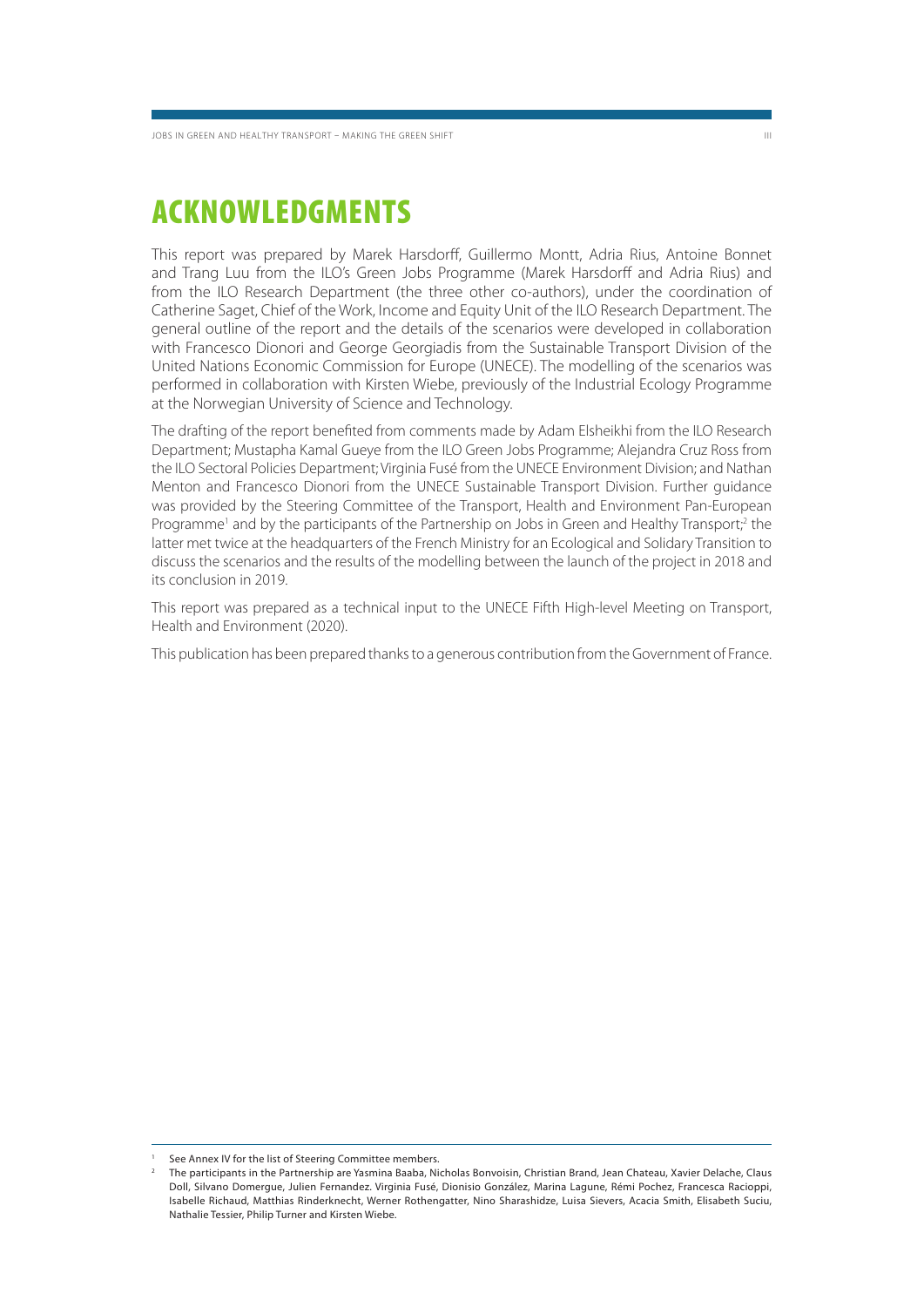IV JOBS IN GREEN AND HEALTHY TRANSPORT – MAKING THE GREEN SHIFT

# **CONTENTS**

|    |                                                                                                                                |                                                                                                                                   | iii            |  |
|----|--------------------------------------------------------------------------------------------------------------------------------|-----------------------------------------------------------------------------------------------------------------------------------|----------------|--|
|    |                                                                                                                                |                                                                                                                                   | vi             |  |
|    |                                                                                                                                |                                                                                                                                   | vii            |  |
| 1. |                                                                                                                                |                                                                                                                                   | $\mathbf{1}$   |  |
| 2. | The employment effects of expanding public transport<br>in the region of the Economic Commission for Europe                    |                                                                                                                                   |                |  |
|    | А.                                                                                                                             | How the expansion of public transport affects employment                                                                          | $\overline{4}$ |  |
|    | <b>B.</b>                                                                                                                      | Scenario PT.1: Doubling investment in public transport                                                                            | 7              |  |
|    | C.                                                                                                                             | Projections of employment under the PT.1 scenario                                                                                 | $\overline{7}$ |  |
|    | D.                                                                                                                             |                                                                                                                                   | 11             |  |
|    | Ε.                                                                                                                             | Projections of employment under the PT.2 scenario                                                                                 | 14             |  |
|    | F.                                                                                                                             | The employment effects of expanding public transport                                                                              | 16             |  |
| 3. | The employment effects of electrifying private passenger and<br>freight transport in the region of the Economic Commission for |                                                                                                                                   |                |  |
|    | A.                                                                                                                             | The electrification of private passenger and freight transport                                                                    | 19             |  |
|    | Β.                                                                                                                             | Scenario E.3: Introduction of a voluntary or mandatory target<br>of 50 per cent of all vehicles manufactured to be fully electric | 22             |  |
|    | C.                                                                                                                             | Projections of employment under the E.3 scenario                                                                                  | 23             |  |
|    | D.                                                                                                                             | Scenario E.4: Ban on internal combustion engines for light                                                                        | 26             |  |
|    | E.                                                                                                                             | Projections of employment under the E.4 scenario                                                                                  | 26             |  |
|    | F.                                                                                                                             | The employment effects of electrifying private passenger and                                                                      |                |  |
|    |                                                                                                                                |                                                                                                                                   | 29             |  |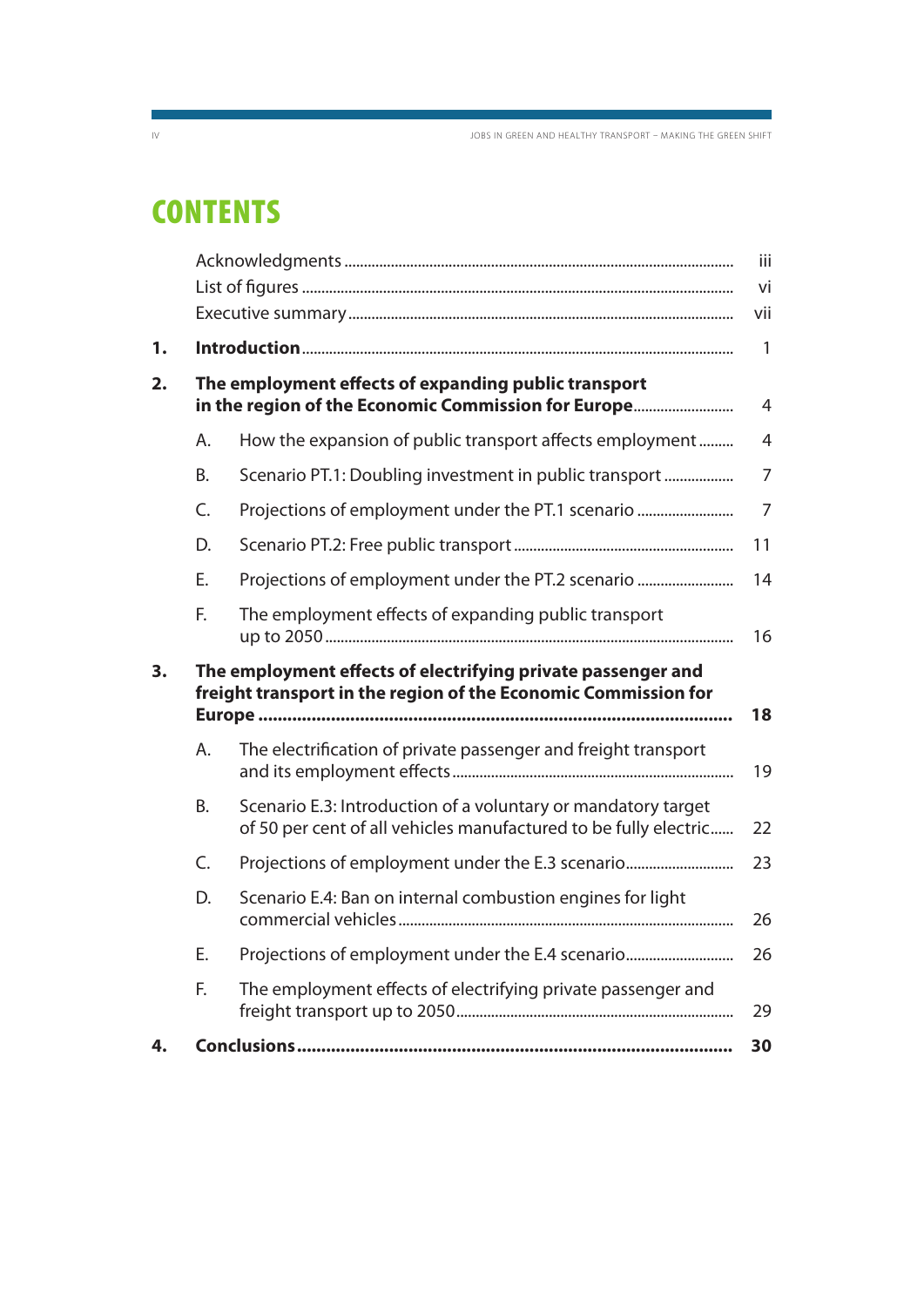| <b>Annex I:</b>   |                                                                                                                                      | 32 |
|-------------------|--------------------------------------------------------------------------------------------------------------------------------------|----|
| Α.                | Adapting EXIOBASE to represent the transport sector more                                                                             | 32 |
| B.                |                                                                                                                                      | 33 |
|                   | Doubling investment in public transport<br>Scenario PT.1:                                                                            | 33 |
|                   | Scenario PT.2:                                                                                                                       | 34 |
|                   | Introduction of a voluntary or mandatory target<br>Scenario E.3:<br>of 50 per cent of all vehicles manufactured to be fully electric | 35 |
|                   | Ban on internal combustion engines for light<br>Scenario E.4:                                                                        | 35 |
| <b>Annex II:</b>  | Policies to ensure that green and healthy transport                                                                                  | 36 |
| Α.                |                                                                                                                                      | 36 |
| B.                |                                                                                                                                      | 36 |
| C.                |                                                                                                                                      | 37 |
| D.                | Social protection and active labour market policies                                                                                  | 37 |
| Ε.                |                                                                                                                                      | 38 |
| <b>Annex III:</b> | International labour standards relevant to employment in                                                                             | 40 |
| <b>Annex IV:</b>  | Steering Group for the study Jobs in green and healthy trans-                                                                        |    |
|                   | port:                                                                                                                                | 41 |
|                   |                                                                                                                                      | 43 |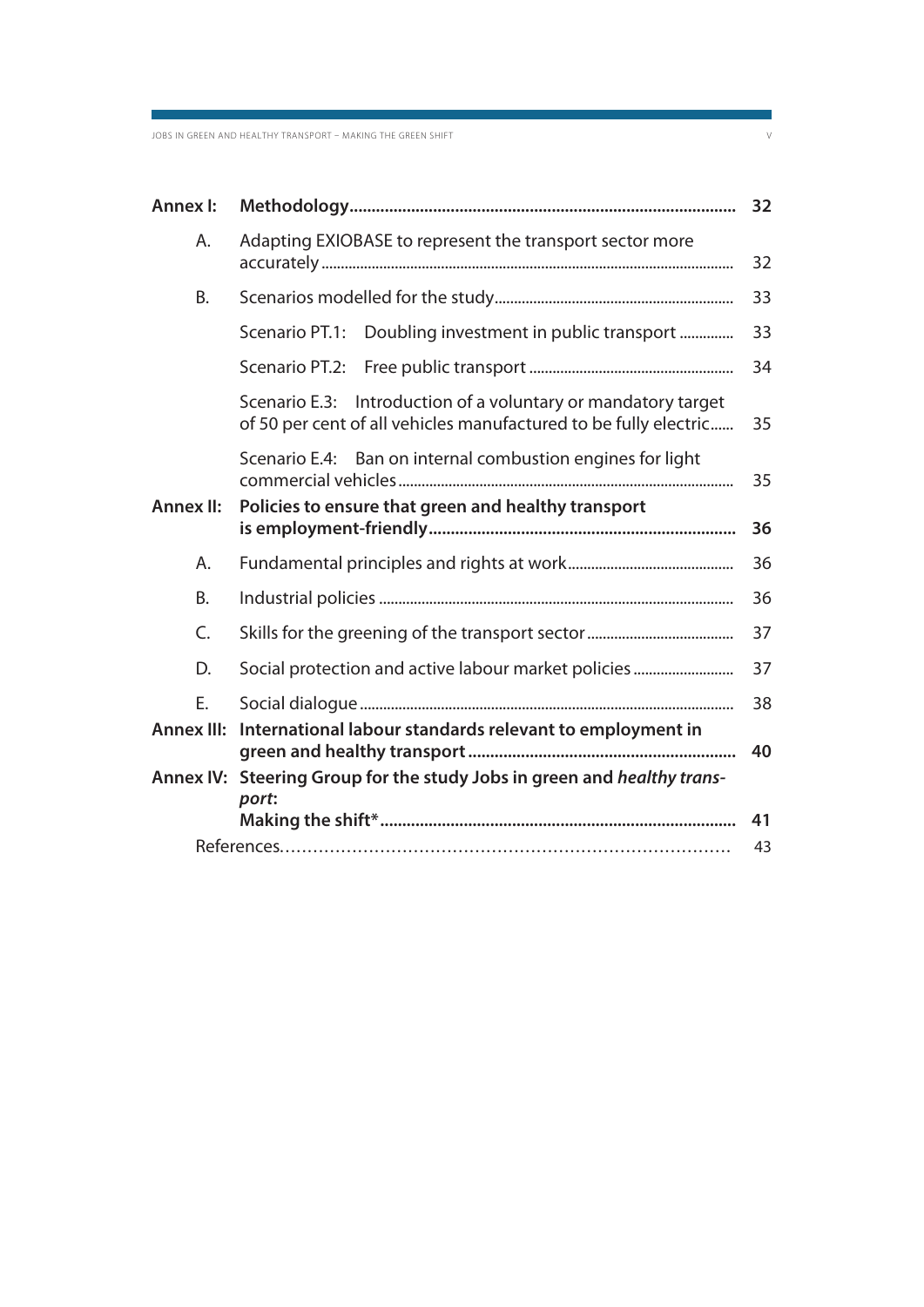# **LIST OF FIGURES**

|             | Figure E.1. Net job creation (in millions) in the transport sector under each                                                                                                                   | viii |
|-------------|-------------------------------------------------------------------------------------------------------------------------------------------------------------------------------------------------|------|
| Figure E.2. | Net job creation (in millions) in the whole economy under each                                                                                                                                  | ix   |
| Figure 2.1. | Relative difference in employment levels between PT.1<br>scenario (investment in public transport doubled) and                                                                                  | 8    |
|             | Figure 2.2. Absolute difference in employment levels between PT.1<br>scenario (investment in public transport doubled) and<br>business-as-usual scenario, 2030 (million jobs)                   | 9    |
| Figure 2.3. | Difference in employment levels by industry between PT.1<br>scenario (investment in public transport doubled) and                                                                               | 11   |
| Figure 2.4. | Relative difference in employment levels between PT.2<br>scenario (free public transport) and business-as-usual scenario,                                                                       | 14   |
| Figure 2.5. | Absolute difference in employment levels between PT.2<br>scenario (free public transport) and business-as-usual scenario,                                                                       | 15   |
| Figure 2.6. | Difference in employment levels by industry between PT.2<br>scenario (free public transport) and business-as-usual scenario,                                                                    | 16   |
|             | Figure 3.1. Relative difference in employment levels between E.3 scenario<br>(50 per cent of vehicles manufactured to be fully electric)<br>and business-as-usual scenario, 2030 (%)            | 22   |
|             | Figure 3.2. Absolute difference in employment levels between E.3<br>scenario (50 per cent of vehicles manufactured to be fully<br>electric) and business-as-usual scenario, 2030 (million jobs) | 23   |
| Figure 3.3. | Difference in employment levels by industry between E.3<br>scenario (50 per cent of vehicles manufactured to be fully<br>electric) and business-as-usual scenario, 2030 (%)                     | 24   |
| Figure 3.4. | Relative difference in employment levels between E.4 scenario<br>(100 per cent of light commercial vehicles to be fully electric)<br>and business-as-usual scenario, 2030 (%)                   | 25   |
| Figure 3.5. | Absolute difference in employment levels between E.4<br>scenario (100 per cent of light commercial vehicles to be fully<br>electric) and business-as-usual scenario, 2030 (million jobs)        | 26   |
|             | Figure 3.6. Difference in employment levels by industry between E.4<br>scenario (100 per cent of light commercial vehicles to be fully<br>electric) and business-as-usual scenario, 2030 (%)    | 27   |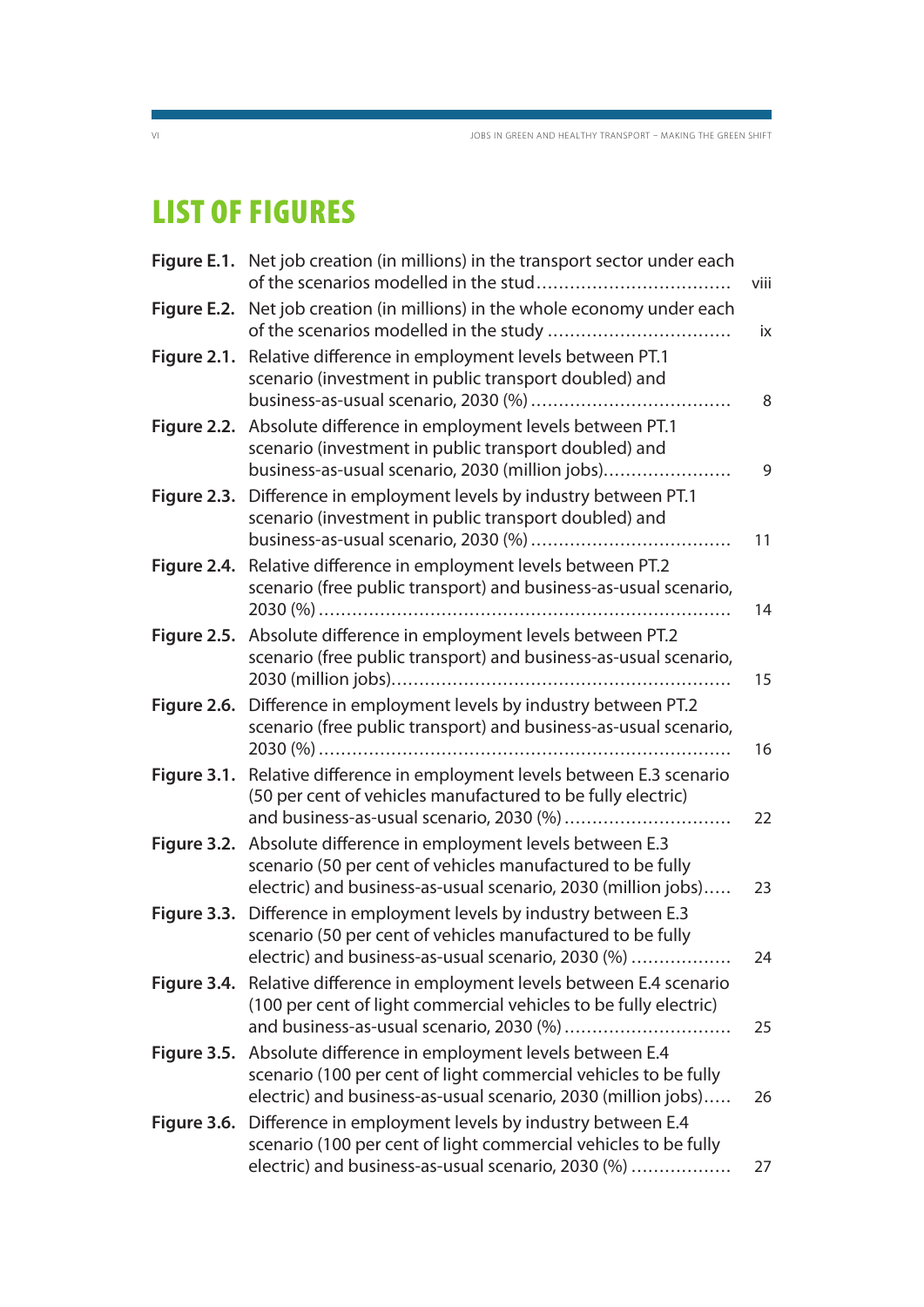### **EXECUTIVE SUMMARY**

This study, commissioned by the Steering Committee of the Transport, Health and Environment PanEuropean Programme (THE PEP) through its Partnership on Jobs in Green and Healthy Transport, examines the economy-wide employment implications of an accelerated shift towards greener land transport in the region of the United Nations Economic Commission for Europe (UNECE).

Land transport is an important sector in terms of job creation and economic development. It employs over 60 million workers around the world, representing more than 2 per cent of global employment. Total employment is even higher if one counts the indirect jobs that depend on value chains associated with the transport sector.

At the same time, because of the resources it consumes and the pollution it causes, transport also contributes to environmental degradation and to health problems. If global and local environmental objectives are to be achieved while promoting the transport sector as a source of decent work, it is essential that the pursuit of environmental sustainability should be at the heart of policy development.

A macroeconomic multiregional input–output model has been used in this study to analyse the employment implications of four "green transport" scenarios in the ECE region. Projections up to 2030 obtained using a business-as-usual scenario were compared with projections from the modelling of each of those four scenarios, which envisage an accelerated expansion of public transport and the electrification of private passenger and freight transport. The specific scenarios modelled were:

- **For public transport:**
	- **PT.1: Doubling investment in public transport;**
	- **PT.2: Free public transport.**
- **For electrification:**
	- **E.3: Introduction of a voluntary or mandatory target of 50 per cent of all vehicles manufactured to be fully electric;**
	- **E.4: Ban on internal combustion engines for light commercial vehicles.**

Our projections indicate that there would be diverse job impacts across the ECE region, as each country's transport sector is linked through various supply chains to other economic sectors within the same country and to sectors in other countries across the world.

The analysis carried out for this report suggests that employment opportunities would indeed be opened up by the promotion of green and healthy transport in the ECE region. Stimulating the use of public transport by doubling investment (scenario PT.1) and making public transport free (scenario PT.2) could create at least 2.5 million additional jobs in the transport sector worldwide. This increases to at least 5 million jobs if the wider impact on other sectors of the economy is considered. More than half of these new jobs would be in the ECE region alone.

The introduction of a voluntary or mandatory target of 50 per cent of all vehicles manufactured to be fully electric (scenario E.3) would result in a net total of almost 10 million jobs being added to world employment across all sectors, of which 2.9 million would be in the ECE region alone. If we take just the transport sector, it is estimated that employment will increase by 0.7 million jobs, of which about 0.6 million jobs would be in the ECE region. A ban on internal combustion engines for light commercial vehicles (scenario E.4) would lead to 0.4 million new jobs in transport and to as many as 8.5 million new jobs if the impact on other sectors is also taken into account. The ECE region is likely, however, to see a contraction in certain sectors, since the net job creation under these two scenarios masks considerable reallocation, with jobs moving away from the manufacture of motor vehicles and the petroleum industry towards the service sector.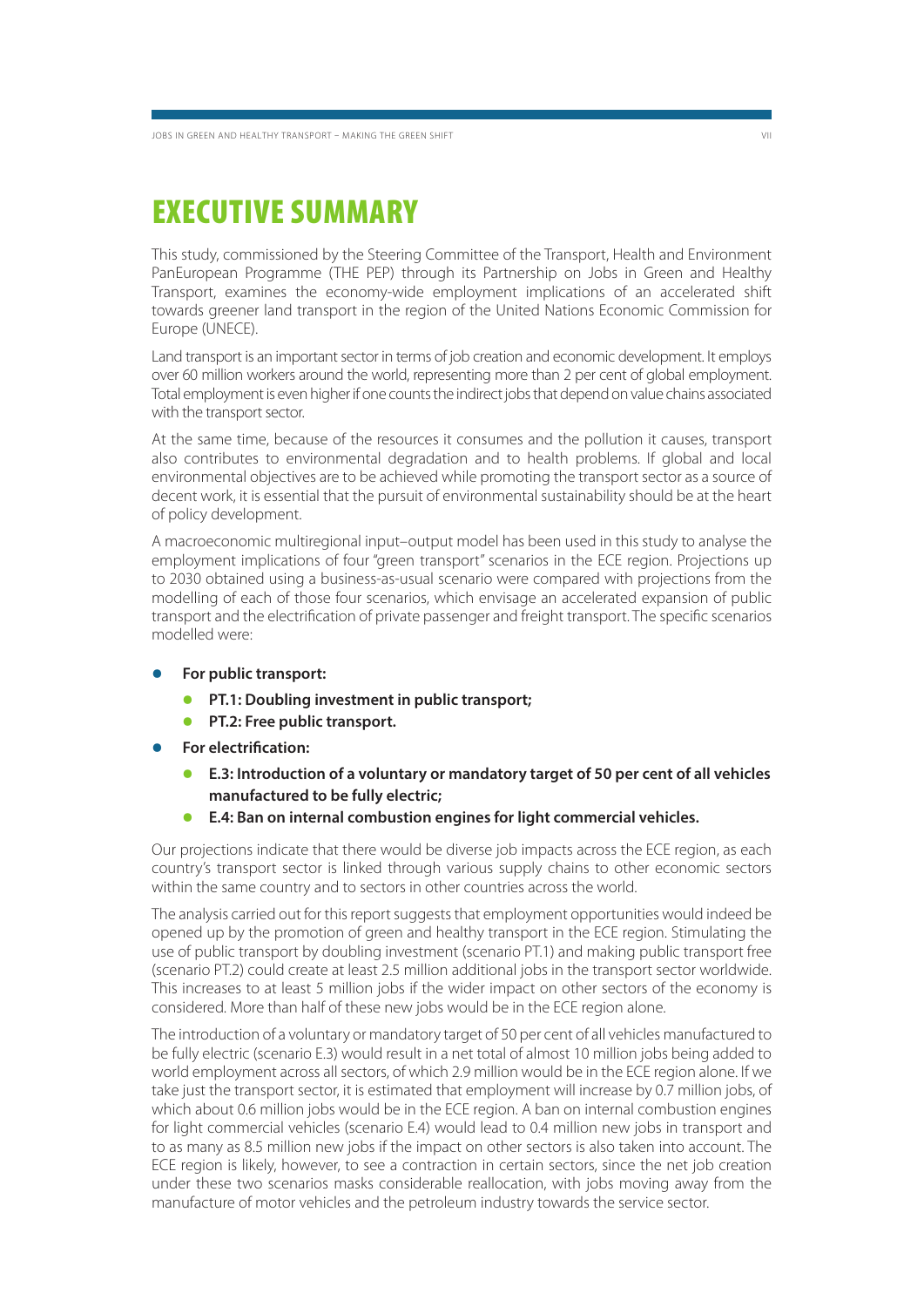Net job creation under all four scenarios would be driven mainly by a structural shift from fossil fuel consumption and production to increased use of public transport services and the electrification of transport. Reduced fuel consumption has particularly strong positive effects on employment in oilimporting countries. Government spending on the fuel industry, which has a very low employment content, can be redirected to other sectors of the economy with a greater impact on employment, such as public transport.

Under the two electrification scenarios considered in this report, industries engaged in the manufacture of electrical machinery and appliances and in battery production stand to gain, whereas a reduction in employment is expected to occur across the fuel value chain and in the traditional automotive industry. Countries with a strong manufacturing base for cars with internal combustion engines that fail to seize opportunities to switch to the production of electric vehicles will face a reallocation of jobs to those countries that are pioneering the shift towards electric transport.

The two figures below illustrate the net job creation resulting, respectively, in the transport sector and in the economy as a whole from the adoption of policies to promote green and healthy transport.



### **FIGURE E.1. NET JOB CREATION (IN MILLIONS) IN THE TRANSPORT SECTOR UNDER EACH OF THE SCENARIOS MODELLED IN THE STUDY**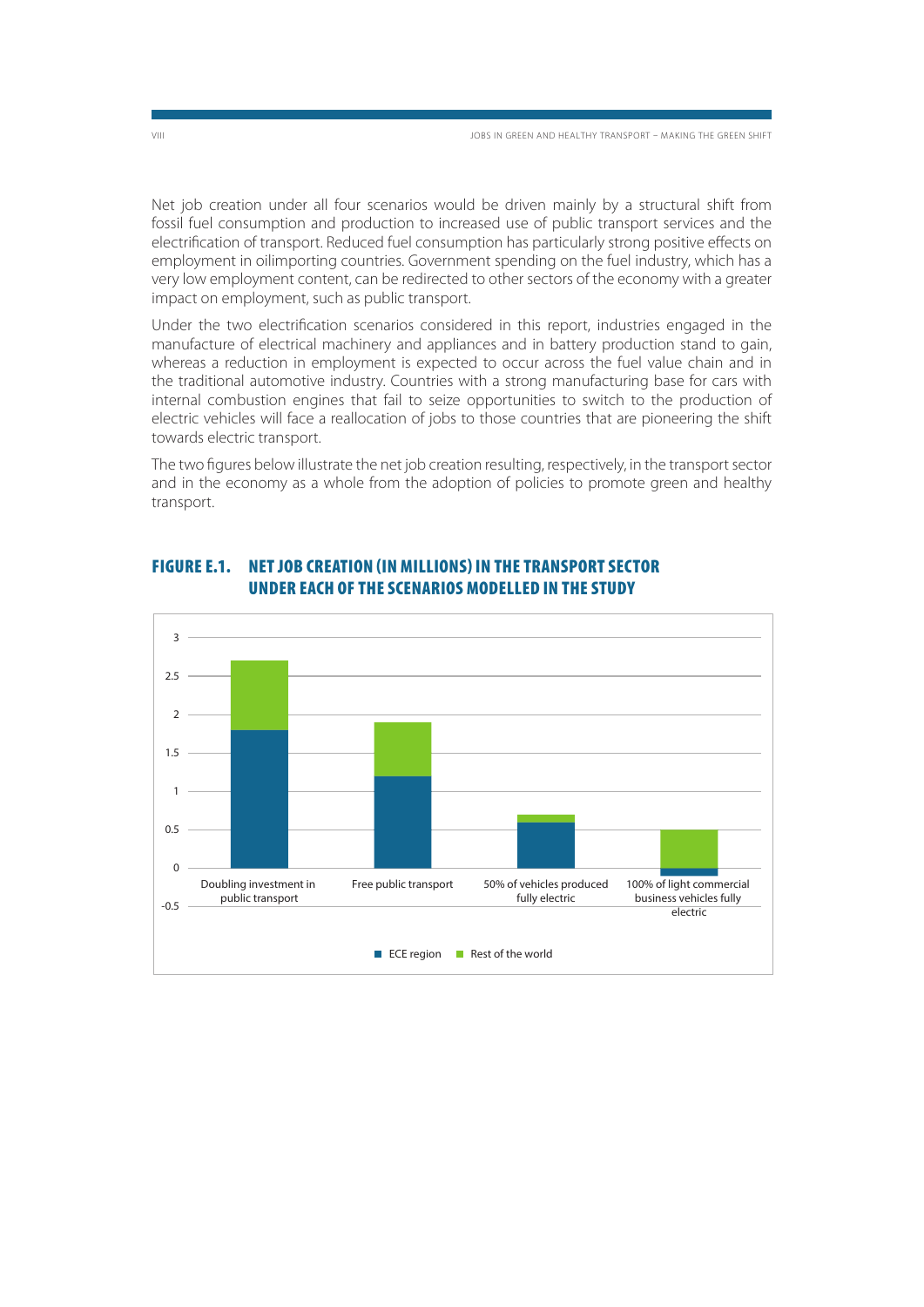

#### **FIGURE E.2. NET JOB CREATION (IN MILLIONS) IN THE WHOLE ECONOMY UNDER EACH OF THE SCENARIOS MODELLED IN THE STUDY**

To capitalize on the employment opportunities opened up by a greening of the transport sector and ensure a just transition for workers, businesses, regions and countries that may face restructuring, a comprehensive set of policies should be implemented at the same time. These should include skills development policies, social protection policies, active labour market policies, and policies to promote both social dialogue (especially if green transport is to be financed through "green taxes") and fundamental rights at work. It is also important to have in place an industrial policy designed to foster the industries that would grow under a green transport scenario and that may currently still be undeveloped in the ECE region.

Promoting sustainability through the expansion of public transport and the electrification of private passenger and freight transport is just one of the areas in which future developments will affect employment throughout the economy. Other important areas whose impact on job creation deserves further study are automation, shared mobility, cycling, hyperloop transport systems, delivery drones, and "buy local" or "short circuit" economies.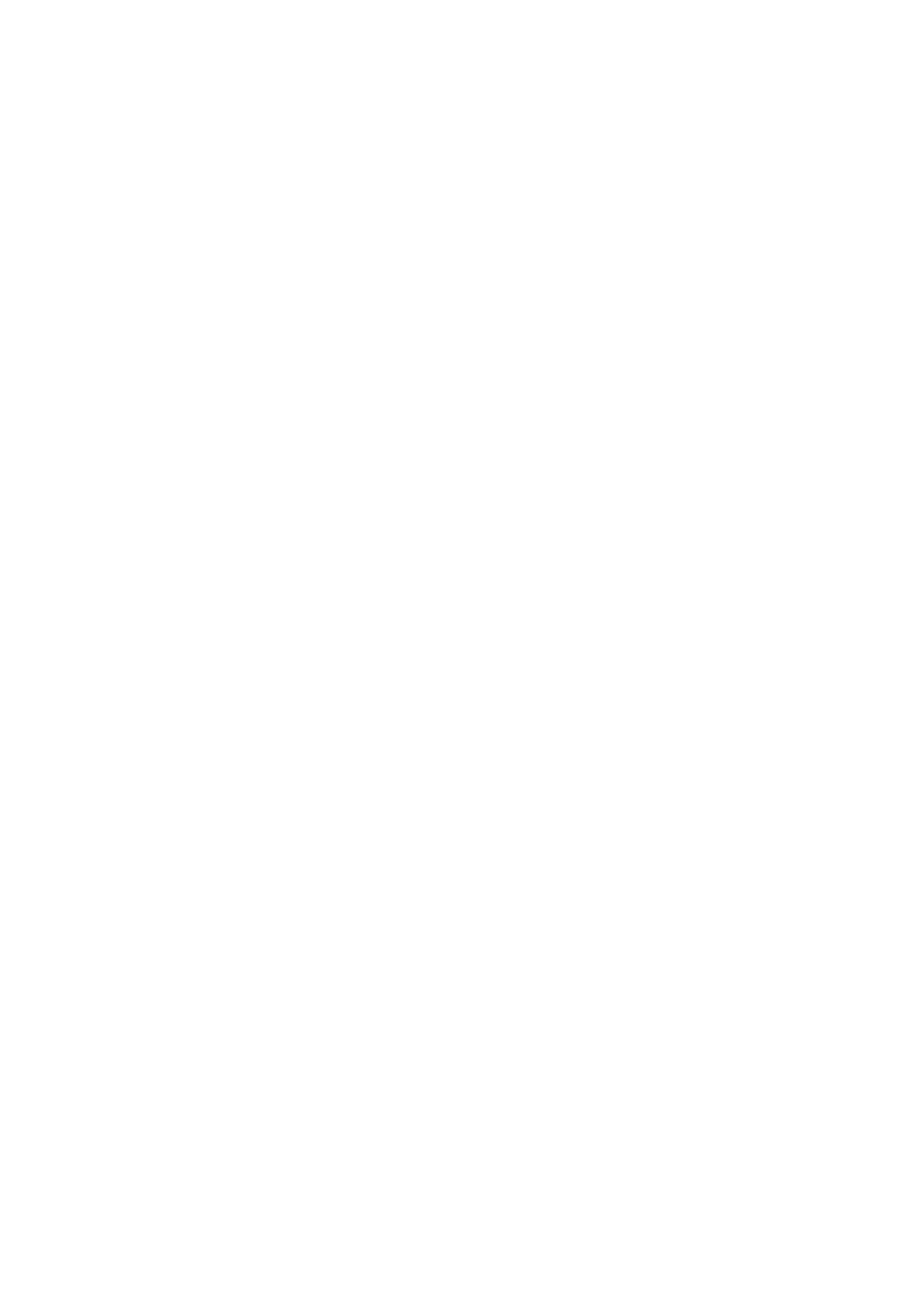# **1. INTRODUCTION**

The study whose findings are presented in this report was conducted by the International Labour Organization (ILO) in cooperation with the United Nations Economic Commission for Europe (UNECE), the Regional Office for Europe of the World Health Organization (WHO), the United Nations Environment Programme (UNEP) and other organizations participating in the Partnership on Jobs in Green and Healthy Transport under the Transport, Health and Environment Pan-European Programme. It builds on the work done under that programme to evaluate the job creation potential of green and healthy transport (UNEP, 2017; WHO, 2014). The study was also designed to support activities initiated by the ILO, following a request of its Governing Body, to estimate the labour market effects of the transition to environmental sustainability.<sup>1</sup> Expanding the scope of previous studies, it shows how the transition towards green and healthy transport will alter the structure of sectors and jobs not just within UNECE member States<sup>2</sup> but also in other parts of the world, since greening the transport sector has implications for national, regional and global value chains and for employment in many different industries.<sup>3</sup>

Transport is a key sector in the global economy (UNEP, 2017). Specifically, land transport accounts for more than 60 million direct jobs around the world, representing over 2 per cent of global employment.<sup>4</sup> By enabling the mobility and connectivity of people and goods, transport sustains the activity of many other sectors across the economy, creating jobs, adding economic value and promoting social inclusion. As such, the transport sector is a key player in advancing the 2030 Agenda for Sustainable Development.

However, the transport sector also has various adverse impacts on the environment and human health. Thus, it is a major contributor to the emission of greenhouse gases (GHGs) responsible for climate change and also contributes to air pollution, acid rain, eutrophication, crop and forest damage, natural resource depletion, habitat fragmentation and waste generation.<sup>5</sup> The transport sector also poses significant risks to human health through road injury, air and noise pollution, and traffic congestion.<sup>6</sup>

<sup>1</sup> This report complements the ILO's assessment of the employment impact of a transition to sustainability in the energy, agriculture and resource and waste management sectors (ILO, 2018), and ties in with the policy framework outlined in the ILO Guidelines for a just transition towards environmentally sustainable economies and societies for all (2015).

<sup>2</sup> The model used in this study has the world economy represented by 44 countries and five rest-of-the-world regions. The countries are Australia, Austria, Belgium, Brazil, Bulgaria, Canada, China, Croatia, Cyprus, Czech Republic, Denmark, Estonia, Finland, France, Germany, Greece, Hungary, India, Indonesia, Ireland, Italy, Japan, Republic of Korea, Latvia, Lithuania, Luxembourg, Malta, Mexico, Netherlands, Norway, Poland, Portugal, Romania, Russian Federation, Slovakia, Slovenia, South Africa, Spain, Sweden, Switzerland, Taiwan (China), Turkey, United Kingdom and United States. The regions are "Rest of Africa", "Rest of Asia", "Rest of Eastern Europe", "Rest of Latin America" and "Rest of Middle East". This study draws on the 2014 data in EXIOBASE version 3, which are available from: www.exiobase.eu.

<sup>3</sup> As elaborated below, this has to do with the global supply chains in which transport is enmeshed. For example, the production of electric vehicles requires a higher share of imported materials from outside the ECE region, such as batteries from China. This in turn has implications for labour demand in the ECE region.

In the United States, for example, transport accounted for 9 per cent of gross domestic product (GDP) in 2015 and employed about 13 million people, or 9 per cent of the labour force, in 2016 (US Department of Transportation, 2018). In the European Union, almost 12 million people, or more than 5 per cent of the total workforce, worked in the transport and storage services sectors in 2016 (European Commission, 2018). On average, European households spent 13 per cent of their total expenditure on transportrelated items in that year (ibid.). Transport is also a key player in international trade, accounting for a significant proportion of service exports in several countries in the ECE region. In 2016, transport services contributed to more than 40 per cent of service exports in Belarus, Denmark, Kazakhstan, Latvia, Lithuania, Norway, Tajikistan and Ukraine (World Bank, 2018).

<sup>5</sup> Direct GHG emissions from the transport sector account for 14 per cent of global emissions (IPCC, 2014). The sector's reliance on fossil fuels means that transport – especially road transport because of the increasing use of private cars – remains one of the main contributors to GHG emissions (ITF, 2017). Across UNECE countries, transport's share of national GHG emissions ranges from under 10 per cent in Kazakhstan to more than 50 per cent in Sweden and Luxembourg (World Bank, 2018).

<sup>6</sup> Road injury was ranked as one of the top ten global causes of death in 2016 (WHO, 2016). In 2015 alone, road accidents killed more than 0.1 million people and injured more than 4.7 million in the ECE region (UNECE, 2016). Traffic noise can cause cardiovascular diseases, cognitive impairment, sleep disturbance, annoyance and tinnitus, adversely affecting productivity and quality of life. It is estimated that at least one million healthy life years are lost annually owing to traffic-related noise in Western Europe (WHO, 2011). Moreover, the use of motorized transport discourages active forms of mobility such as walking and cycling.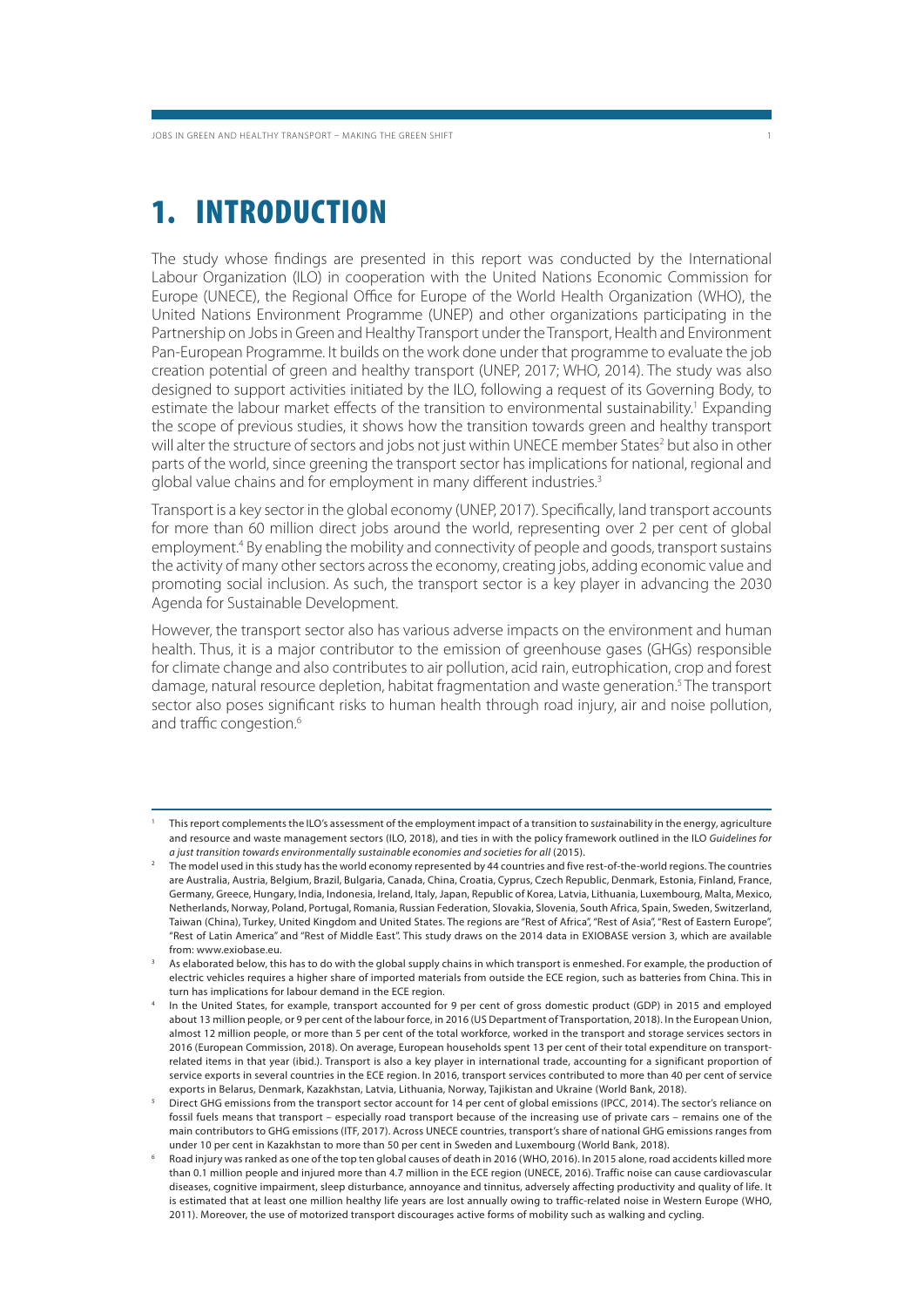The big environmental footprint that transport currently generates means that structural transformation of the sector can play a major role in promoting an environmentally sustainable, green economy. Indeed, reducing GHG emissions and air pollution, increasing transport safety, and improving health outcomes by encouraging active mobility are all priority areas for UNECE member States. Promoting green and healthy transport is an essential part of efforts to achieve the Sustainable Development Goals (WHO, 2018). Acknowledging the fundamental links between transport, health and the environment, the governments of member States of the UNECE and the WHO Regional Office for Europe established the Transport, Health and Environment PanEuropean Programme (THE PEP) in 2002. The programme's main objectives are to integrate environmental and health considerations into transport policies while simultaneously fostering the creation of employment (WHO and UNECE, 2009).<sup>7</sup>

The promotion of green and healthy transport will have a direct impact on jobs in the transport sector and in other sectors of the economy. Since such a transition alters the demand for certain modes of transport and this, in turn, influences demand for related goods and services, green and healthy transport will necessarily involve the creation of jobs in certain sectors and their destruction in others. It is necessary to consider both the direct and indirect effects on employment across countries and regions in order to help policy-makers to take well-informed decisions about investing in green transport and to design policies that support businesses and protect all workers during the transition.

The first publication by THE PEP on green and healthy jobs appeared in 2011, the same year that the Partnership on Jobs in Green and Healthy Transport was launched. This was followed by a study in 2016 looking specifically at green and healthy jobs associated with cycling. Overseen by the UNECE and the Steering Committee of THE PEP, the present study evaluates the impacts on jobs in the period up to 2030 under two broad policy scenarios:

- (a) the expansion of public transport; and
- (b) the electrification of private passenger and freight transport.

These two scenarios are compared with a business-as-usual scenario developed by the International Energy Agency (IEA), which explores several energy and climate scenarios in its Energy Technology Perspectives report (IEA, 2017). This baseline scenario is largely a continuation of current trends (i.e. limited climate and energy action) and we assume that in 2030 there will be 6.24 billion people employed in all sectors across the world. The projections from the businessas-usual scenario are country- and sector-specific; they include the transport sector and take into account each country's projected energy demand per sector up to 2030. We have compared each of the public transport and electrification scenarios for the ECE region with the business-asusual scenario to estimate the net employment difference across countries and sectors.

The results presented here have been obtained by employing a global model based on data from EXIOBASE, a multiregional input–output table. The main advantage of adopting such a modelling approach is that it makes it possible to study not only the evolution of employment in the transport sector under the various scenarios, but also to gain insights into how developments in the transport sector would affect the rest of the economy and the labour market. Furthermore, the effects can be analysed across countries and regions as well, which makes it possible to identify the sectors and regions in which jobs are most likely to be created and destroyed.<sup>8</sup> While there is a distinction between temporary and permanent jobs and between high- and lowskilled jobs in terms of how they contribute to people's wellbeing and the economy as a whole, this aspect is beyond the scope of this report. Further research would be necessary to obtain a more granular picture of the evolution of employment under the various scenarios.

<sup>7</sup> One of the four priority goals of THE PEP is "to contribute to sustainable economic development and stimulate job creation through investment in environment- and health-friendly transport" (WHO and UNECE, 2009).

<sup>8</sup> A detailed description of EXIOBASE can be found in Stadler et al. (2018). Further details of the modelling approach and methodology used in the present study are given in annex I and in ILO (2018).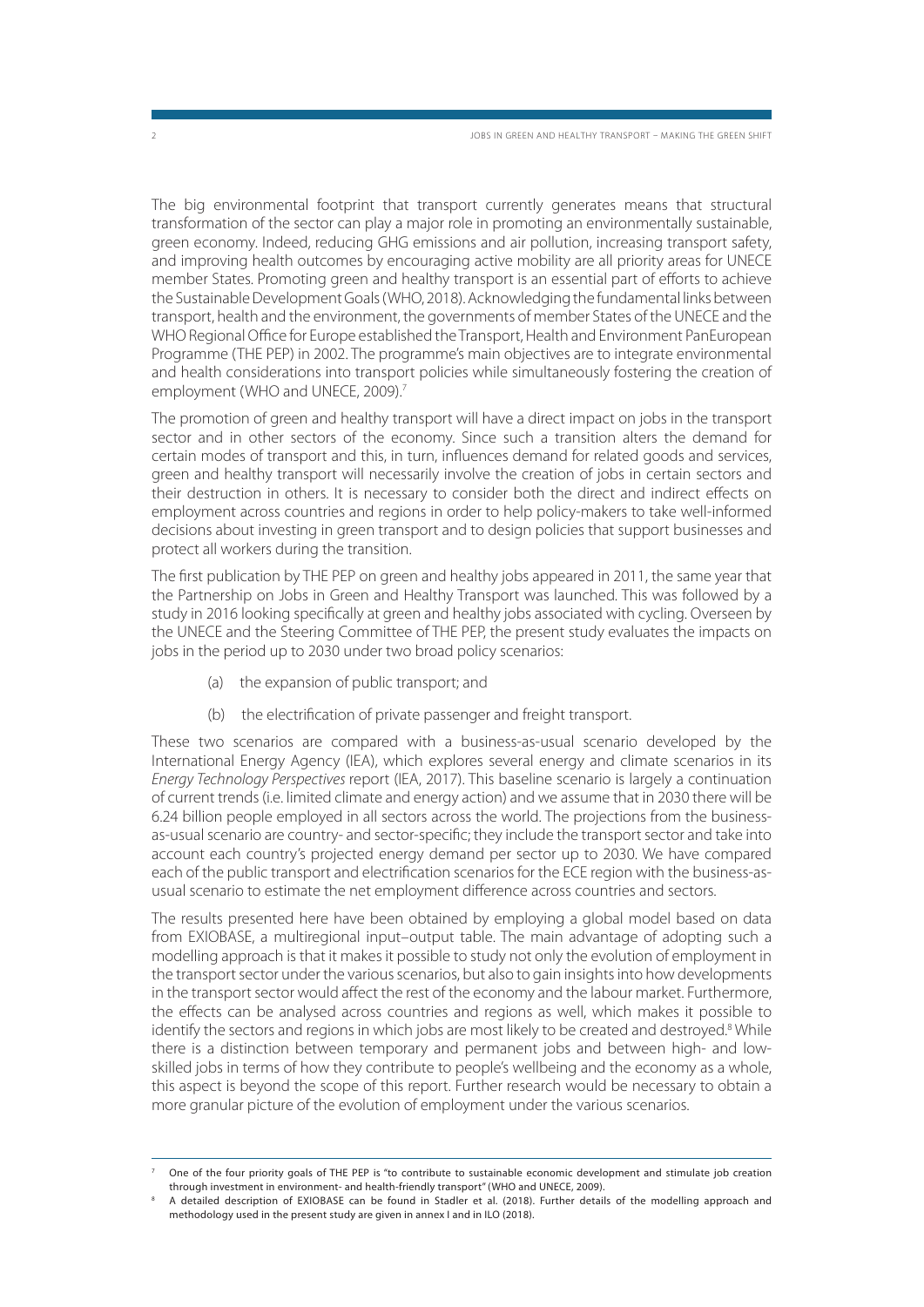Promoting sustainability through the expansion of public transport and the electrification of private passenger and freight transport is just one of the areas in which future developments in the transport sector will affect employment throughout the economy. Other important areas are automation, shared mobility, cycling, hyperloop transport systems, delivery drones, and "buy local" or "short circuit" economies. Though potentially relevant from the perspective of creating jobs in green and healthy transport, they, too, fall outside the scope of this study.

There are several ways in which the sustainability of the various modes of freight and passenger transport (road, rail, waterway and air) can be enhanced, including increased energy efficiency, the use of alternative clean and renewable fuels, modal shifts and electrification (especially when a large proportion of electricity is generated from renewables).

Many strategies are available for enhancing the fuel efficiency of new and existing road freight transport vehicles and reducing their emissions. These include switching to alternative fuels (to replace diesel), engine upgrades, improved aerodynamics and drag reduction, electrification, the development of lightweight materials for heavy- and light-duty trucks, and improved logistics management using information and communication technologies. However, despite the sound business case, these strategies have still not been widely adopted (Roeth et al., 2013; Aditjandra et al., 2016). In private passenger transport, efforts have been made to increase fuel efficiency and encourage modal shifts – e.g. by reducing the use of private cars in favour of public transport, cycling and walking in some cities (UNEP, 2017) – but there is still ample room for improvement. Currently, most passenger transport still takes place in fossil fuel-powered cars (European Commission, 2018).<sup>9</sup>

Previous studies conducted under THE PEP have shown that certain initiatives designed to support the transition to green and healthy transport, such as the promotion of cycling, will lead to net job gains (UNEP, 2017; WHO, 2014). We build on that earlier work here by assessing whether the promotion of public transport and the electrification of private transport in the ECE region can create employment opportunities and help achieve Sustainable Development Goal 8 (on decent work and economic growth) in the region and across the world.

It is important to stress that our analysis focuses on job creation, job reallocation and potential job destruction. As already noted, the extent to which the job creation projected under the various scenarios contributes to decent work falls outside the report's scope. Nevertheless, decent work should be a key priority in the transition to green and healthy transport as part of broader efforts to promote social development and sustainability.

The present report focuses on land (road and rail) passenger and freight transport, which accounts for most employment in the transport sector. This does not mean that there is no scope for making other modes of freight transport more sustainable. For inland waterway freight transport, some ways of improving fuel efficiency are switching from oil to natural gas, retrofitting, installing equipment for efficient loading and unloading of cargo, and using larger, more energy-efficient cargo vessels. Energy savings and efficiency improvements can also be achieved in the transfer of goods between ports and terminals via different transport modes. With regard to maritime shipping, the high volume of black carbon emissions from the combustion of lowquality fuel could be reduced by switching from residual to distillate fuels or from distillate fuels to lower-sulphur fuels and other alternative fuels such as natural gas and biofuels, and installing exhaust gas cleaning systems on ships and diesel particulate filters (Comer et al., 2017). Maritime shipping can also be made more sustainable by improving the quality of the infrastructure and regional port facilities (Global Green Freight, 2018a). Sustainability in the aviation sector can be promoted through new aircraft designs, composite lightweight materials, improved engines, retrofitting engines and replacing winglets, and the use of alternative jet fuels. The fuel consumption and emission levels of the aviation sector can be further reduced through improvements in operations, such as avoiding delays and ensuring that aircraft operate at optimal elevations and use the most direct flight paths (Global Green Freight, 2018b).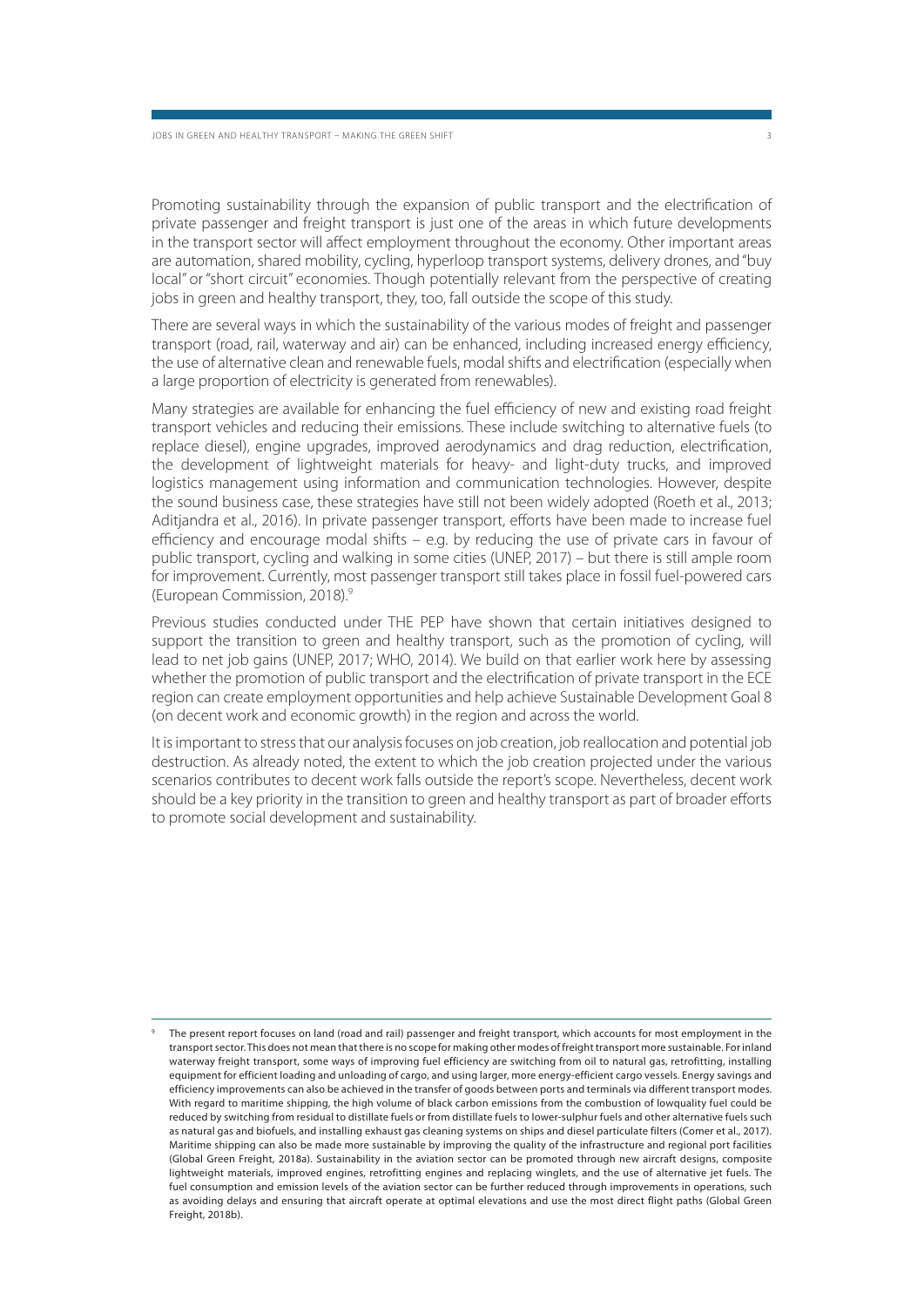### **2. THE EMPLOYMENT EFFECTS OF EXPANDING PUBLIC TRANSPORT IN THE REGION OF THE ECONOMIC COMMISSION FOR EUROPE**

Taking note of the proven environmental and health benefits of public transport (WHO, 2018), we open this chapter with a discussion of how investment in that sector can also affect employment. After reviewing the experiences of UNECE countries and cities that have experienced a significant expansion in public transport in recent years, we consider two specific public transport scenarios. These are both compared with the business-as-usual scenario using a global model built from EXIOBASE, a multiregional input–output table.

Employment projections have been obtained for two different scenarios that would lead to increased use of public transport:

- **Scenario PT.1: Doubling investment in public transport;**
- **Scenario PT.2: Free public transport.**

### **A. HOW THE EXPANSION OF PUBLIC TRANSPORT AFFECTS EMPLOYMENT**

Increased use of public transport is expected to be accompanied by a reduction in the use of private motorized vehicles. The expansion of public transport increases employment in that sector and in related industries, such as the manufacture of public transport vehicles. On the other hand, it reduces employment in sectors related to private car use (e.g. the retail sale of fuel and the production, sale and maintenance of motor vehicles).<sup>10</sup>

Recent policies, such as the establishment of limited traffic zones in several cities in the ECE region, have discouraged car use in favour of public transport and active mobility (i.e. cycling and walking), though there is still scope for further expansion of public transport in Europe and elsewhere in the world.11 The growth rate of car use (measured in passenger-kilometres) has declined in several countries in the ECE region (UNECE, 2018). In Europe in 2014, there were almost 50 billion journeys on local buses, trams and underground rail, the highest recorded figure since 2000 (UITP, 2016). The modal share of private car use is expected to decrease in developed countries as a result of stringent policies, investment in infrastructure, and behavioural change (ITF, 2017). These three components are expected to offset increased demand for private car use resulting from population and income growth (ibid.). However, in a few cities, the rise of ridehailing companies has changed the public transit landscape. In some cases, they have replaced public transport, while in others they complement the public transport system, highlighting the complex role of technology and policies in shaping the future of transport (Hall, Palsson and Price, 2018).

Previous studies conducted under THE PEP provide concept and case studies highlighting the importance of public transport as a source of employment. For example, in WHO (2014) it is estimated that the share of (direct and indirect) jobs associated with the rail, light rail, bus, coach and cycling industries in the United Kingdom represents 38 per cent of all transport jobs in the country. However, it is not clear to what extent the expansion of public transport may lead to job destruction in other sectors, for example, owing to reduced demand for private transport.

<sup>11</sup> In our analysis we do not consider the health effects of such policies. The health benefits of an increased modal share of public transport are well documented for cities in Europe and the United States (Grabow et al., 2012; Holm, Glümer and Diderichsen, 2012; Rojas-Rueda et al., 2013; Woodcock, Givoni and Morgan, 2013). For example, Rojas-Rueda et al. (2013) find that replacing 40 per cent of short and long car trips with bicycle rides and public transport would significantly reduce the prevalence of a variety of diseases among travellers and the general population, particularly cardiovascular diseases and type 2 diabetes. Labour productivity tends to increase with lower levels of illness-related absenteeism.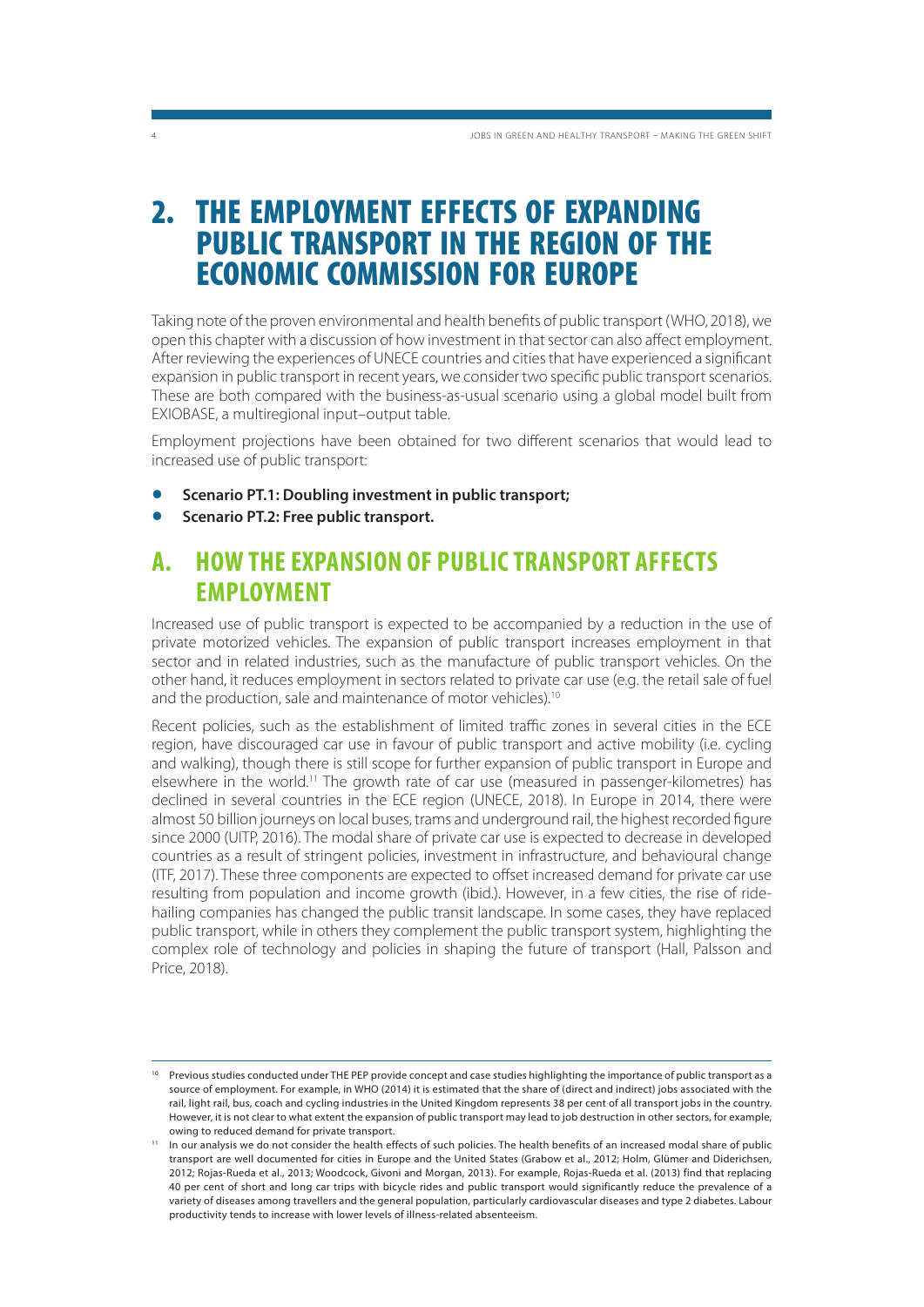Globally, annual capital expenditure on transport is between US\$1.4 trillion and US\$2.1 trillion, with public investment contributing to between US\$569 billion and US\$905 billion. Around three-quarters of investment in public transport infrastructure takes place in high-income countries (Lefevre, Leipziger and Raifman, 2014). Because of the projected growth in demand, such investment is expected to increase by more than 50 per cent by 2030 (Dulac, 2013).

The International Transport Forum has projected future transport demand by mode for all regions of the world up to 2050 under three scenarios: "baseline", "robust governance", and "integrated land use and transport planning" (ITF, 2017). The robust governance scenario assumes the adoption of pricing and regulatory policies by local governments to slow down private car ownership and use. The integrated land use and transport planning scenario assumes joint land use and sustainable urban transport policies – such as promoting a greater supply of public transport, extensive deployment of mass transit, and restrictions on urban sprawl – in addition to the local government policies under the robust governance scenario. It is estimated that public transport's share of total transport demand in Europe will increase from 19 per cent in 2015 to, respectively, 25 per cent, 50 per cent and 53 per cent in 2050 under the three scenarios (ibid.).

Changes to the public transport system will naturally affect employment in the sector (direct effects). Public transport is a major employer in itself. Specifically, urban public transport represents around 20 per cent of the output of the transport sector, and some 13 million people worldwide are employed by public transport services (UITP, 2013a). Direct investments in multimodal and public transport create a net employment gain compared with investments in private car-based transport (Gouldson et al., 2018).

Although a transition from private cars to public transport would lead to job losses in industries such as car manufacturing and petroleum refinery and distribution, it would promote employment in rail infrastructure construction and in the manufacture of public transport vehicles (indirect effects). The maintenance and operation of public transport systems are both major sources of employment. Indeed, public transport companies are among the biggest employers in the ECE region. In 2017, for example, 310,000 employees worked for the Deutsche Bahn (DB) Group, 740,000 for Russian Railways,<sup>12</sup> 27,000 for London Underground and 61,000 for the RATP Group in Paris. These companies, in turn, have long value chains relying on indirect employment in supply industries. Ernst and Sarabia (2015), for example, have calculated that for every US\$1 million invested in the construction sector, 8.5 jobs are created in Belgium, 39.8 in Turkey and 114.9 in the Russian Federation. Although some of these jobs can be short-term in nature, some temporary construction jobs are likely to become permanent as maintenance work is required on the newly built infrastructure. These estimates are for the construction sector as a whole rather than specifically for public transport infrastructure, however they motivate the approach taken in this report and the employment generating potential of public transport expansion (Cats, Susilo and Reimal, 2017).

In addition, the expansion of public transport, if accompanied by a modal shift from the use of private cars to public transport, reduces households' spending on fuel. The consequent increase in disposable income means that households may spend part of their savings on other, nontransport-related goods, thereby helping to create more jobs (induced effect). Despite the reduced spending on fuel, there is net job creation because the fuel industry is based on oil extraction and refinery, which are highly capital-intensive sectors with little employment involved. Using input–output tables, Chmelynski (2008), for example, estimates that every US\$1 million spent by households on petrol and other private vehicle-related expenses generates about 13 jobs, while the same amount of expenditure could generate about 17 and 31 jobs if spent, respectively, on public transport and a typical set of household goods.

<sup>&</sup>lt;sup>12</sup> The figures for the DB Group and Russian Railways include a significant share of staff employed in freight transport; the figure for the DB Group also includes employment in road freight.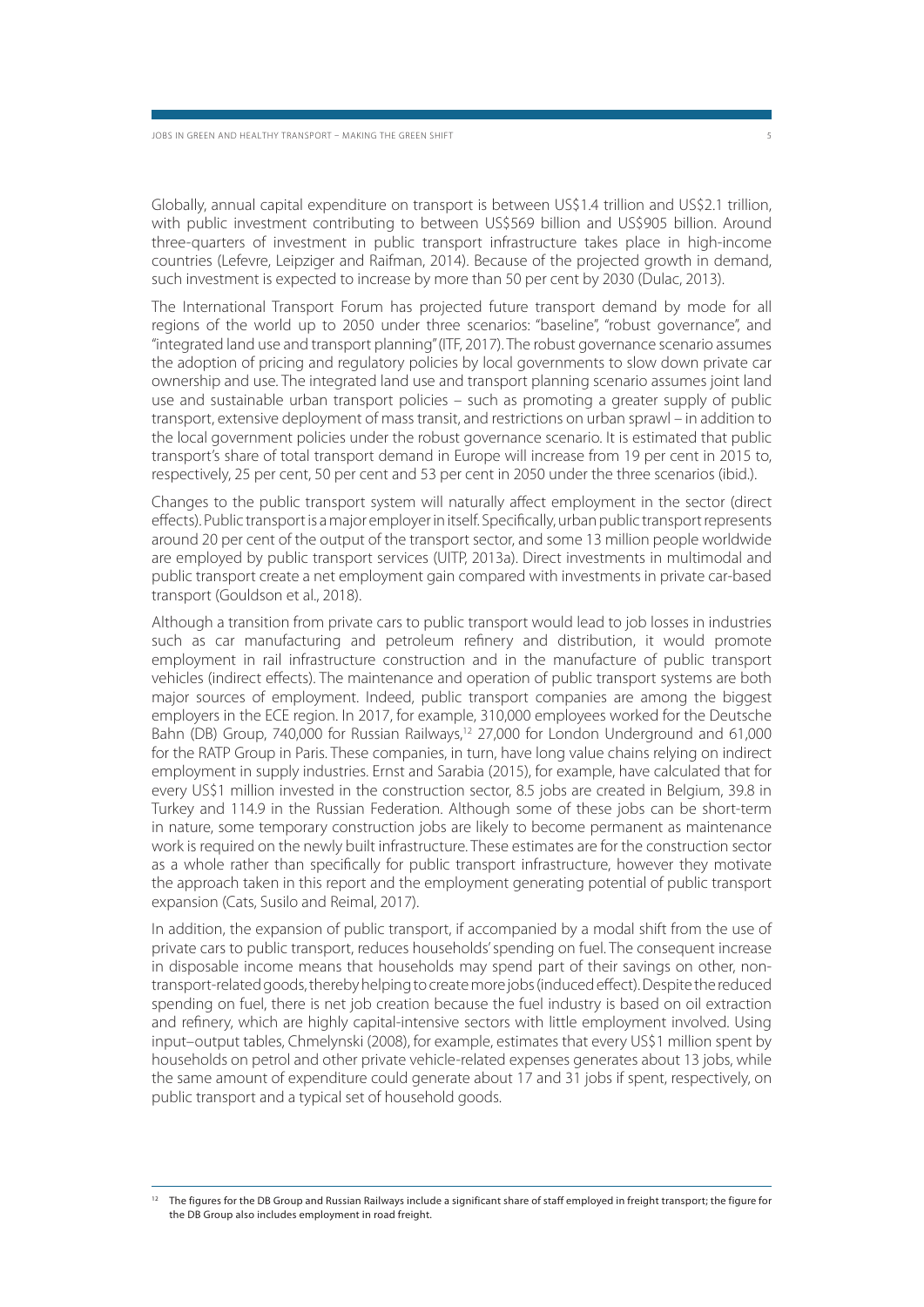The total employment effect of expanding public transport in a given country depends on the linkages of that sector with other sectors in the economy, the extent to which those linkages create jobs, and the extent to which the inputs for public transport (e.g. fuel and energy) are obtained from within the national economy. Accordingly, the expansion of public transport in UNECE member States can have a variety of direct and indirect implications for employment within and outside the region. This is one of the key reasons for using a global model built from a multiregional input–output table in the present study: with such a model one can analyse the above-mentioned linkages and thus obtain estimates of the impact of each of the scenarios on employment levels across the whole economy.

There are other indirect employment effects stemming from an increase in the use of public transport. Thus, accessible, well-connected and inclusive public transport systems have been shown to improve employment accessibility and labour supply significantly (Sanchez, 1999; Johnson, Ercolani and Mackie, 2017; Matas, Raymond and Roig, 2010). Using cross-sectional census data in the United Kingdom, Johnson, Ercolani and Mackie (2017) found that areas with shorter travel times on public transport were associated with higher employment levels. In Barcelona and Madrid, women are more likely to be unemployed than men as a result of there not being enough jobs that can be accessed by public transport, which implies a further widening of gender inequalities (Matas, Raymond and Roig, 2010). These indirect impacts on employment (also known as "forward linkages") are, however, not analysed here because they would require further modelling.

In general, the expansion of public transport affects employment both through the creation of jobs associated with the public transport sector and with the development of supporting infrastructure (direct effects) and through the creation of jobs associated with the provision of inputs for the public transport sector (indirect effects). Furthermore, given that urban public transport is cheaper than private transport, expansion of the former can lead to increased household consumption of other goods and services (induced effects). In parallel, the demand for private vehicles, fuel and related services is reduced.

When preparing the present study, a number of possible public transport scenarios were initially discussed by the UNECE and the ILO. As a result of these discussions, which were later joined by the Partnership on Jobs in Green and Healthy Transport and by the Steering Committee of THE PEP, the following scenarios were singled out for consideration:

- **Public Transport 1 (PT.1): Doubling investment in public transport;**
- **Public Transport 2 (PT.2): Free public transport;**
- **Public Transport 3 (PT.3): Doubling of public transport services;**
- **Public Transport 4 (PT.4): Ban on internal combustion engines for passenger transport within cities.**

The ILO modelling team subsequently analysed the viability of each of these scenarios. It turned out that PT.3 would give the same results as PT.1 and so that scenario was dropped. Moreover, it was decided that PT.4 would be considered only in the context of the electrification of private transport (see the sections on scenario E.4 in Chapter 3).

Modelling of the two public transport scenarios selected for this study (PT.1 and PT.2) indicates that the expansion of public transport would have mixed effects on employment. As shown in the following sections, the expansion of public transport creates jobs in that sector and other sectors of the economy, but it can destroy jobs elsewhere. Significantly, many of the new jobs created will not necessarily be in the same sector or country. This highlights the need for complementary policies to meet the increased demand for jobs in the relevant sectors and countries, and to protect and support those workers who may end up losing their jobs. (Annex I provides the methodological details that underlie the estimation.)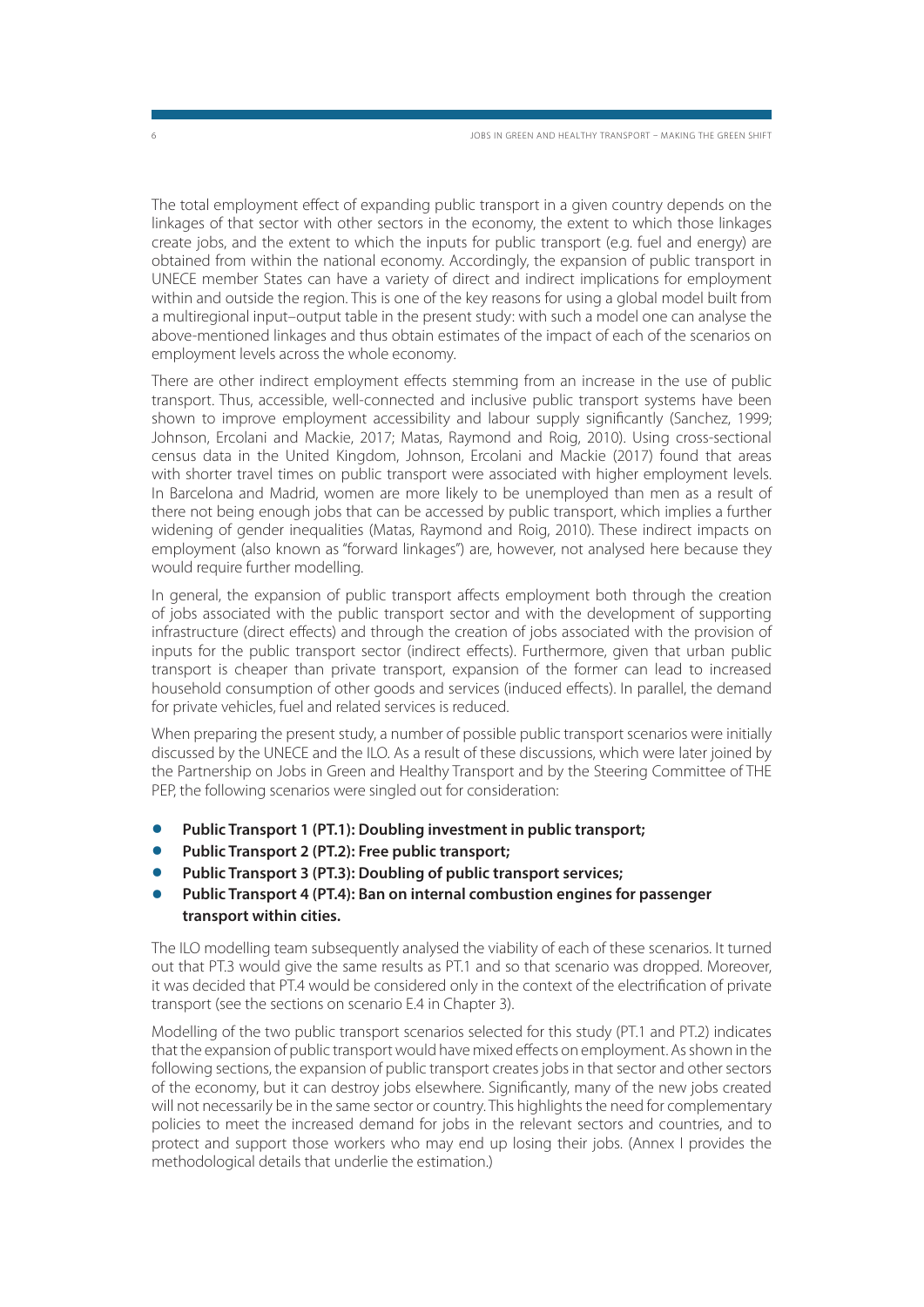JOBS IN GREEN AND HEALTHY TRANSPORT – MAKING THE GREEN SHIFT

### **B. SCENARIO PT.1: DOUBLING INVESTMENT IN PUBLIC TRANSPORT**

After consultations with the Partnership on Jobs in Green and Healthy Transport and the Steering Committee of THE PEP, we chose increased investment in public transport as the first scenario to be modelled. This choice was also informed by earlier studies of the transport economy. Dulac (2013), for example, estimated that investment in public transport would increase by more than 50 per cent towards 2030. More recently, the International Transport Forum has estimated that public transport's share in overall transport demand in both Europe and North America would more than double under its "robust governance" scenario (ITF, 2017).

The PT.1 scenario assumes a doubling of investment in public transport, which entails increased spending on two main areas of the transport sector: the building of public transport infrastructure and the production of rolling stock. In the first step of the scenario, each country's investment in fixed capital stock (including rail infrastructure) is increased. Investment in rolling stock (including locomotives, carriages, buses and tramways) takes depreciation into account and is capped at the total value of the rolling stock required to achieve the same modal split between public and private transport as in the most advanced UNECE countries.13 In the second step, the operation and maintenance of the additional public transport capacity are modelled; in doing so, the increased public transport services on offer and their energy requirements are taken into account.

The scenario assumes that investment in public transport infrastructure is financed through a reallocation of funds from road to rail. The additional rolling stock is paid for through higher fuel prices (i.e. by raising the taxes paid at the pump) and to a lesser extent through higher vehicle prices (i.e. by raising the purchase tax on new vehicles), reducing the overall demand for fuel and moderately reducing sales of private vehicles. This in turn reduces employment along the value chain associated with the use of private cars (i.e. in such sectors as oil production and refinery, the retail sale of fuel, repair and maintenance, and, less markedly, the manufacture of vehicles).

In order to account for uncertainties and to provide a range of low and high estimates, the parameters used in the PT.1 scenario were modified by reducing or increasing total investment in the relevant industries of the transport sector (i.e. bus manufacturing, bus services, train manufacturing, train services and fuels) by 10 per cent.

The PT.1 scenario was then compared with a business-as-usual scenario developed by the IEA, which is mainly a continuation of existing patterns of sectoral economic growth and extrapolates to 2030 the currently limited action on climate and energy (IEA, 2017). The business-as-usual projections are country- and sector-specific, include the transport sector, and take into account each country's projected energy demand by sector up to 2030.

### **C. PROJECTIONS OF EMPLOYMENT UNDER THE PT.1 SCENARIO**

Under the PT.1 scenario, the increased investment in public transport creates a demand for employment in the construction sector to build the additional infrastructure (mostly temporary and lower-skilled jobs) and in the value chain associated with the production of rolling stock (mostly permanent and higher-skilled jobs). This ultimately leads to a greater availability of transport and promotes employment in the sector itself (permanent and higher-skilled jobs). If accompanied by suitable policy measures, it may also encourage a modal shift away from cars towards greater use of public transport.

<sup>13</sup> Switzerland is the UNECE country with the highest modal share of railways, while Turkey is the UNECE country with the highest modal share of bus transport. For all other UNECE countries, when modelling the PT.1 scenario, the doubling of investment was capped once the respective modal shares of Switzerland and Turkey had been reached.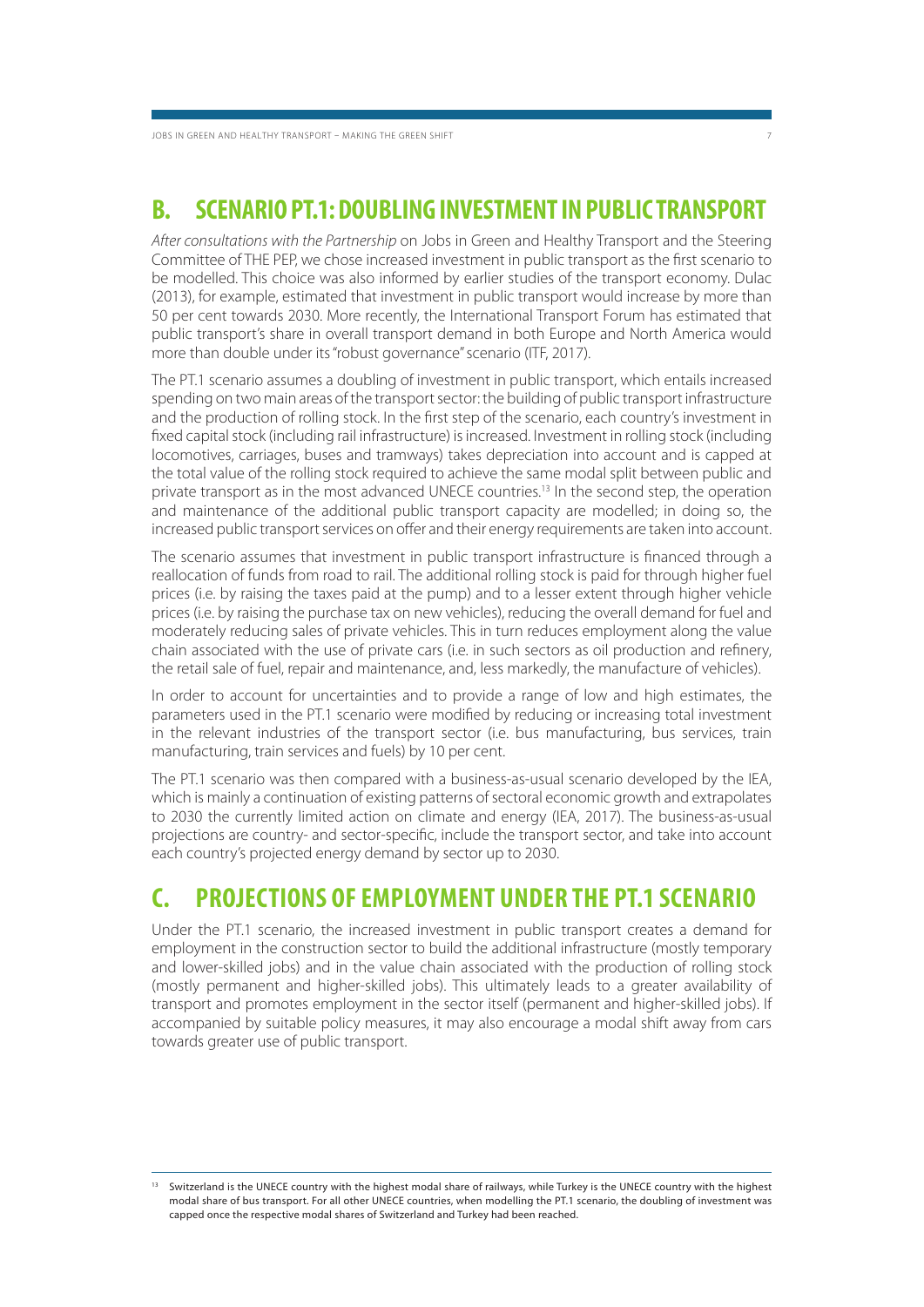If investment in public transport were to be doubled between 2016 and 2030, the projected aggregate employment effects across the ECE region would be positive. The scenario assumes, however, that there is no net increase in spending on public infrastructure, but, rather, that spending is redirected within the infrastructure sector – more specifically, that investment in motorways and road infrastructure (excluding maintenance) is channelled towards public transport. This means that total employment in the infrastructure and construction sectors and in the associated value chains are the same as if investment within the infrastructure sector has not shifted.

Increased investment in public transport means greater employment in the manufacture of rolling stock (i.e. buses and trains) and in the associated value chains. Because such investment has only a minimal substitution effect on car purchases and manufacturing (Beaudoin and Lin Lawell, 2018), additional production along the rolling stock value chain (e.g. the manufacture of vehicles and transport equipment) will have a net positive effect on employment. Figure 2.1 below illustrates the region-specific employment effects associated with doubling investment in public transport in the ECE region. The vertical axis shows the relative difference in employment levels (expressed as a percentage) between the PT.1 scenario and the business-as-usual scenario. For example, the doubling of investment in public transport in the ECE region by 2030 is projected to increase global employment by 0.08 per cent.



### **FIGURE 2.1. RELATIVE DIFFERENCE IN EMPLOYMENT LEVELS BETWEEN PT.1 SCENARIO (INVESTMENT IN PUBLIC TRANSPORT DOUBLED) AND BUSINESS-AS-USUAL SCENARIO, 2030 (%)**

Source: ILO estimates based on EXIOBASE version 3.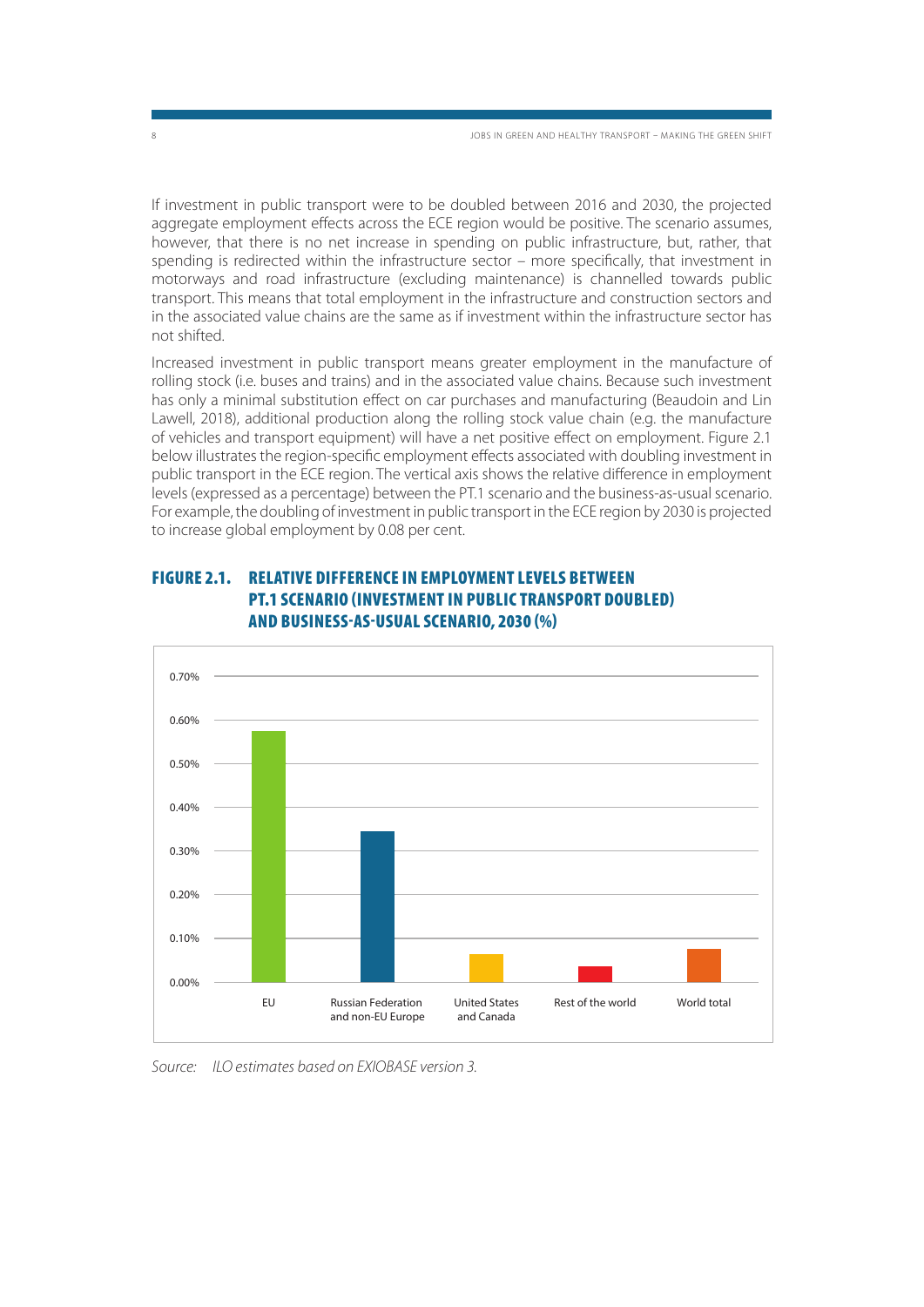Figure 2.2 shows the absolute difference in employment levels in terms of the number of jobs. As can be seen, the increase in global employment by 0.08 per cent under the PT.1 scenario translates into around 4.8 million jobs created across all sectors by 2030. At the global level, this is a small change, but different regions are projected to experience varying levels of net job creation. In the European Union (EU) region, for example, employment under this scenario is expected to be 0.58 per cent higher (equivalent to a net creation of 1.8 million jobs) than under the business-as-usual scenario. In the Russian Federation and nonEU Europe, employment is projected to be 0.35 per cent higher, translating into a net creation of 0.9 million jobs. In the United States and Canada, the employment effect is minor, less than 0.1 per cent.<sup>14</sup> In all regions, the new jobs created are most likely to be permanent jobs in the operation of public transport services and in the manufacture of rolling stock, requiring a medium skill level (e.g. technicians, train and bus drivers, engineers and related fields of expertise).

The error bars in figure 2.2 show the employment effects of a 10 per cent variation in the level of investment envisaged by the PT.1 scenario. For example, an additional 10 per cent of spending on public transport in the ECE region would add a further 22,000 jobs in the EU region. Across the world, if the increase of public transport investment in the ECE region were 10 per cent lower than assumed under the scenario, 63,000 fewer jobs would be created. As one would expect, the greatest variation would be observed in the transport sector itself and in the industries engaged in the manufacture of rolling stock.<sup>15</sup>



### **FIGURE 2.2. ABSOLUTE DIFFERENCE IN EMPLOYMENT LEVELS BETWEEN PT.1 SCENARIO (INVESTMENT IN PUBLIC TRANSPORT DOUBLED) AND BUSINESS-AS-USUAL SCENARIO, 2030 (MILLION JOBS)**

Source: ILO estimates based on EXIOBASE version 3. Whiskers represent low and high estimates.

These effects are generally small, particularly if they are spread over a period of time. As noted by Montt, Wiebe et al. (2018), the average employment growth per year across the world is 1.25 per cent. between 2005-2017.<br>It should be noted that for the purpose of modelling, the low and high estimates result from a 10 per cent higher or lower final

demand for rolling stock and public transport services (in particular bus manufacturing, bus services, train manufacturing, train services and fuels).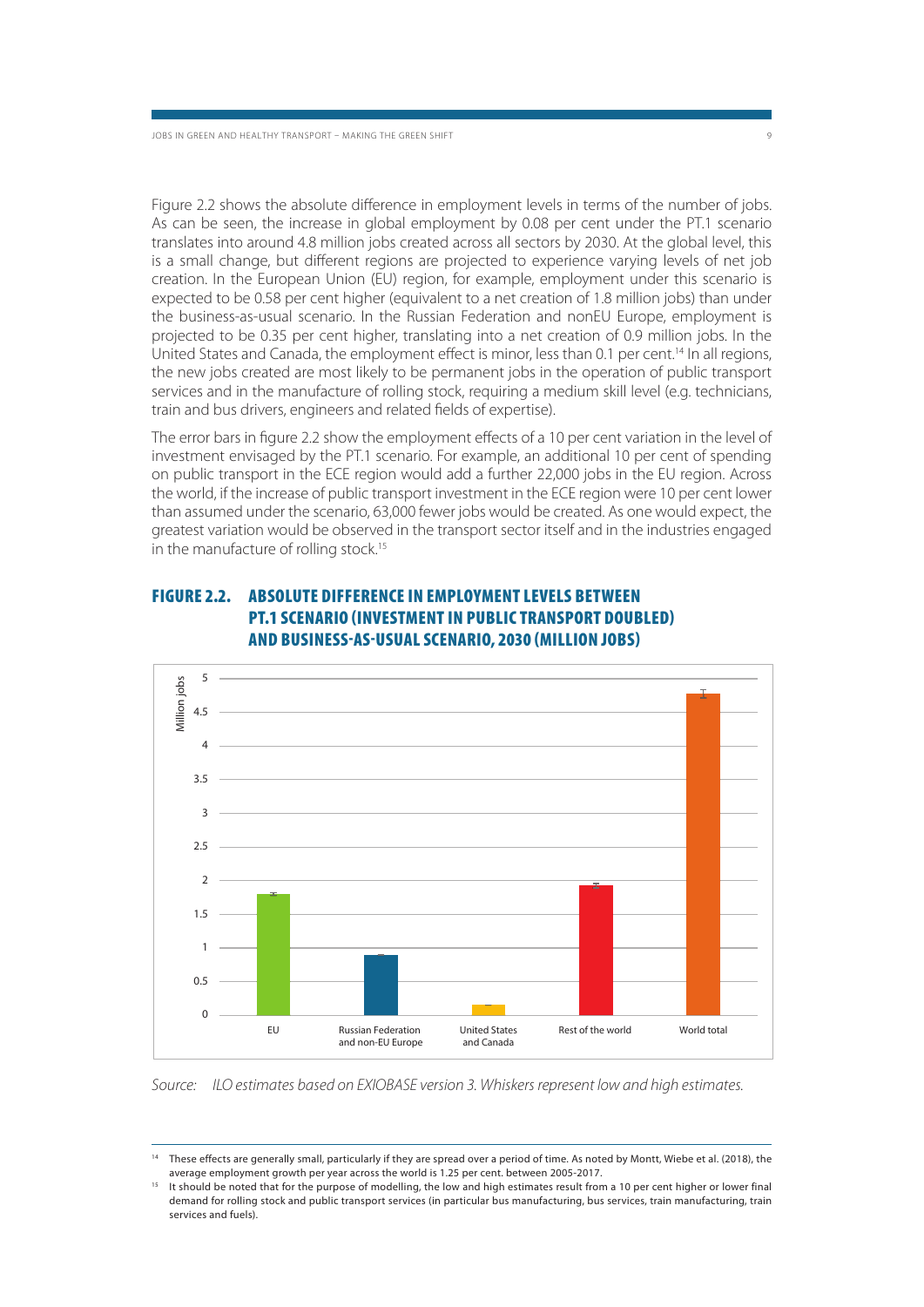Figure 2.3 shows the difference in employment levels between the PT.1 scenario and the businessas-usual scenario for each related sector and for the public transport sector itself. Not surprisingly, job creation is led by the public transport sector and the manufacture of rolling stock, notably in the EU. Employment in these sectors in the Russian Federation and non-EU Europe, and in the United States and Canada, is also projected to increase, but to a lesser extent than in the EU.

In the EU, employment in railway and bus services is projected to increase by over 25 and 8 per cent, respectively, or by around 267,000 and 570,000 jobs. The employment effect of a doubling of investment in public transport is also positive in the Russian Federation and non-EU Europe, with a net creation of 80,000 jobs in railway services and 430,000 jobs in bus transport. In the United States and Canada, by contrast, the projected generation of employment is much smaller (30,000 jobs in total for bus and railway services combined), which has to do with the currently lower level of service provision in those two countries. On the whole, close to 1.4 million additional jobs could be created in railway and bus services across the ECE region.

The train and bus manufacturing industries are projected to add between 2 and 15 per cent more jobs to their workforce across UNECE countries – specifically, around 165,000 jobs in bus manufacturing and 340,000 jobs in train manufacturing. Employment gains are expected to be highest in the EU countries and in the United States and Canada because of their strong manufacturing base. As bus and car manufacturing are both part of the automotive industry, an overall rise in employment levels in the industry masks employment shifts from the production of cars to that of buses and coaches.

Employment losses in the fuel industry are expected to be significant across the ECE region, with a reduction of up to more than 10 per cent in the EU. Specifically, the EU would lose around 29,000 jobs, the United States and Canada around 23,000 jobs, and the Russian Federation and non-EU Europe around 55,000 jobs. These projections are based on the scenario's assumption that additional investment in public transport is fiscally neutral and entirely paid for by taxes on vehicle use (i.e. on fuel consumption) and, to some extent, on the purchase of new vehicles. Taxfunded policies, such as those envisaged under the PT.1 scenario, tend to have smaller employment effects than debt-funded policies. While tax instruments typically reduce consumers' and businesses' demand for the taxed goods or services and redirect spending to other sectors, government borrowing or monetary expansion, at least in the short run, adds to aggregate demand without necessarily reducing consumption. The short- to medium-term employment effects may thus be greater if debt instruments are used to finance the expansion of green transport. However, debt eventually has to be serviced, potentially leading to longerterm negative employment effects. Raising taxes on fossil fuels, on the other hand, has the added bonus of reducing GHG emissions while promoting green transport and jobs.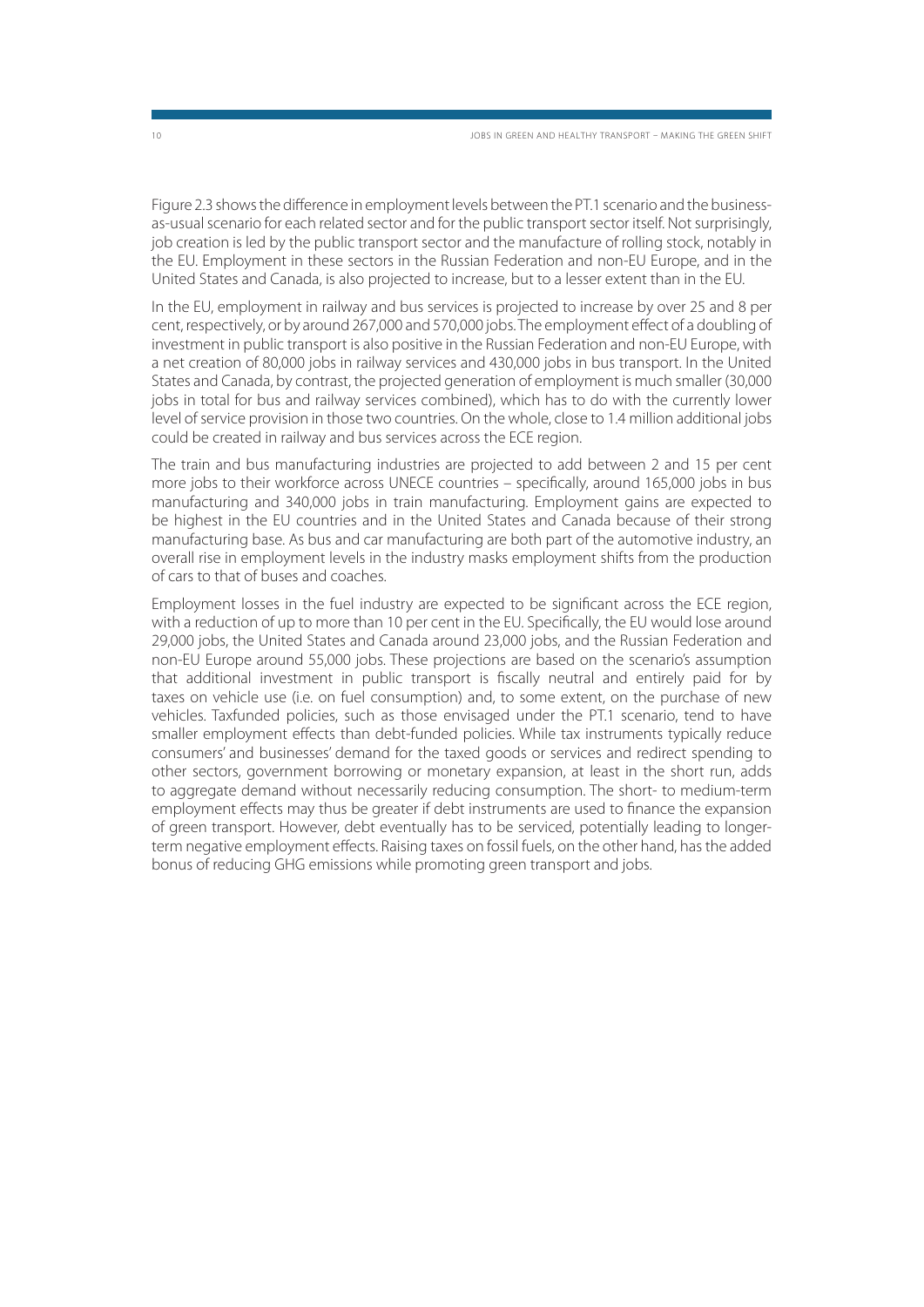### **FIGURE 2.3. DIFFERENCE IN EMPLOYMENT LEVELS BY INDUSTRY BETWEEN PT.1 SCENARIO (INVESTMENT IN PUBLIC TRANSPORT DOUBLED) AND BUSINESS-AS-USUAL SCENARIO, 2030 (%)**



Source: ILO estimates based on EXIOBASE version 3.

Under the PT.1 scenario, a net total of about 4.8 million jobs would be added to world employment across all sectors, including 2.9 million jobs in the ECE region alone. Employment in the transportspecific sectors is projected to increase by 2.7 million jobs, with just over 1.8 million jobs created in the ECE region.

### **D. SCENARIO PT.2: FREE PUBLIC TRANSPORT**

The second scenario that we consider ties in with growing calls in UNECE countries for public urban transport to be made free of charge. At present, public transport in many cities is funded in part by fares paid by users and in part by public subsidies financed through various local taxes and charges (e.g. urban tolls, congestion pricing, pollution charges, parking charges and fuel taxes or other charges for those who benefit the most from public transport, such as employers, retailers and real-estate owners). Funding can also come from public–private partnerships and/ or secondary revenue streams (e.g. advertisement, retail space) (UITP, 2013b). To increase the attractiveness of public transport, a number of cities have explored the possibility of making it free for users; in some cases, such a policy has actually been adopted.

In France, the feasibility of providing free public transport in the Île-de-France region has been studied in a report commissioned by the President of the Île-de-France region and of the company Île-de-France Mobilités. The report reviews the current situation, evaluates the potential of free public transport, and provides some policy recommendations. Further details can be found in box 2.1 below.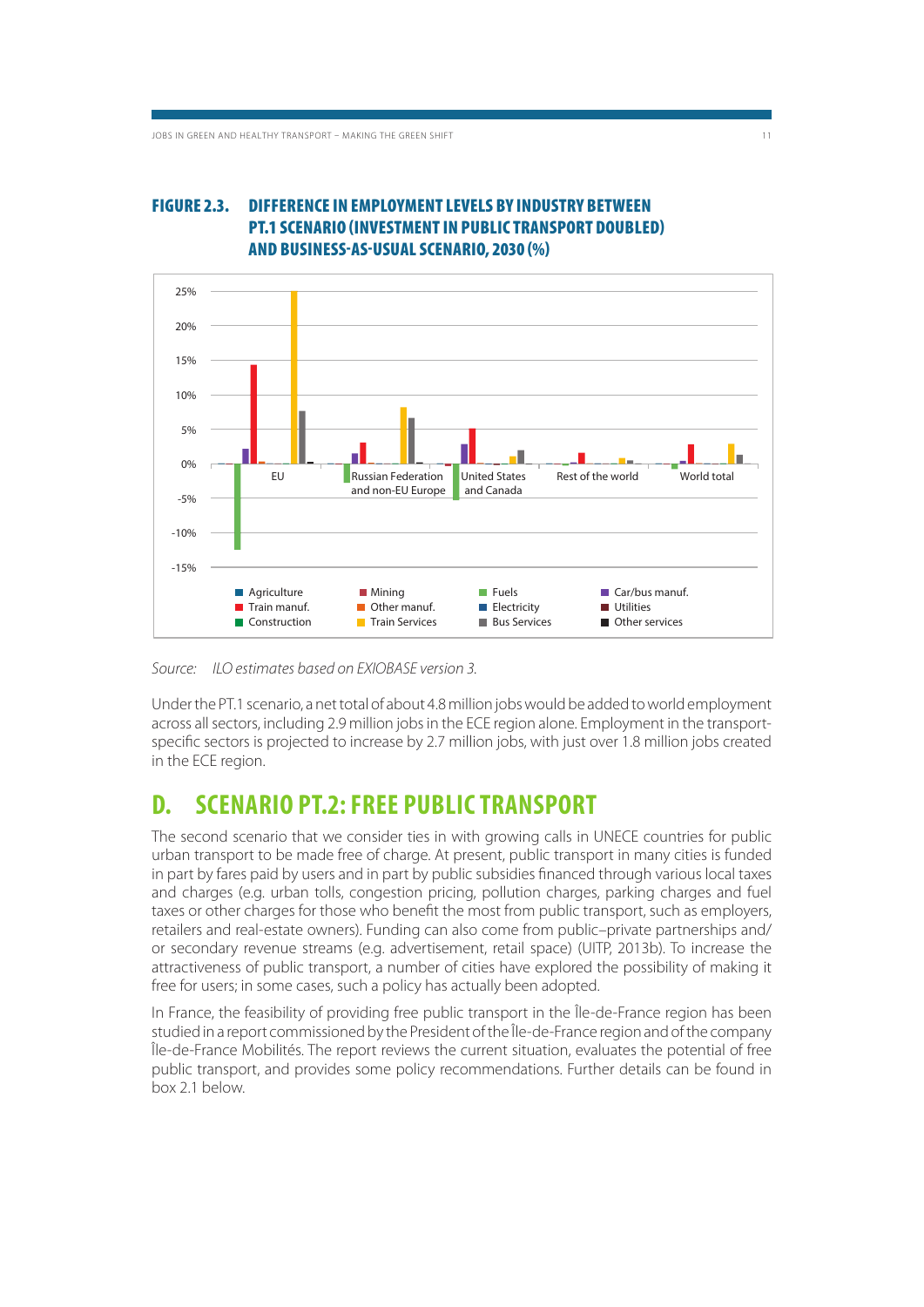### **BOX 2.1. FEASIBILITY STUDY ON THE PROVISION OF FREE PUBLIC TRANSPORT IN ÎLE-DE-FRANCE**

Published on 2<sup>nd</sup> October 2018, the study considers why people prefer using cars to public transport, arguing that quality, rather than price, is the most important factor. Accordingly, free public transport would reduce car traffic by only 2 per cent, which means that the effects of such a policy on pollution levels and road congestion would be minimal. Moreover, the policy would lead to a reduction in the quality of public transport services as a result of increased overcrowding – the main reason why the existing modal share of public transport is low – and would not meet social equity goals, since it would disproportionately benefit those who can already afford public transport. These considerations against the introduction of free public transport are particularly weighty, given the significant level of investment required for this policy, which could create funding problems.

The report proposes alternatively to make public transport more efficient and thereby to increase its modal share. Generally speaking, it recommends, first, a more rational use of the car through the development of car-sharing schemes and the introduction of lowerpolluting vehicles. Second, the report advocates an improved funding mechanism for public transport based on a progressive pricing system, which would be more equitable and would lighten the burden on taxpayers. Along these lines, some of the specific policies recommended are the expansion of the limited traffic zone in Paris, the prohibition of all diesel vehicles by 2024, the establishment of dedicated lanes for shared vehicles, and the reintroduction of distance as a factor in the determination of public transport fares.

If such recommendations are adopted, bold action to foster the use of public transport and reduce air pollution and congestion caused by road transport would help to achieve the objectives of the Urban Transport Plan for the Île-de-France Region for 2017–2020, leading to a more sustainable transport system.

Source: Committee on Free Public Transport in Île-de-France (2018).

Case studies of the provision of free public transport point to different effects on passenger demand, depending on the city, region and the current modal share of public transport, among other factors. Drawing on the evidence from relevant schemes that are in operation in Belgium, Estonia and the Netherlands (see box 2.2), the PT.2 scenario developed for this report assumes that eliminating fares leads to a 14 per cent increase in demand for public transport. In the modelling of this scenario, this translates directly into a 14 per cent increase in the use of public transport, with no additional investment in infrastructure or rolling stock required because it is assumed that spare capacity exists to meet the additional demand.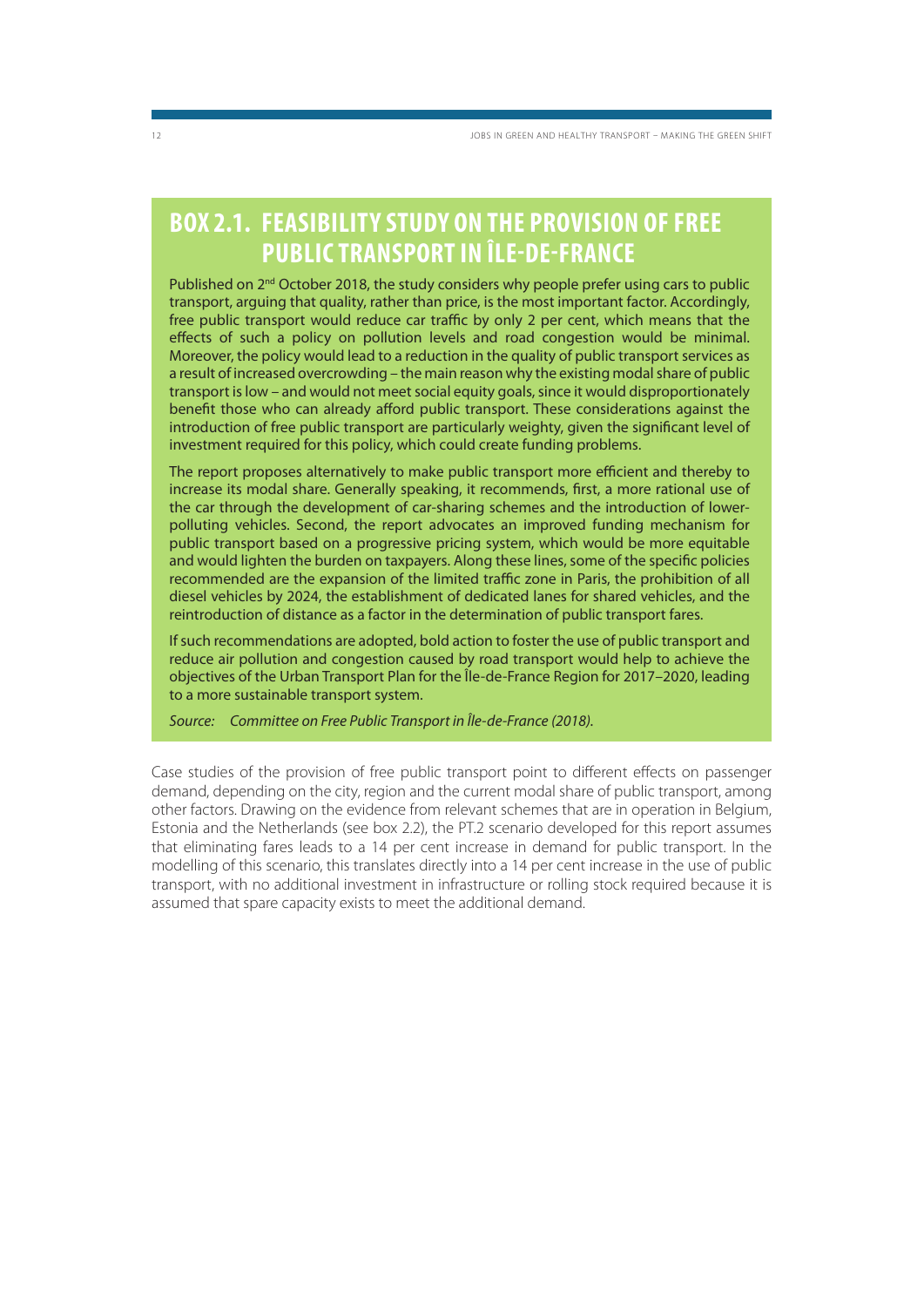### **BOX 2.2. FREE PUBLIC TRANSPORT IN BELGIUM, ESTONIA AND THE NETHERLANDS**

In 2013, Tallinn became the largest city to adopt fare-free public transport, the main objectives being to promote a modal shift towards public transport and to meet the mobility needs of vulnerable population groups. In 2012, ticket sales covered only one third of the system's operational costs, a lower share than other public transport systems in Europe. The immediate effect of the new scheme (three months after its launch) was a 1.2 per cent increase in passenger demand, to a large extent due to people switching from walking to public transport. One year after the launch, use of public transport had increased by 14 per cent, a comparatively low increase that can be ascribed to the already high market share of public transport (Cats, Susilo and Reimal, 2017).

In the Netherlands, the implementation of fare-free public transport on two bus routes in 2004 tripled passenger use within one year of the programme's launch – bus use on the free bus routes increased from 1,000 to 3,000 passengers a day. The growth of passenger traffic on these routes was driven by a modal shift from cars (45 per cent), bicycles (10 per cent), other public transport services (20-30 per cent) and new trips (16 per cent) (van Goeverden et al., 2006).

In Hasselt, Belgium, the introduction of a fare-free scheme resulted in an increase in demand for public transport driven by a modal shift from cars (16 per cent), bicycles (12 per cent), walking (9 per cent) and new trips (63 per cent) (van Goeverden et al., 2006).

Of the total increase in the use of public transport under the PT.2 scenario, only 13 per cent is attributed to a modal shift away from car use. This is because, by and large, the elimination of fares seems to provide very limited incentives to car users to switch to public transport. In terms of financing, the scenario assumes that the revenue from public transport fares is replaced by an increase in household fuel prices (e.g. a fuel tax paid at the pump) and, to a lesser extent, by a specific tax on new vehicles, both of which have been shown to reduce car use and purchases of new cars.16 As households no longer spend money on public transport, the savings accrued can be used for the consumption of other goods and services.

<sup>16</sup> Zeleke (2016) provides gasoline and diesel price elasticities for the EU countries. For non-EU countries in the ECE region, the scenario draws on Baranzini and Weber (2013), Havranek and Kokes (2015), Huntington, Barrios and Arora (2017) and Odeck and Johansen (2016). McCarthy (1996) provides price elasticities for new cars.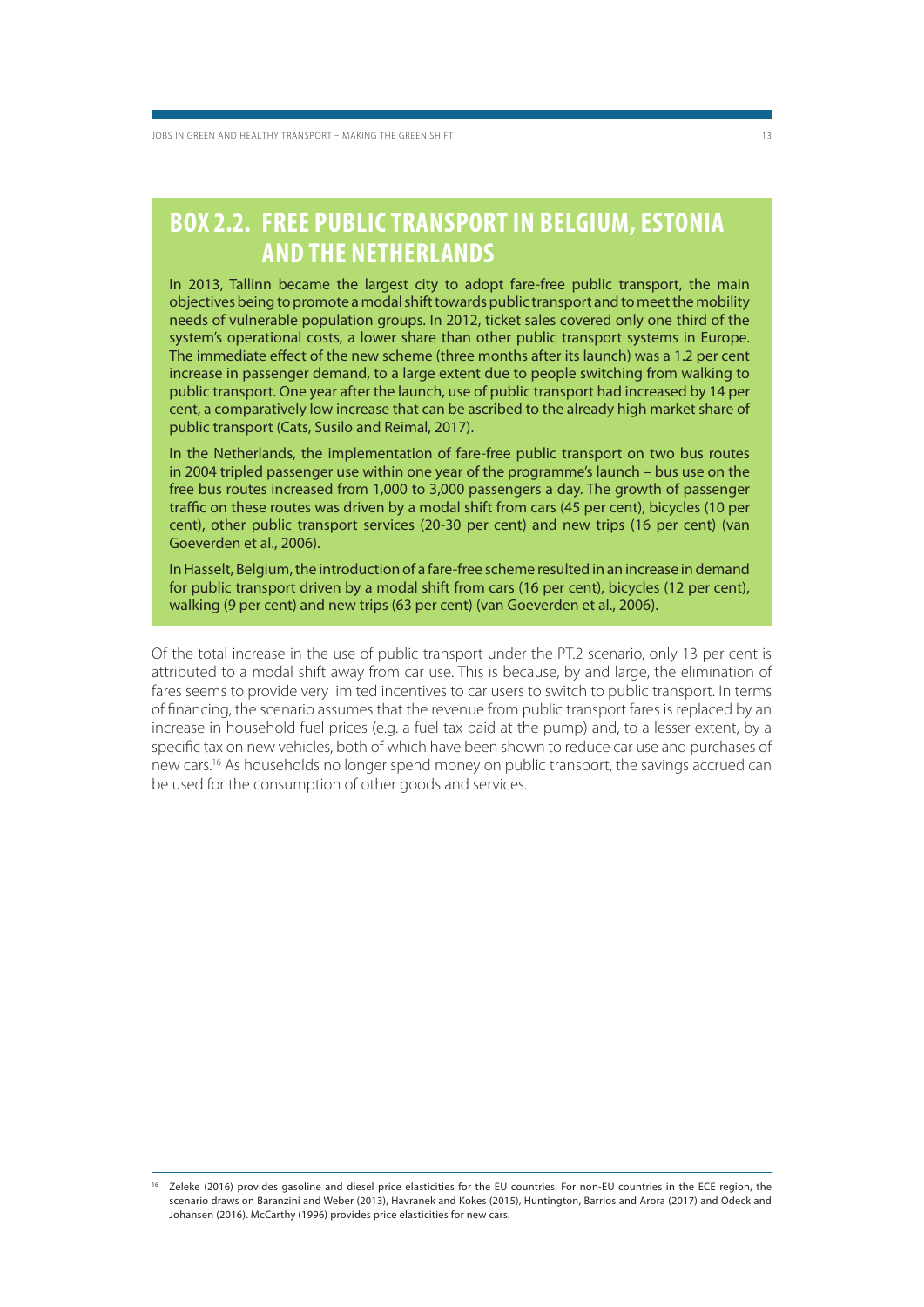### **E. PROJECTIONS OF EMPLOYMENT UNDER THE PT.2 SCENARIO**

Comparison of the PT.2 scenario with the business-as-usual (baseline) scenario indicates that fare-free public transport would increase employment in the ECE region only marginally, namely by less than 0.35 per cent (figure 2.4). The reduction in demand and hence employment in the fuel industry as a result of the fuel tax used to fund fare-free public transport is outweighed slightly by the increase in employment in the public transport sector.



### **FIGURE 2.4. RELATIVE DIFFERENCE IN EMPLOYMENT LEVELS BETWEEN PT.2 SCENARIO (FREE PUBLIC TRANSPORT) AND BUSINESS-AS-USUAL SCENARIO, 2030 (%)**

#### Source: ILO estimates based on EXIOBASE version 3.

Figure 2.5 shows the absolute difference in employment levels between the PT.2 scenario and the business-as-usual scenario. A net gain of almost 1.1 million jobs is expected in the EU, while the Russian Federation and non-EU Europe would gain almost 0.8 million jobs. These jobs are likely to be permanent, as they would be concentrated in the operation and maintenance of public transport. In the United States and Canada, there is no difference between the baseline and the PT.2 scenario as far as employment levels are concerned.

A 10 per cent increase or decrease in spending on public transport under the PT.2 scenario provides a range of low and high estimates for the projected employment levels (shown as error bars in figure 2.5). The difference between the two is small (just around 60,000 jobs across the world) because of the already small initial effect of fare-free public transport.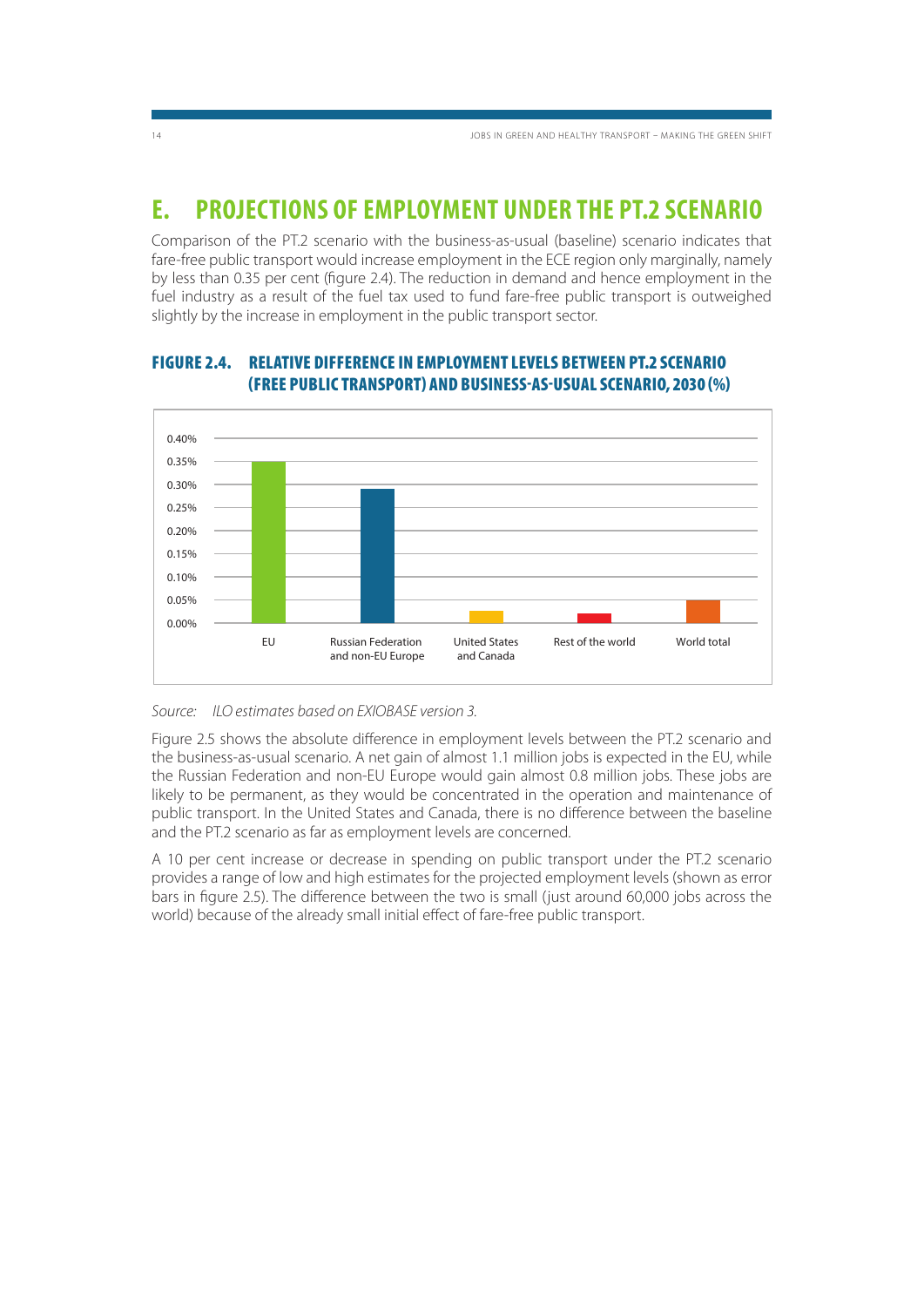### **FIGURE 2.5. ABSOLUTE DIFFERENCE IN EMPLOYMENT LEVELS BETWEEN PT.2 SCENARIO (FREE PUBLIC TRANSPORT) AND BUSINESS-AS-USUAL SCENARIO, 2030 (MILLION JOBS)**



Source: ILO estimates based on EXIOBASE version 3. Whiskers represent high and low estimates.

Figure 2.6 displays the employment effects in each related sector under the PT.2 scenario. As expected, job creation is led by the public transport sector (specifically urban railway and bus services), where the majority of jobs are likely to be permanent. Railway and bus service jobs in the EU would increase by 27 and 6 per cent, respectively; by 1 and 2 per cent jobs in the United States and Canada; and by 9 and 6 per cent in the Russian Federation and non-EU Europe. This would result in the number of railway service jobs worldwide increasing by around 1.3 million, most of them permanent jobs. Because the PT.2 scenario does not assume additional construction of public transport infrastructure, the number of temporary jobs would be limited.

Job losses, which are projected to be lower than job creation both in the ECE region and globally, would be most pronounced in the fuel industry. The total employment effects in this scenario are small because there is no additional investment in public transport infrastructure or rolling stock. This also means that the financing needs of governments are much smaller than in the PT.1 scenario (doubling of investment in public transport). Similarly, the fuel tax that would need to be levied is lower and the reduction in car use and fuel consumption that would be achieved is limited.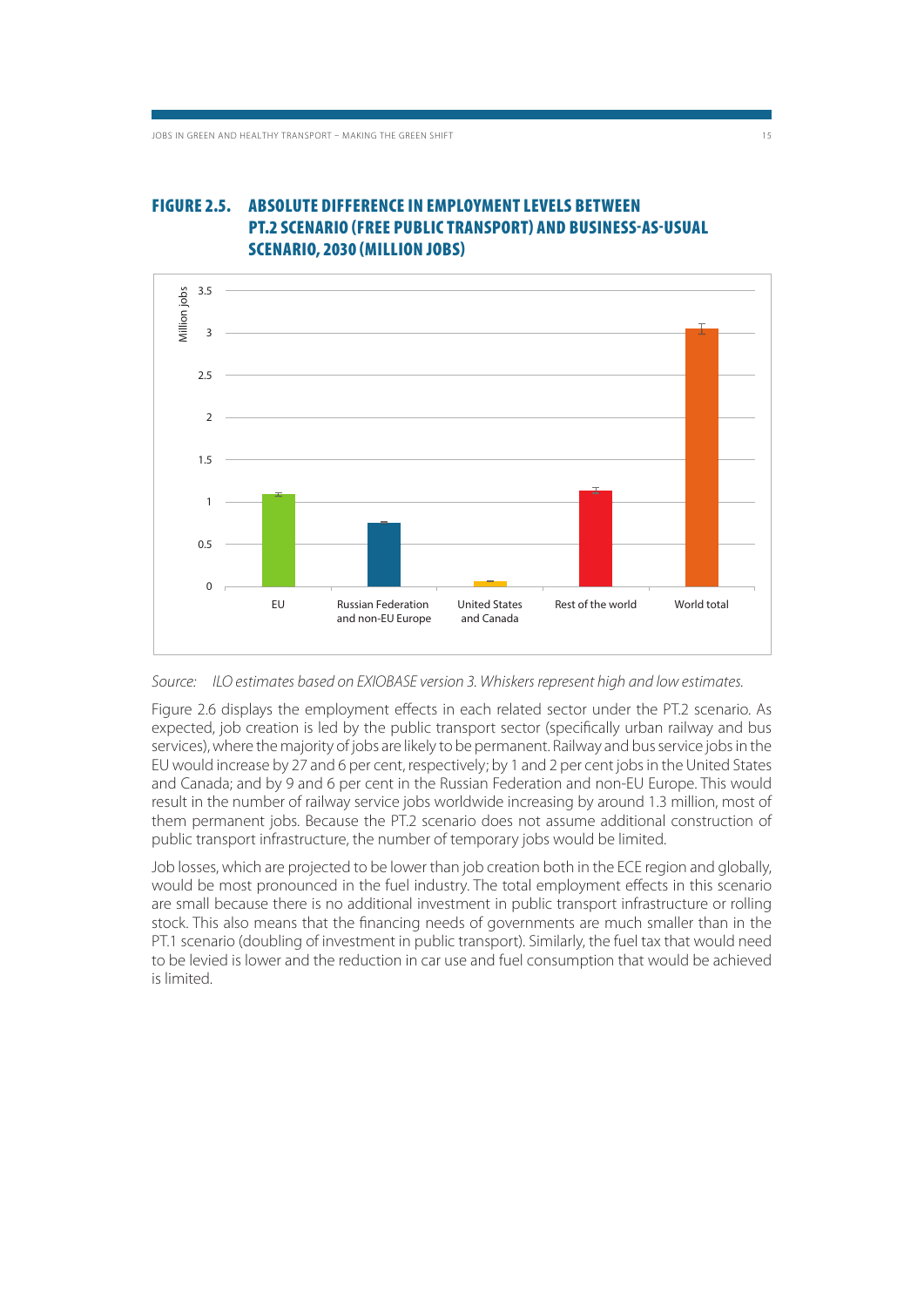

#### **FIGURE 2.6. DIFFERENCE IN EMPLOYMENT LEVELS BY INDUSTRY BETWEEN PT.2 SCENARIO (FREE PUBLIC TRANSPORT) AND BUSINESS-AS-USUAL SCENARIO, 2030 (%)**

Source: ILO estimates based on EXIOBASE version 3.

Under the PT.2 scenario, a net total of about 3.1 million jobs would be added to world employment across all sectors, including 1.9 million in the ECE region alone. Employment in the transportspecific sectors is projected to increase by 1.9 million jobs, with just over 1.2 million created in the ECE region.

While the model used in this study does not allow us to determine exactly the cumulative effect of these two scenarios, a fair estimate is that at least 2.5 million jobs would be created in the transport sector in the ECE region if both investment in public transport were doubled and its use were made free of charge.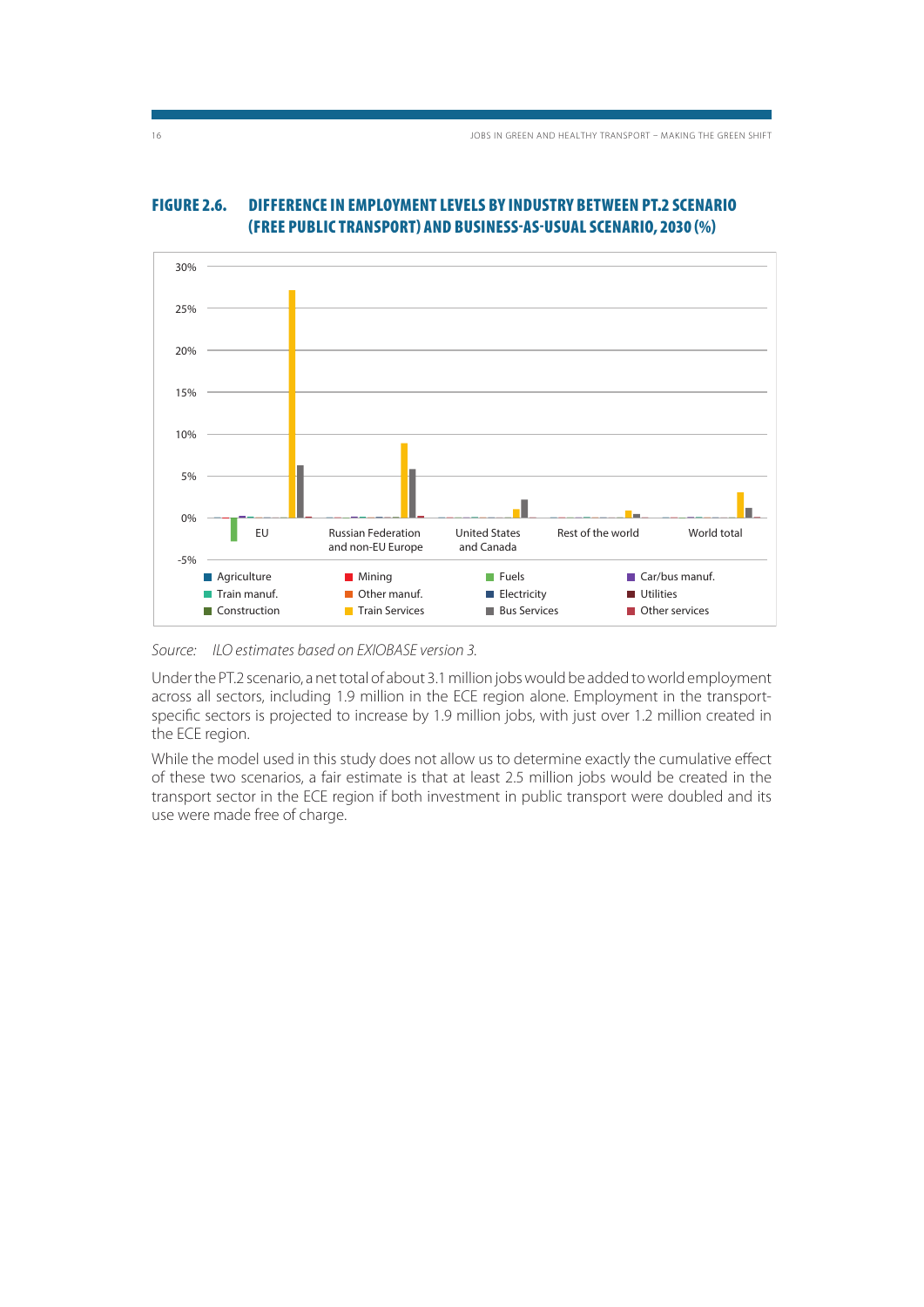### **F. THE EMPLOYMENT EFFECTS OF EXPANDING PUBLIC TRANSPORT UP TO 2050**

Our evaluation of the employment effects of scenarios PT.1 and PT.2 has been based on running the scenarios until 2030 and comparing the projections with those under a business-as-usual scenario. It is difficult to make reliable projections beyond 2030 because of the uncertainty over future economic and employment trends, which may be driven by new technologies and policies. Nevertheless, barring any radical change in mobility patterns by 2050, such as autonomous driving, it is likely that the small but positive effects of the expansion of public transport on employment in that sector projected up to 2030 would continue towards 2050. In addition, a part of the employment implication of public transport expansion results from financing mechanisms – if the financing scheme shifts the demand in sectors with lower labour intensity towards sectors with higher labour intensity (e.g. fuels versus public transport services), the total employment effect will be positive.

The expansion of public transport also entails investment in construction and in rolling stock. The extent to which the value chains for these two sectors remain within a particular country is key to understanding their employment effects. Jobs in infrastructure development are likely to remain within the country but to be of a short-term or temporary nature, apart from jobs that have to do with maintenance of the transport network. The servicing of an expanded public transport sector will create long-term jobs, as will the manufacture of the rolling stock required, benefiting countries that currently have a strong manufacturing base. Countries looking to expand public transport while maximizing the employment benefits should ensure that the value chains for the construction of physical infrastructure and the manufacture of rolling stock remain within their national borders as far as possible.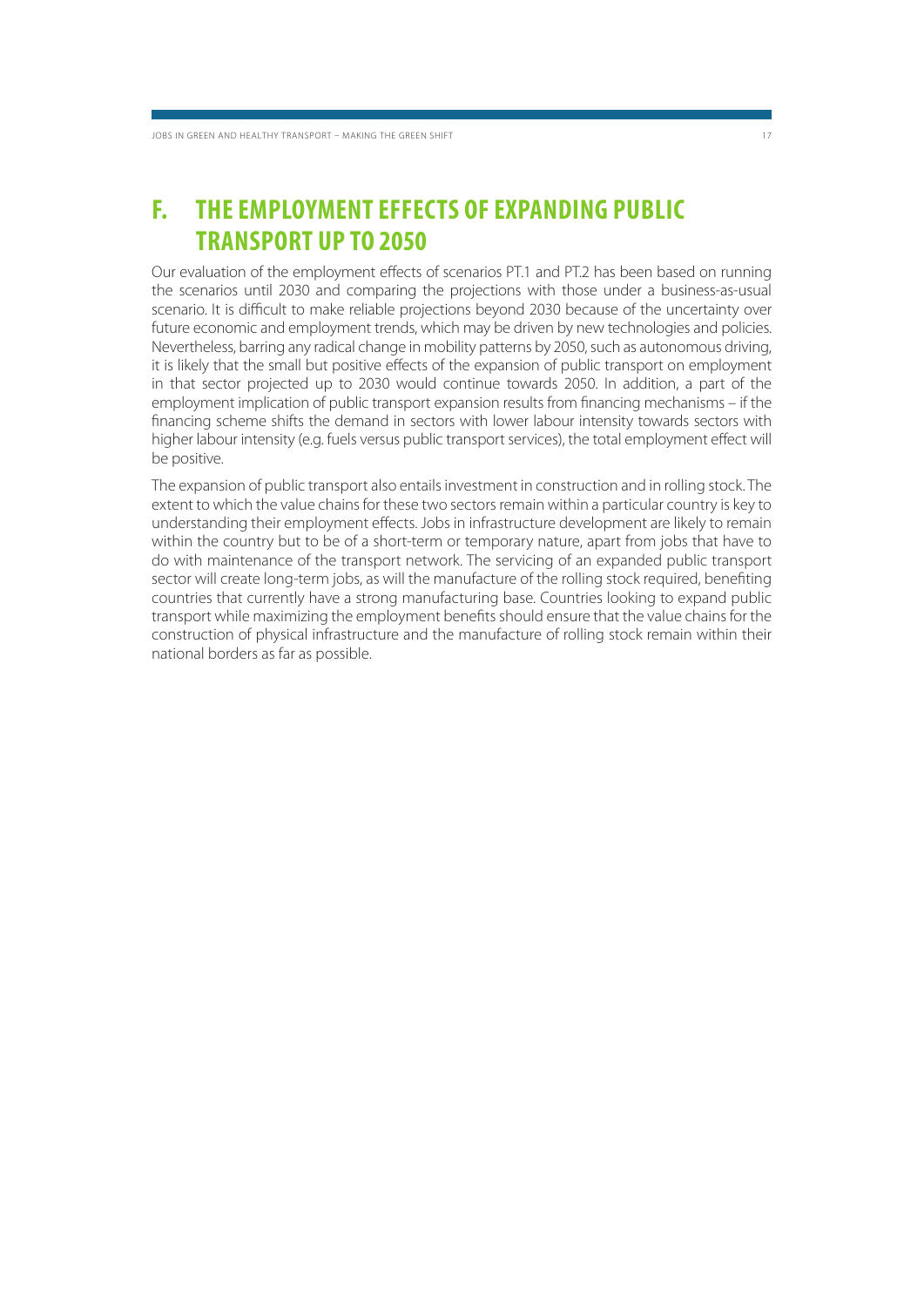### **3. THE EMPLOYMENT EFFECTS OF ELECTRIFYING PRIVATE PASSENGER AND FREIGHT TRANSPORT IN THE REGION OF THE ECONOMIC COMMISSION FOR EUROPE**

The scenarios considered in this chapter are informed by policies recently adopted in UNECE countries (e.g. France and the United Kingdom) and in Asia (notably China) to significantly reduce the use of, or even ban, vehicles with an internal combustion engine. It is widely acknowledged that the electrification of both private passenger and freight transport can make the transport sector more sustainable, especially when the electricity to power the new vehicles is generated from renewable energy sources. Less well understood is the way in which the production, maintenance and use of electric vehicles are likely to alter global production structures and value chains and affect employment in different sectors and regions.

When preparing the present study, a number of possible electrification scenarios were initially discussed by the UNECE and the ILO. As a result of these discussions, which were later joined by the Partnership on Jobs in Green and Healthy Transport and by the Steering Committee of THE PEP, the following scenarios were identified:

- **Electrification 1 (E.1): Ban on internal combustion engines in private passenger vehicles in cities;**
- **Electrification 2 (E.2): Introduction of a requirement for all public transport vehicles to have no internal combustion engines;**
- **Electrification 3 (E.3): Introduction of a voluntary or mandatory target of 50 per cent of all vehicles manufactured to be fully electric;**
- **Electrification 4 (E.4): Ban on internal combustion engines for light commercial vehicles.**

The ILO modelling team subsequently analysed the viability of each of these scenarios. It turned out that E.1 would give the same results as E.3, and that the modelling of E.2 was not feasible. Consequently, only E.3 and E.4 were selected for modelling.

These two scenarios were developed for the ECE region and projections up to 2030 obtained to establish the impact that the electrification of private transport would have on employment within the region and across the world. The two scenarios were compared with the business-asusual scenario using the same multiregional input–output model that was discussed in Chapter 2.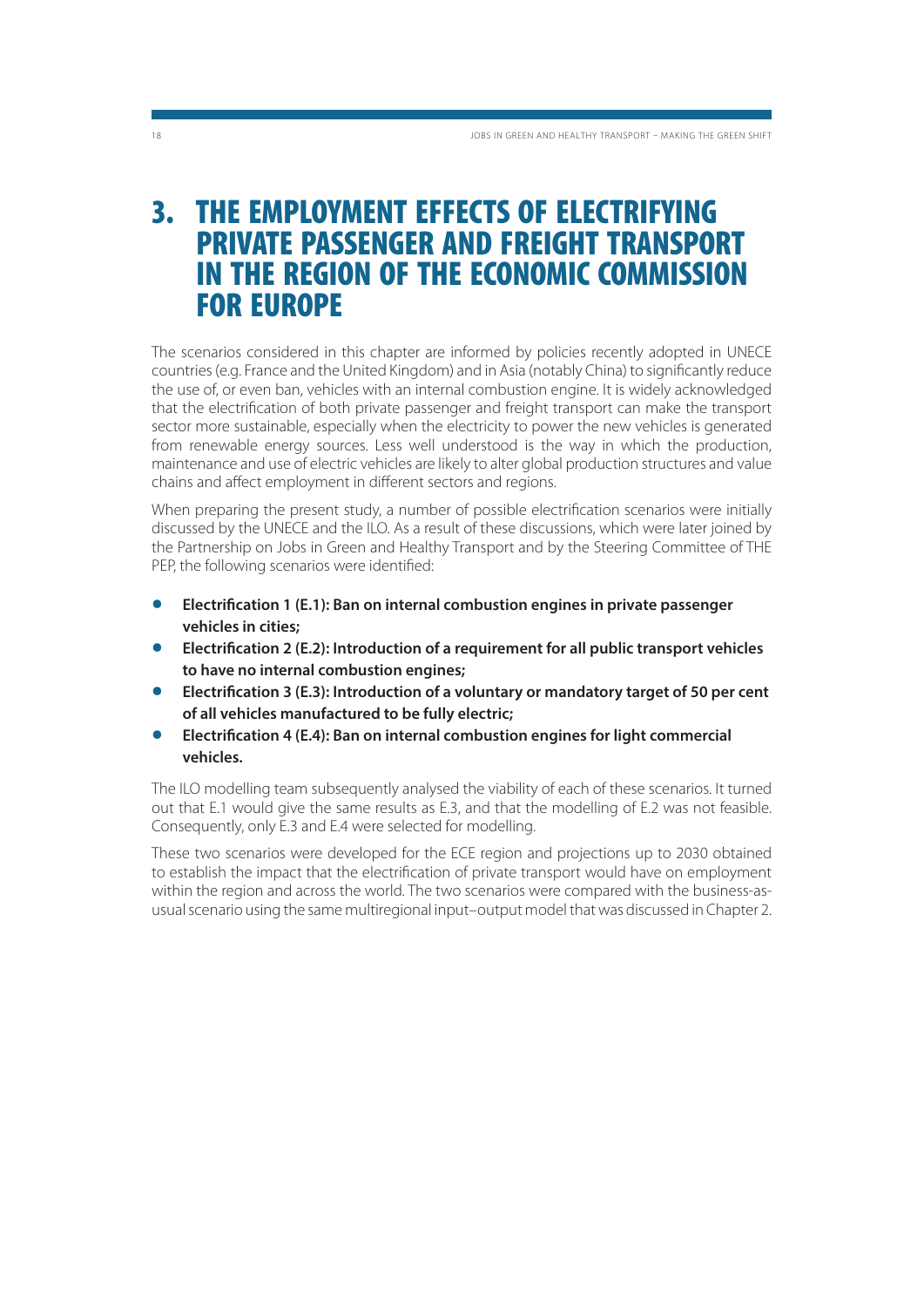### **A. THE ELECTRIFICATION OF PRIVATE PASSENGER AND FREIGHT TRANSPORT AND ITS EMPLOYMENT EFFECTS**

The electrification of private passenger and freight transport can enhance energy efficiency and energy security, and reduce the transport sector's carbon and environmental footprint, especially when the electricity to power new types of vehicles is generated from renewable energy sources. The widespread adoption of electric vehicles in the ECE region would lead to direct, indirect and induced employment effects in the region and beyond, since the value chain for the manufacture, operation and maintenance of such vehicles cuts across geographical and sectoral boundaries and differs significantly from that of vehicles with an internal combustion engine (ICE).

Overall, electric vehicles require less manufacturing, maintenance and repair labour than ICE vehicles because their engines have fewer moving parts (UBS Research, 2017). Although certain parts are the same as in ICE vehicles, electric vehicles rely on batteries and a greater number of electrical components. Among the activities in the corresponding supply chains are the extraction and purification of copper, lithium, cobalt and nickel (ibid.). The replacement of ICE vehicles by electric vehicles in private passenger transport would bring about job gains in certain sectors (e.g. electricity generation, battery manufacturing, the production of electrical parts and machinery, charging station infrastructure) and job losses in others (e.g. fuel production and refinery, retail sale of automotive fuel, repair of motor vehicles) (ECF, 2018). Furthermore, the lower maintenance costs and longer life cycles associated with electric vehicles, in addition to smaller outlay on fuel, would allow households to spend more money on other goods and services, which would in turn increase demand and activate employment in those sectors.<sup>17</sup>

A rapid shift to low-emission private transport in the EU, notably through the adoption of battery-powered and hybrid electric vehicles, has the potential to generate a net employment gain of between 850,000 and 1.1 million jobs in Europe by 2030 (ibid.). Although the production of batteries for electric vehicles requires less labour input than the production of ICE vehicles, hybrid electric engines are more labour-intensive. The scenarios explored by ECF (2018) envisage the use of different technologies to achieve a European car fleet by 2030 that is made up of at most 50 per cent ICE vehicles; the scenarios vary depending on the share of new ICE vehicles sold and on the technology underlying the remaining vehicles (distributed between plug-in hybrid, hybrid, battery electric, and fuel cell electric vehicles). In all these scenarios, job creation is driven by employment in the construction, electricity, hydrogen, services and manufacturing sectors,<sup>18</sup> but there would be job losses in such sectors as the manufacturing of conventional vehicles, petroleum and gas (FTI Consulting, 2018). Box 3.1 below looks at the employment impacts of different low-carbon vehicle technologies.

<sup>17</sup> The greater energy efficiency and lower operating and maintenance costs of electric vehicles could lead to a rebound effect, prompting people to use their cars more often. The "rebound effect" of transport efficiency, particularly with regard to passenger vehicles, has been studied by Aasness and Odeck (2015) and Vivanco et al. (2014). If the rebound effect is dominant, it will increase employment in the manufacture and maintenance of electric vehicles, and in related sectors, but also increase congestion, electricity use and the private sector's carbon footprint because part of the car fleet would still continue to be powered by fossil fuels. Accounting for the rebound effect is beyond the scope of this report. We assume that it is minimal, and that energy efficiency will increase the disposable income of households, stimulating economic activity and employment in other sectors (induced effects).

<sup>18</sup> Anticipating the skills demand for electric vehicle-related manufacture and services, the EU-funded project "e-gomotion" (2011–2013), which was directed at secondary school students, sought to raise awareness of opportunities brought by the electrification of road transport.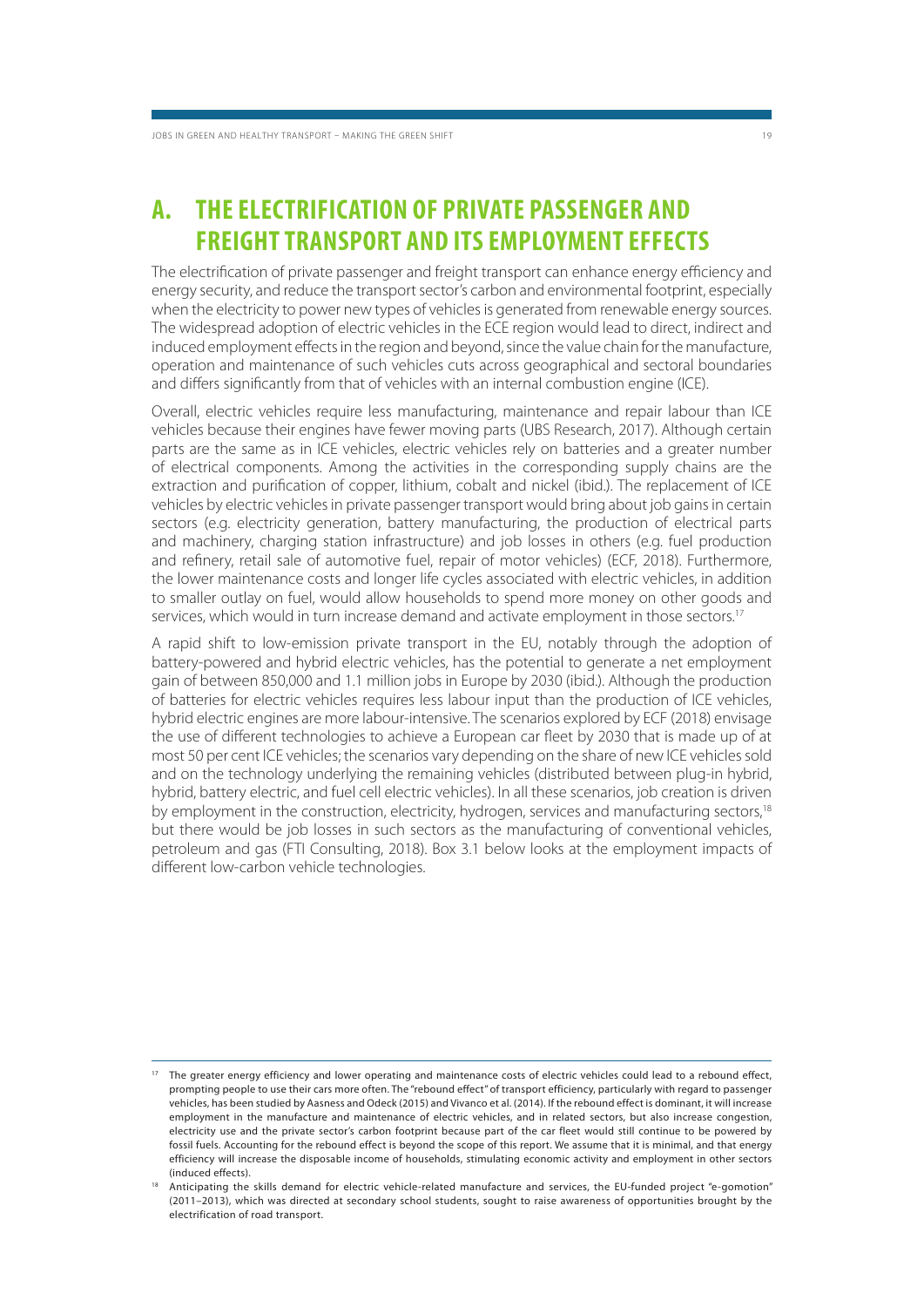### **BOX 3.1. THE EMPLOYMENT EFFECTS OF LOW-CARBON VEHICLE TECHNOLOGIES IN EUROPE**

The two scenarios considered in this chapter (E.3 and E.4) are used to estimate the employment impacts of policies designed to increase the uptake of fully electric vehicles. However, other types of low-carbon vehicle can also help significantly to reduce emissions of carbon dioxide and other pollutants, and to achieve energy efficiency gains and net job creation in the ECE region. These include hybrid electric vehicles (HEVs), plug-in hybrid electric vehicles (PHEVs) and fuel cell electric vehicles (FCEVs).

One of the main employment impacts of a shift away from ICE vehicles in the ECE region is linked to a drop in the demand for petroleum and diesel, which consequently decreases the region's dependence on fossil fuel imports and increases demand for domestically produced hydrogen or electricity. Indeed, European countries and many other countries in the ECE region (exceptions include the Russian Federation and a few Central Asian economies) are net importers of oil. Europe is also a net exporter of cars and car parts to other parts of the world (ECF, 2018).

A transition to low-carbon vehicles would result in the deployment of more charging and refuelling infrastructure, and alter the interactions between the transport and the power system within the domestic economy (ibid.). In addition, although non-European companies hold a significant share of the market for electric vehicles, most of their cars are produced in Europe (ibid.). Increased uptake of low- and zero-carbon vehicles would therefore maintain or generate more economic activity and jobs within the European economy.

Studying four different policy and technology development scenarios, ECF (2018) estimates that between 501,000 and 1.1 million net additional jobs could be generated in Europe by 2030 as a result of this transition, and that between 1.4 and 2.3 million net additional jobs would be created by 2050. In particular, under a scenario where a car fleet consisting of 50 per cent ICE vehicles and 50 per cent HEVs is achieved by 2030, 286,000 direct and indirect jobs would be created in the automotive industry value chain, while 374,000 jobs would be created through avoided oil use in the economy as a whole. Under a more ambitious scenario where the fleet consists of 5 per cent ICE vehicles, 15 per cent HEV, 45 per cent PHEVs, 20 per cent BEVs and 15 per cent FCEVs by 2030, 591,200 direct and indirect jobs would be created in the automotive industry value chain and 508,800 jobs through avoided oil use. Hence, a transition of the transport sector towards a variety of low- and zero-carbon vehicles (not only fully electric ones) would create many new jobs, significantly reduce the carbon footprint of the automotive industry, and increase energy security.

Several studies conducted in the United States have projected net employment gains as a result of switching to electric vehicles, although the estimates differ depending on the market penetration that is assumed for such vehicles. Positing a scenario in which plug-in electric vehicles (PEVs) account for 40 per cent of the US household market for light-duty vehicles and 20 per cent of miles travelled are electric, Winebrake and Green (2009) estimate that the reduction in gasoline demand and household expenses would create between 162,000 and 863,000 jobs in the country. Projecting a large PEV market share, Melaina et al. (2016) estimate that fuel savings resulting from the adoption of PEVs could lead to an annual average employment gain of up to 147,000 jobs during the period 2015–2040, which would be driven by household fuel savings, reductions in petroleum imports and increased domestic consumption of electricity.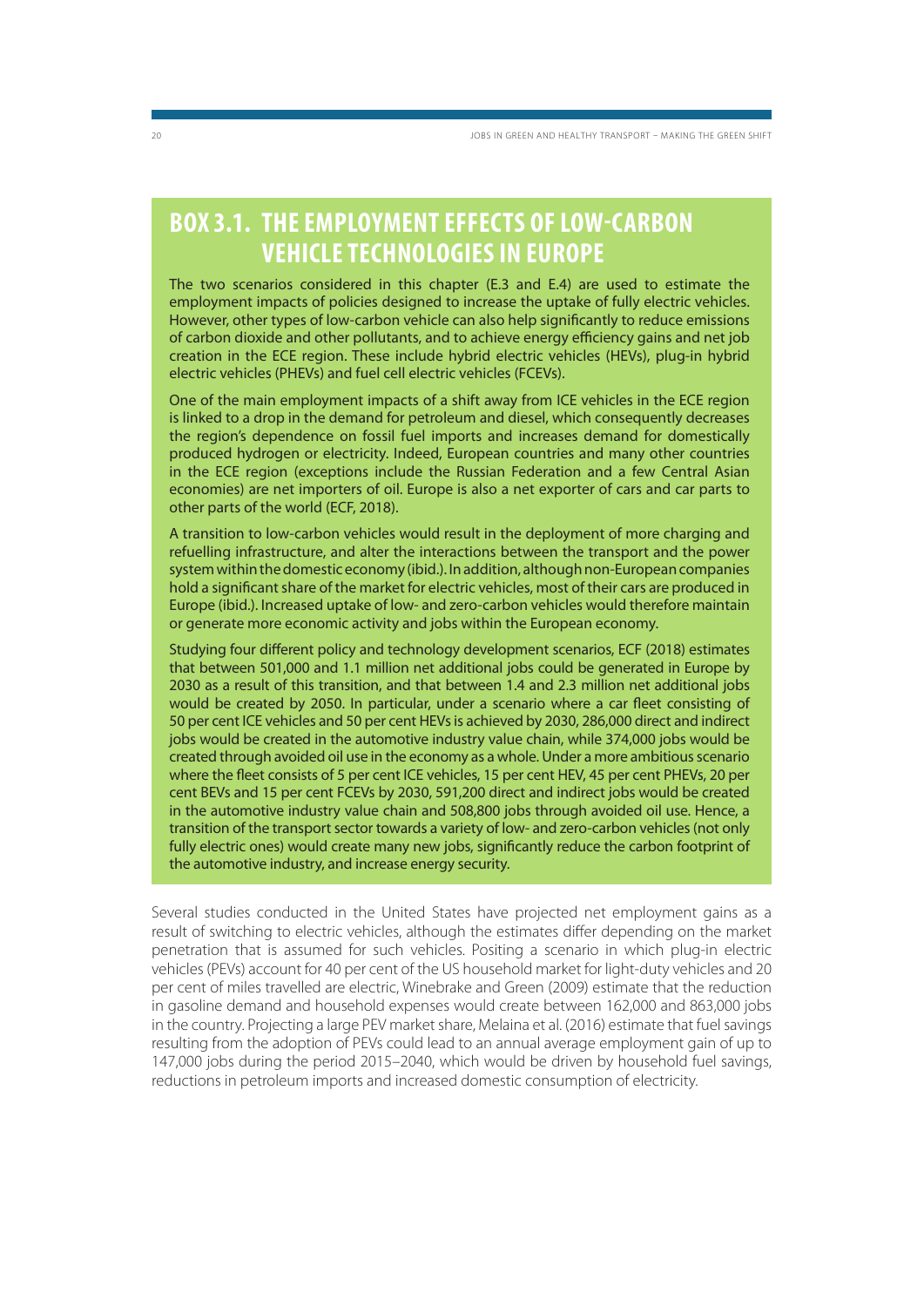### **BOX 3.2. THE PROMOTION OF E-MOBILITY AND ALTERNATIVE VEHICLES IN AUSTRIA**

Austria's "klima:aktiv mobil" programme launched in 2004 is one of the best examples illustrating the employment effects of e-mobility and alternative vehicles. The initiative supports Austria's businesses, cities, municipalities and regions in promoting clean mobility with the ultimate objective of reducing GHG emissions.

Under the programme, financial support is provided to businesses for the implementation of climate-friendly mobility projects, the use of electric vehicles and vehicles powered by sustainable biofuels, eco-driving, cycling projects and the development of the necessary infrastructure (Federal Ministry for Sustainability and Tourism, 2018).

In addition to providing financial support, the programme also pursues a broader strategy for transformation of the market. The transition to climate-friendly mobility calls for a workforce with specific skills, and so suitable training programmes have been closely coordinated with measures to develop the market for green product and green jobs. Consequently, the initiative includes awareness-raising for, and consultations with, specific target groups, partnerships, and training and certification.

The programme has led to an increase in the number of newly registered battery electric vehicles (an increase of 42 per cent in 2017 compared with 2016), the launching of 11,600 climate-friendly mobility projects, the training of about 2,000 competence partners (e.g. Eco-Driving trainers, bicycle technicians and youth mobility coaches) and the certification of 34 klima:aktiv mobil driving schools. The programme has also created approximately 6,000 green jobs, and it is estimated that by 2020 there will be 15,000 such jobs in the transport sector (ibid.).

The existing literature indicates that the electrification of private transport will have both positive and negative impacts on employment. Moreover, there will be direct, indirect and induced effects, their intensity varying depending on the country. A direct effect is the creation of jobs associated with the manufacture of electric vehicles and the generation of electricity to power them. These two activities have indirect effects through the corresponding supply chains. Furthermore, given that electricity is cheaper than gasoline or diesel for households and businesses, the ensuing increased consumption of other goods and services will lead to induced effects. At the same time, demand for ICE vehicles and their inputs, for fossil fuels and for related services is reduced. Oil-producing and refining countries will be faced with a reduction in jobs in these industries. Countries, such as China, with a strong industrial base in electric components and machinery stand to benefit from the growing adoption of electric vehicles worldwide. On the other hand, countries with a strong automotive industry based on ICE vehicles that fail to seize opportunities to switch to the production of electric vehicles would face the reallocation of jobs to countries in the vanguard of electric transport.

On the whole, the scenarios point to positive employment effects from the electrification of private transport, with job creation being concentrated in the development and manufacture of electrical equipment and battery technology, and also in the construction of infrastructure and in electricity generation. Although the manufacture of electric vehicles is less labour-intensive than that of ICE vehicles, the industries related to the former, if considered together, tend to employ more people than the industries that are set to decline. Through our modelling of scenarios E.3 and E.4 we have identified the sectors in which job losses and reallocation are likely to occur: measures will be required to support the workers and communities affected. We have also identified the sectors that will benefit the most from the electrification of private cars in the ECE region: policy efforts should be undertaken to develop these industries and ensure that the job creation potential associated with electrification stays in the region.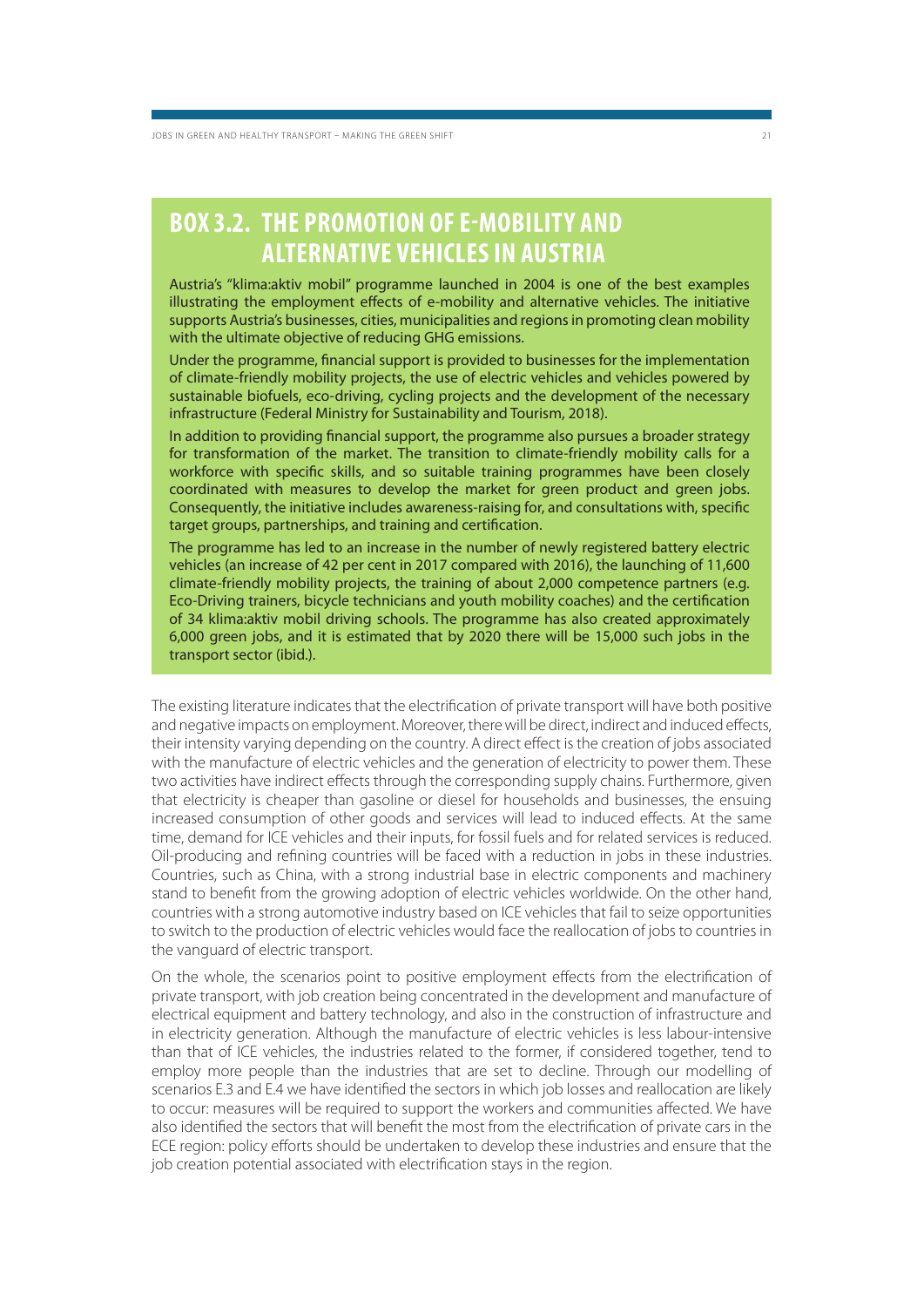### **B. SCENARIO E.3: INTRODUCTION OF A VOLUNTARY OR MANDATORY TARGET OF 50 PER CENT OF ALL VEHICLES MANUFACTURED TO BE FULLY ELECTRIC**

This scenario reflects UNECE countries' interest in, and implementation of, pilot regulations specifying that a certain proportion of new cars sold should be zero-emission vehicles (see box 3.1). The scenario envisages the introduction of a voluntary or mandatory target of 50 per cent of all vehicles produced to be fully electric across all countries in the ECE region by 2030. The adoption of such a policy would make it clear to car manufacturers and other stakeholders that a long-term shift from the production of mainly ICE vehicles to electric vehicles is to be expected. We analyse the employment effects of the changing input structure of car production and car use by comparing the scenario with a business-as-usual scenario.

Under this scenario, projected ICE vehicle production in the ECE region is replaced by electric vehicles. The production structure of car manufacturing is altered to reflect the higher content of electrical parts and batteries, which altogether account for up to 50 per cent of production costs. The employment requirements for the production of electric vehicles are also taken into account (UBS Research, 2017).

It is further assumed that electric cars are perfect substitutes for ICE vehicles, and that the ECE region will retain its share of global car sales. This is a bold assumption, given that Asian markets are currently leading the electric vehicle market. Industrial policy in the ECE region would have to be adjusted if it is to retain its current share of global car manufacturing in a future dominated by electric vehicles. The model, however, also assumes that the international trade structure regarding the inputs for the manufacture of both electric vehicles and ICE vehicles will remain the same. For example, a majority of electric components and batteries are currently imported from Asia, and this relative trade share is assumed to remain constant when analysing the employment effects related to supply chains and vehicle production.

### **BOX 3.3. THE ADOPTION OF REGULATORY MANDATES ON ZERO EMISSION VEHICLES**

A mandate on zero emission vehicles (ZEVs) was first adopted in California (United States) in 1990 as part of the California Air Resources Board's Low-Emission Vehicle Regulations. Manufacturers with ZEV sales above a certain threshold (measured as a percentage of their sales of conventional vehicles) are awarded "ZEV credits". The system allows manufacturers to bank their credit surpluses for later use, transfer credits, and make up credit shortfall within specified time frames.19 The policy, though criticized and modified several times over the years, has contributed to an increase of ZEV sales and the development of low-emission vehicle technologies in California (California Air Resources Board, 2018; US Energy Information Administration, 2017). The minimum ZEV credit requirement, for example, was 2 per cent in 1998. It will increase to 9.5 per cent in 2020 and to 22 per cent in 2025 (California Air Resources Board, 2018).

California's ZEV mandate has been adopted in nine other states: Connecticut, Massachusetts, Maryland, Maine, New Jersey, New York, Oregon, Rhode Island and Vermont. In Canada, Quebec became the first province to adopt the mandate in early 2018. Quebec's mandate requires carmakers to ensure that 15 per cent of their sales are ZEVs (either electric or hydrogen-powered) by 2025. These 11 regional governments, together with Germany, the Netherlands, Norway and the United Kingdom, make up the International Zero-Emission Vehicle Alliance, which seeks to reduce GHG emissions from the transport sector by accelerating the deployment of ZEVs. The members of the Alliance have set themselves the goal of ensuring as quickly as possible – and no later than 2050 – that all passenger vehicles in their jurisdictions are ZEVs (ZEV Alliance, 2015).

<sup>&</sup>lt;sup>19</sup> For a detailed calculation of ZEV credits, see US Energy Information Administration (2017).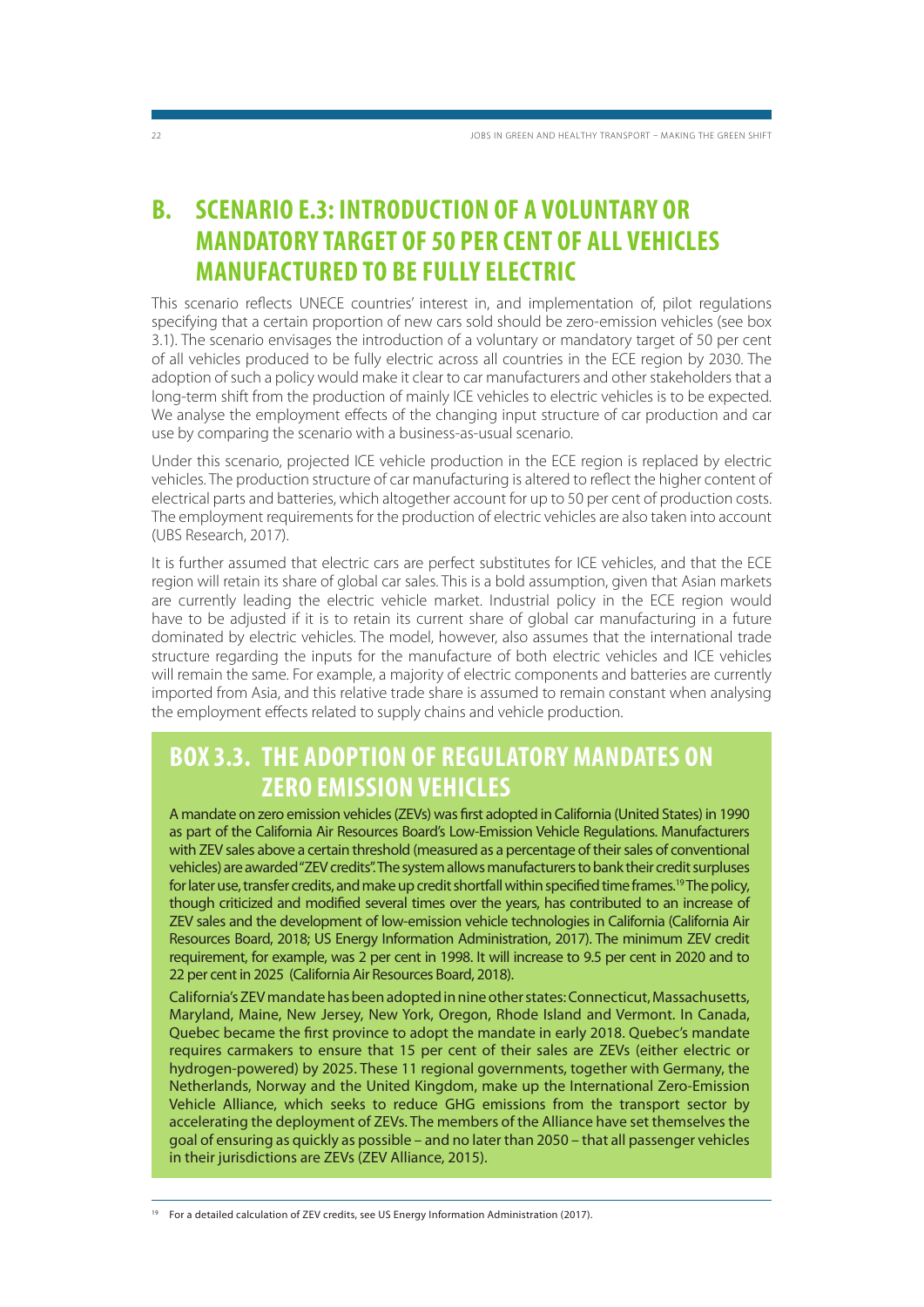### **C. PROJECTIONS OF EMPLOYMENT UNDER THE E.3 SCENARIO**

The requirement for electric vehicle production in the ECE region to be 50 per cent of total production by 2030 would lead to worldwide net job creation of close to 0.2 per cent, or around 10 million jobs, compared with a business-as-usual scenario. As shown in figure 3.1, as a result of such a mandatory or voluntary target, employment is expected to be 0.34 per cent higher in the European Union, 0.47 per cent higher in the Russian Federation and non-EU Europe, and 0.35 per cent higher in the United States and Canada.

# **(50 PER CENT OF VEHICLES MANUFACTURED TO BE FULLY ELECTRIC) AND BUSINESS-AS-USUAL SCENARIO, 2030 (%)**

**FIGURE 3.1. RELATIVE DIFFERENCE IN EMPLOYMENT LEVELS BETWEEN E.3 SCENARIO** 



#### Source: ILO estimates based on EXIOBASE version 3.

As can be seen from figure 3.2, the majority of jobs (around 7 million) are expected to be created outside the ECE region. This is because the scenario assumes a continuation of the current trade structure, including the comparative advantage that Asia currently enjoys in the manufacturing of electric components and batteries. The new jobs created are likely to be permanent and middle-skilled occupations in the manufacture of electrical machinery and vehicles.

There would be around 0.9 million new jobs in the European Union, almost 1.2 million in the Russian Federation and non-EU Europe, and close to 0.8 million in the United States and Canada. In order to account for uncertainties and obtain high and low estimates, the parameters used in the scenario were modified by increasing or reducing final demand for vehicles and electrical machinery, along with associated electricity and fuel consumption, by 10 per cent. The difference between high and low estimates at the global level is around 65,000 jobs; for countries outside the ECE region (rest of the world), it is around 40,000 jobs. Said difference in the ECE region is much lower (16,000 jobs in the European Union, 10,000 in the Russian Federation and non-EU Europe, and less than 1,000 in the United States and Canada) because, as noted before, electric components and batteries are imported mainly from outside the ECE region, notably Asia, and also because job gains and losses in various sectors tend to cancel each other out in the ECE region.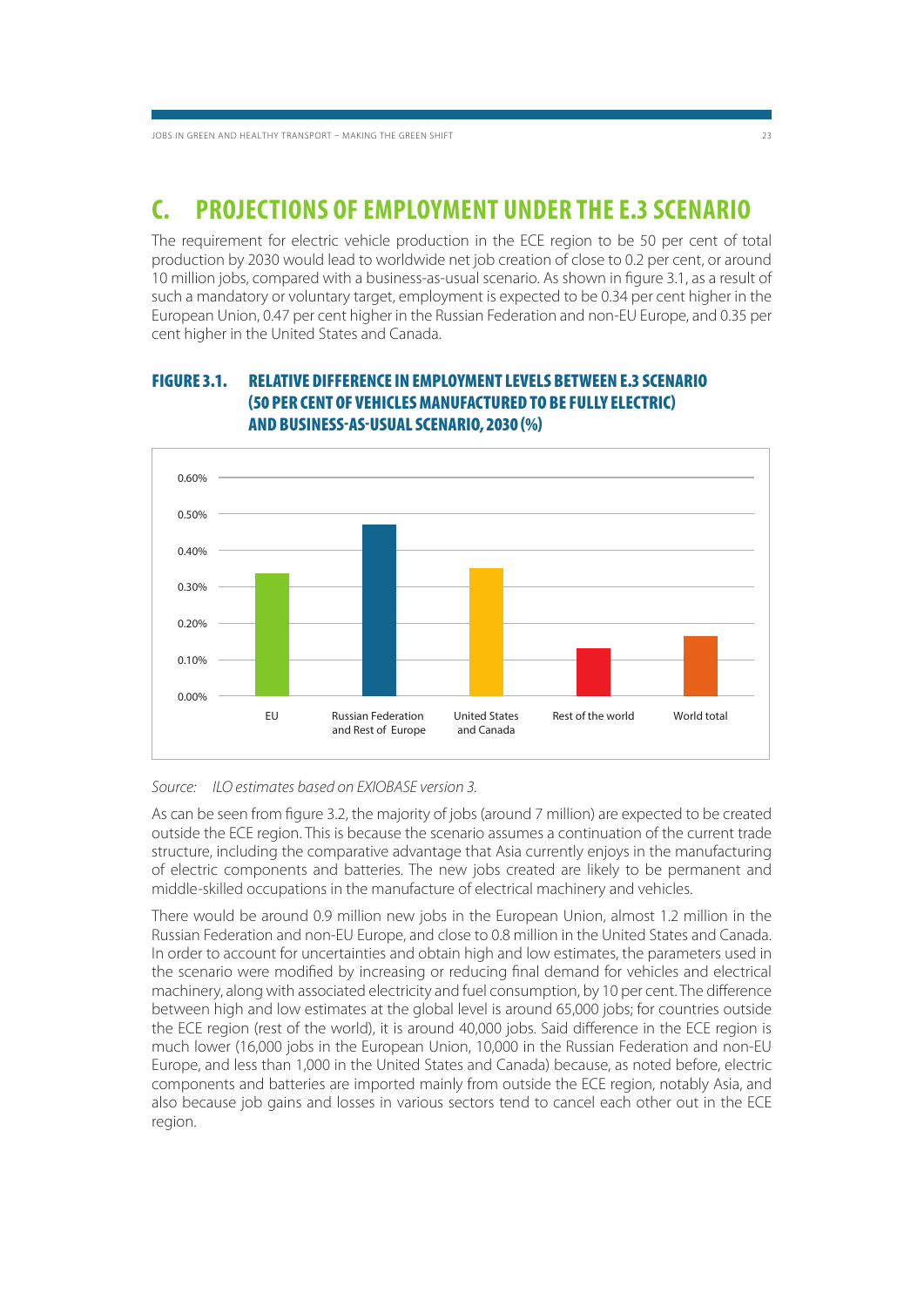### **FIGURE 3.2. ABSOLUTE DIFFERENCE IN EMPLOYMENT LEVELS BETWEEN E.3 SCENARIO (50 PER CENT OF VEHICLES MANUFACTURED TO BE FULLY ELECTRIC) AND BUSINESS-AS-USUAL SCENARIO, 2030 (MILLION JOBS)**



Source: ILO estimates based on EXIOBASE version 3. Whiskers represent high and low estimates.

The expansion of the electric vehicle industry under this scenario activates employment throughout the global value chain. Once the vehicles are on the market and start to be used, a reduction in fuel consumption by households and an increase in electricity demand will occur, further altering the production structure and employment distribution in individual countries. Because of the interlocking value chains, total job creation in the ECE region is also driven by the generation of electricity (from renewables and fossil fuels<sup>20</sup>) and by spending redirected from fuel consumption. As a result of the higher demand for electricity, including electricity generated from renewable sources, the construction sector can expect to experience job creation as well. Outside the ECE region, employment is expected to grow in the manufacture of electrical machinery, in construction and in the mining of copper ores. Figure 3.3 shows the employment effects for each industrial sector.

<sup>20</sup> The E.3 scenario assumes that the electricity production mix will follow the historical trends and projections for the business-as usual-scenario up to 2030.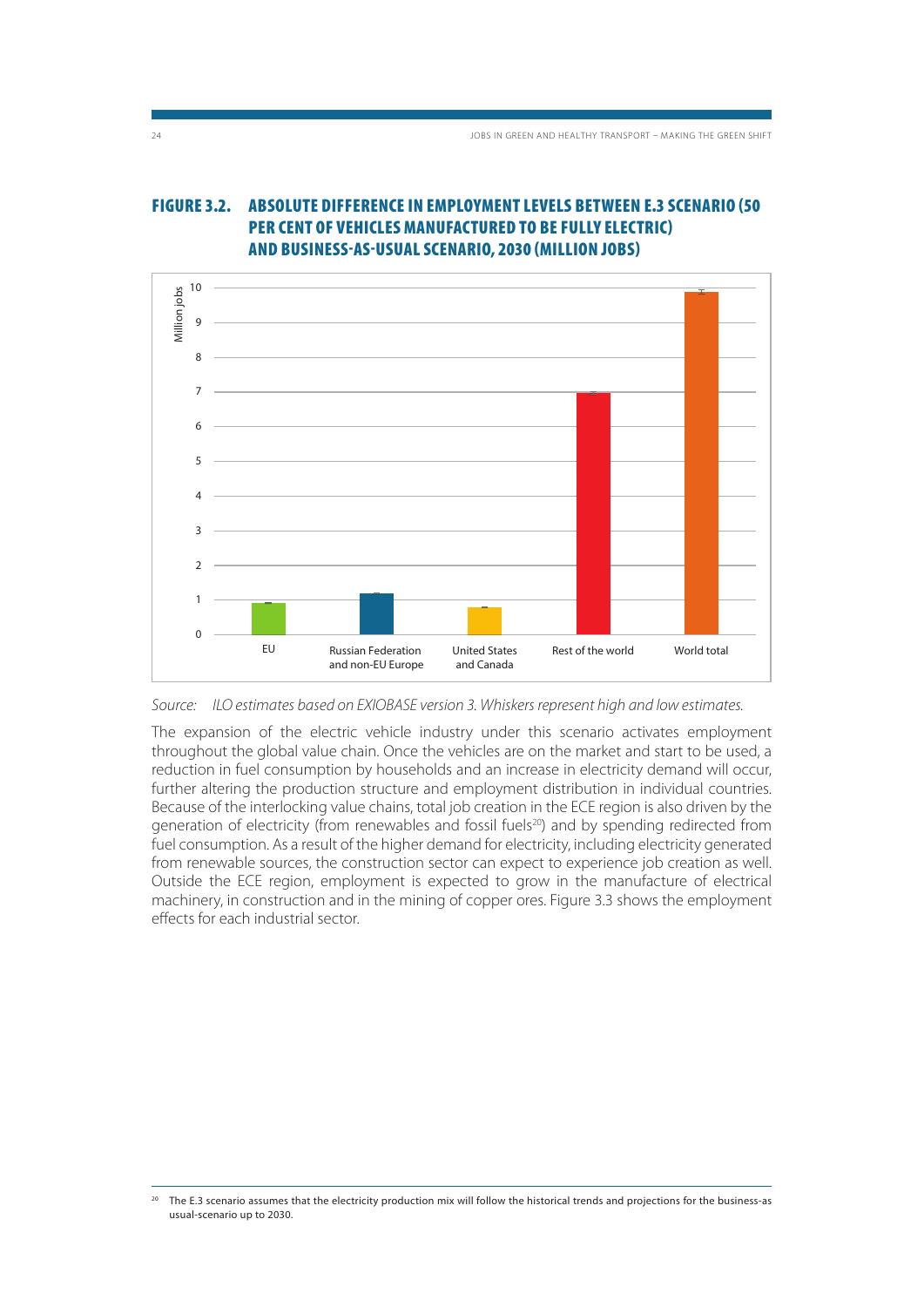

### **FIGURE 3.3. DIFFERENCE IN EMPLOYMENT LEVELS BY INDUSTRY BETWEEN E.3 SCENARIO (50 PER CENT OF VEHICLES MANUFACTURED TO BE FULLY ELECTRIC) AND BUSINESS-AS-USUAL SCENARIO, 2030 (%)**

Source: ILO estimates based on EXIOBASE version 3.

By contrast, job losses across the world are concentrated in the manufacture of motor vehicles and in the petroleum extraction and refinery sectors. Across the UNECE countries, some 355,000 jobs could be lost in the ICE vehicle manufacturing industry, with the biggest losses occurring in the United States and Canada (168,000), followed by the EU (132,000) and the Russian Federation and non-EU Europe (55,000).

Some job losses are expected to occur in the services sector in the EU and North America, largely owing to the linkages between that sector (maintenance and repair) and the car manufacturing industry and, to a lesser extent, also as a result of the reduction in value added across these economies. Indeed, car manufacturing is more closely linked to the services sector than the manufacture of electrical machinery, and the loss in value added feeds back into a reduction in household spending on services. Conversely, the increase in value added outside the ECE region leads to an increase in the demand for services there.

Under this scenario, households' demand for fossil fuels decreases, replaced by higher demand for electricity. However, GHG emissions may not be reduced proportionally because many countries still rely on fossil fuels to produce the electricity that powers electric vehicles. In addition, the production of electrical machinery for electric vehicles also entails GHG emissions. (The businessas-usual energy mix is assumed to continue in the E.3 scenario.) However, if coherence between transport and climate policies is pursued, then ensuring that electric transport relies on renewable energy would reduce emissions and stimulate employment in the renewable energy sector.

Under the E.3 scenario, a net total of about 9.9 million jobs would be added to world employment across all sectors, including 2.9 million jobs in the ECE region alone. Employment in the transportspecific sectors is projected to increase by 0.7 million jobs, with about 0.6 million jobs created in the ECE region.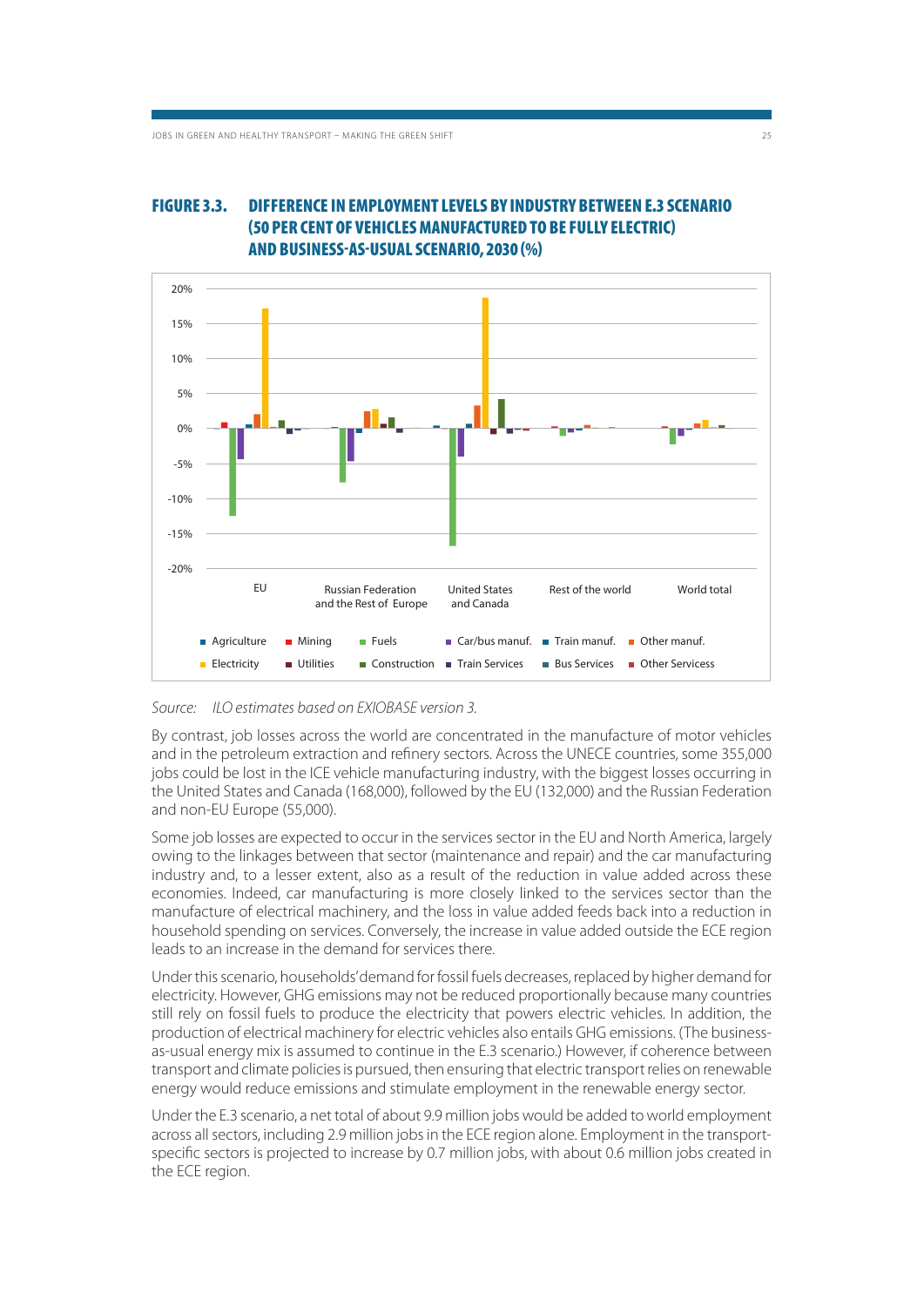### **D. SCENARIO E.4: BAN ON INTERNAL COMBUSTION ENGINES FOR LIGHT COMMERCIAL VEHICLES**

This scenario is an extension of the E.3 scenario and focuses on light commercial vehicles. It envisages a complete ban on ICEs for such vehicles taking full effect in 2030, and assumes that the overall demand for vehicles and vehicle use do not change as a result of the policy, but that the latter encourages commercial transport to shift towards electric vehicles in the same way that the E.3 scenario reduces the use of private ICE vehicles. However, since the levels of global and regional production and use of light commercial vehicles vary (e.g. the share of such vehicles is much higher in the United States and Canada), the employment effects are expected to be different across the world. As in the E.3 scenario, such a policy would lead to positive local externalities in all countries, and help to reduce air and noise pollution in cities. It could also contribute to a reduction in GHG emissions, especially if the electricity to power the new vehicles comes from renewable energy sources, as discussed above.

### **E. PROJECTIONS OF EMPLOYMENT UNDER THE E.4 SCENARIO**

Our modelling of this scenario indicates that world employment in 2030 would be almost 0.15 per cent higher than in a business-as-usual scenario, 0.19 per cent higher in the EU and 0.25 per cent higher in the Russian Federation and non-EU Europe. A small reduction in employment, of around 0.10 per cent, is expected in the United States and Canada, apparently owing to the high share of commercial vehicles in the total car stock, which would need to be replaced through the increased import of electric commercial vehicles (figure 3.4).

### **FIGURE 3.4. RELATIVE DIFFERENCE IN EMPLOYMENT LEVELS BETWEEN E.4 SCENARIO (100 PER CENT OF LIGHT COMMERCIAL VEHICLES TO BE FULLY ELECTRIC) AND BUSINESS-AS-USUAL SCENARIO, 2030 (%)**



Source: ILO estimates based on EXIOBASE version 3.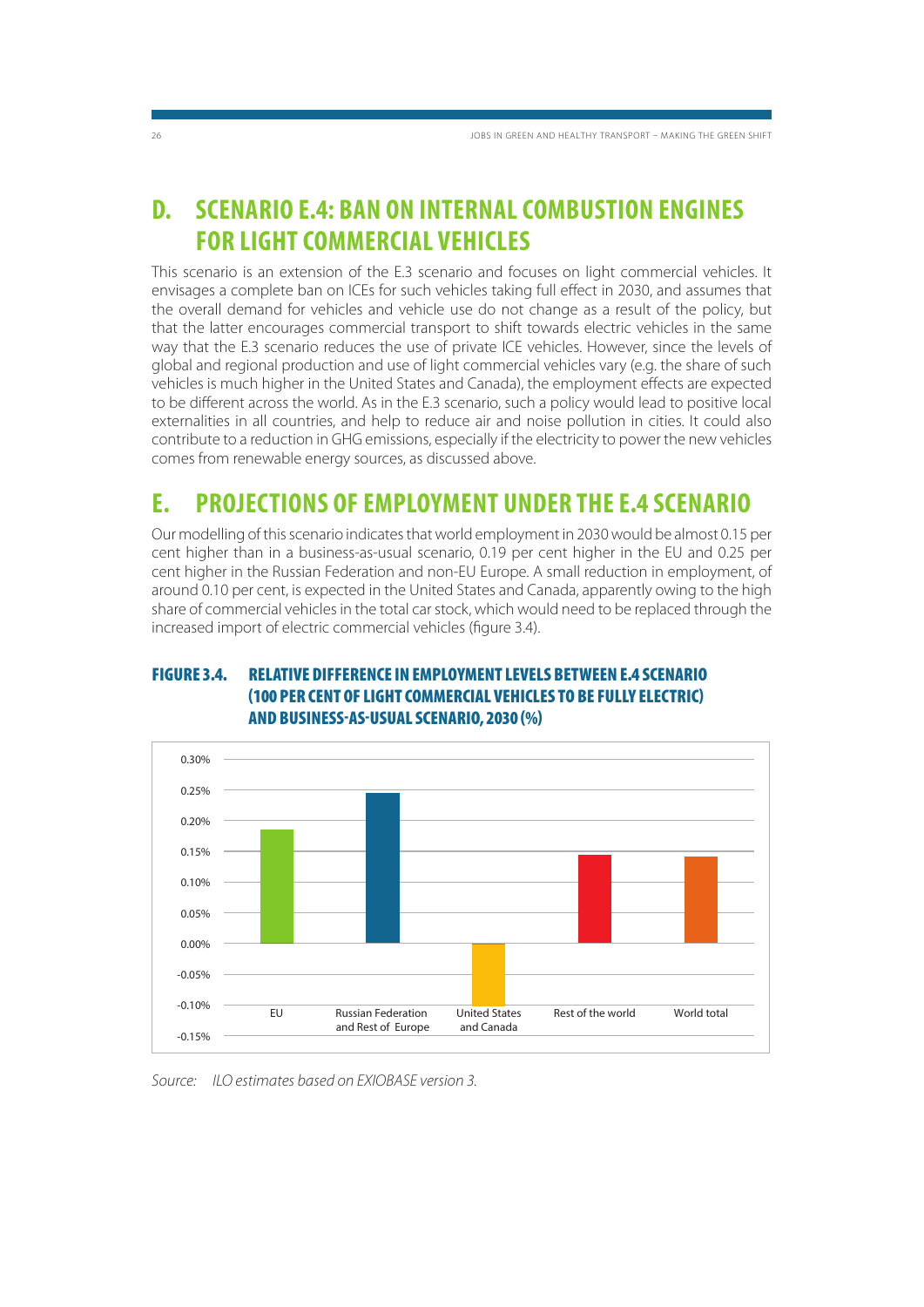Figure 3.5 shows the absolute difference in the number of jobs between the business-as-usual and E.4 scenarios by 2030. Net employment creation is expected to reach around 8.5 million jobs across the world, with around 0.5 million created in the EU, almost 0.7 million in the Russian Federation and non-EU Europe, and almost 8 million outside the ECE region (rest of the world). The new jobs created are likely to be permanent and middle-skilled occupations in the manufacture of electrical machinery and vehicles.

The strong job creation outside the ECE region is driven by the current trade and production structure in which most electric components and batteries are imported from Asia. Since it is assumed that the Asian electric industry will retain its comparative advantage up to 2030, the vigorous pursuit of electrified transport by UNECE countries would result in most of the related employment being generated outside the region. In order to account for uncertainties and obtain high and low estimates, the parameters used in the scenario were modified by increasing or decreasing final demand for vehicles, electrical machinery and associated electricity and fuel consumption by 10 per cent. The difference between high and low estimates is highest outside the ECE region, at around 37,000 jobs. The adoption of appropriate industrial policies by UNECE countries could alter the share of global electric components and of battery and machinery production and result in different employment outcomes.



### **FIGURE 3.5. ABSOLUTE DIFFERENCE IN EMPLOYMENT LEVELS BETWEEN E.4 SCENARIO (100 PER CENT OF LIGHT COMMERCIAL VEHICLES TO BE FULLY ELECTRIC) AND BUSINESS-AS-USUAL SCENARIO, 2030 (MILLION JOBS)**

Source: ILO estimates based on EXIOBASE version 3. Whiskers represent high and low estimates.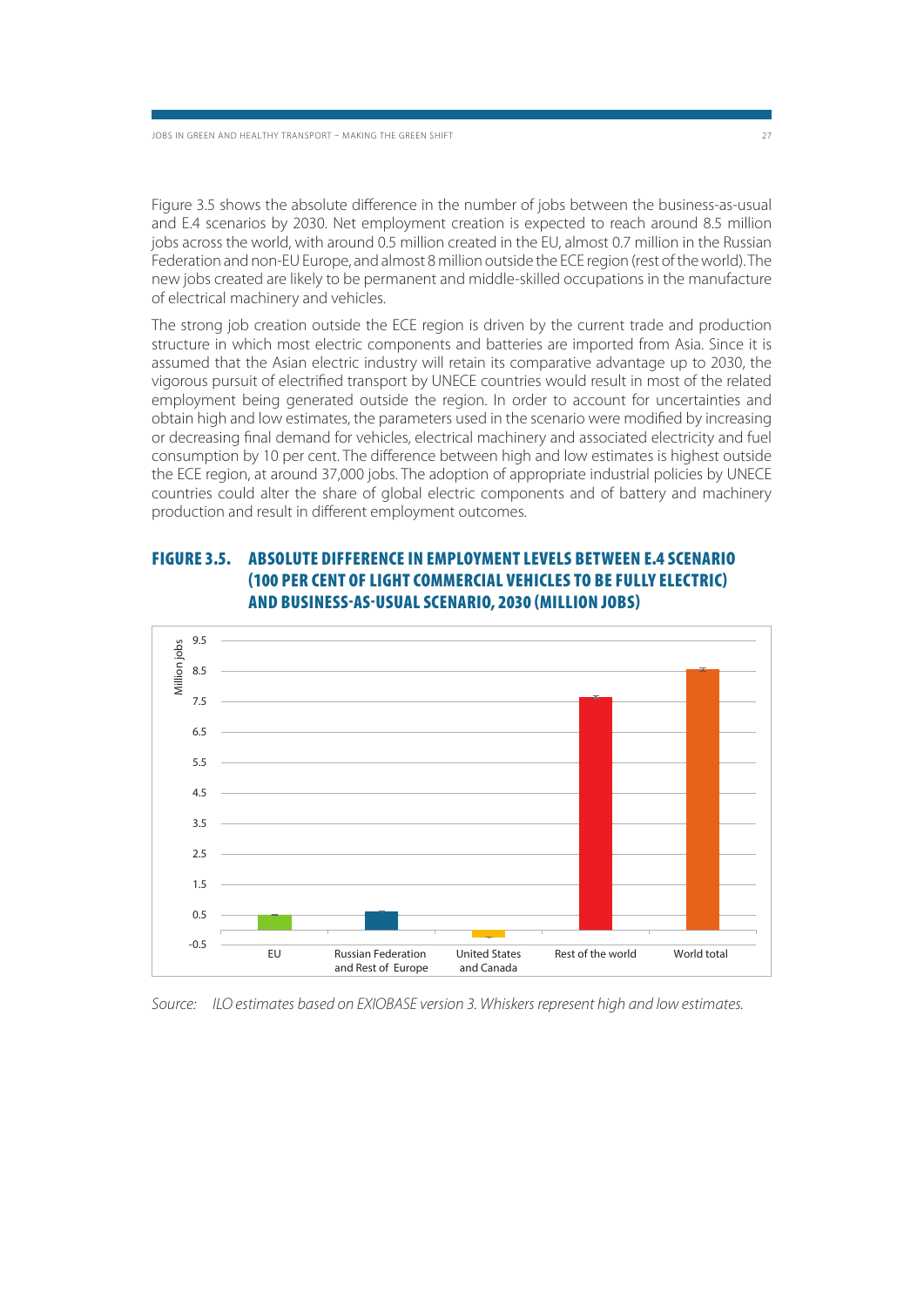28 JOBS IN GREEN AND HEALTHY TRANSPORT – MAKING THE GREEN SHIFT

Reflecting the global trade structure, the employment effects vary significantly across industries and regions (figure 3.6). Job creation in the ECE region, though small, is led by the electricity sector, followed by manufacturing activities that are not directly related to transportation: since this scenario would result in a higher added value across the economy, particularly in European countries, household consumption of goods and services from other (non-transport specific) industries would increase. Job destruction in the ECE region would occur mainly in the manufacture of motor vehicles because the production of electric vehicle is less labour-intensive, as well as in the value chains associated with ICE vehicles. Some 36,000 jobs are projected to be lost in the EU, 50,000 in the United States and Canada, and 57,000 jobs in the Russian Federation and non-EU Europe.





Source: ILO estimates based on EXIOBASE version 3.

Under the E.4 scenario, a net total of about 8.6 million jobs would be added to world employment across all sectors, including 0.9 million jobs in the ECE region alone.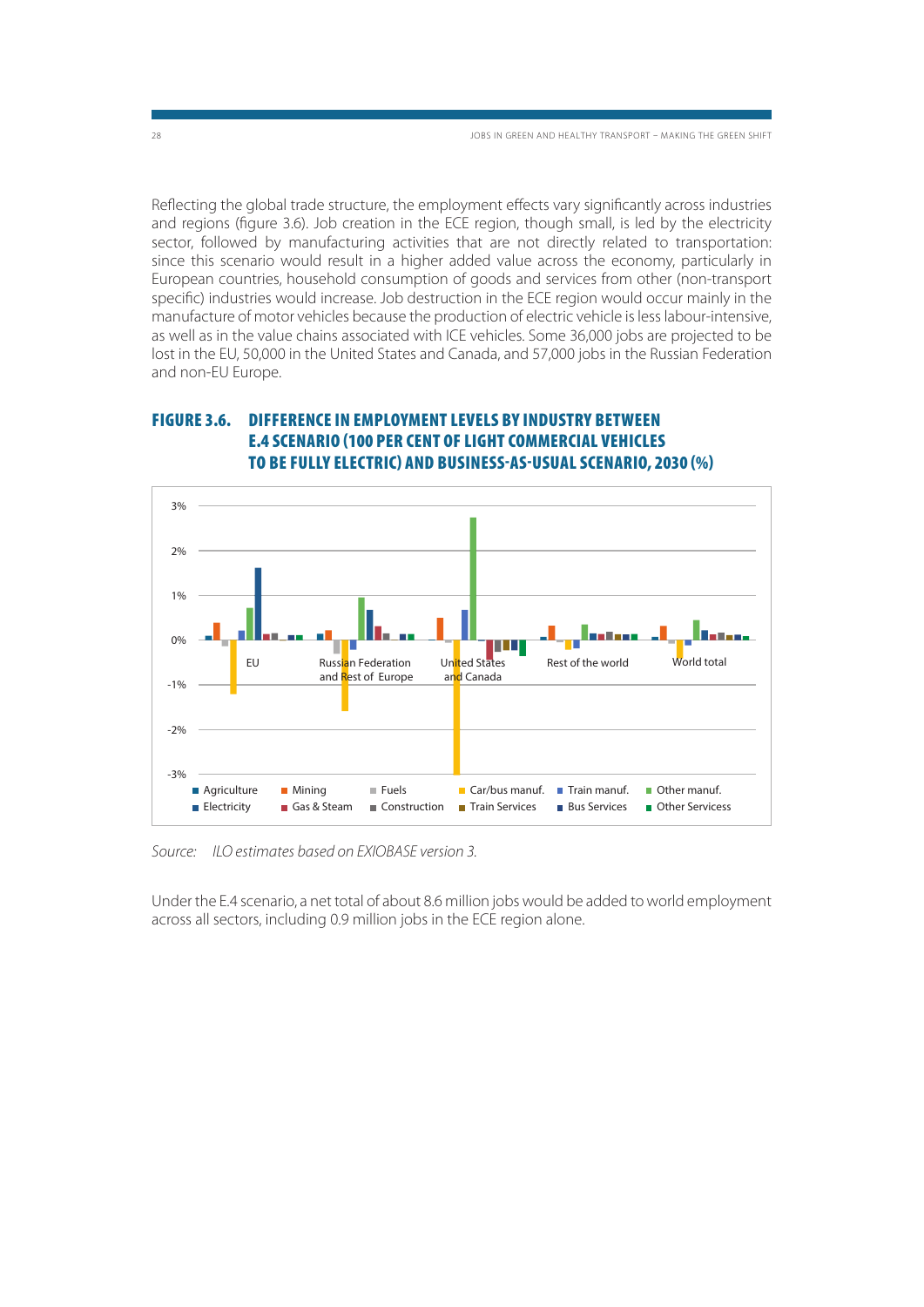### **F. THE EMPLOYMENT EFFECTS OF ELECTRIFYING PRIVATE PASSENGER AND FREIGHT TRANSPORT UP TO 2050**

As with the scenarios for the expansion of public transport, projecting the employment impacts of transport electrification beyond 2030 is difficult because of the considerable uncertainty surrounding the technology and policy choices that will be made after that point. Apart from a projected further expansion of the electric car fleet, which would continue or accentuate the trends identified above, certain other factors will shape the employment effects of electrification in the years up to 2050.

The lifespan of lithium ion batteries, a key component of electric vehicles, is limited to 8–10 years, and their growing use has raised concerns about future waste management (Winslow, Laux and Townsend, 2018). Between 2030 and 2050, the batteries in electric vehicles produced today will need to be discarded and replaced. Unless alternative energy storage devices are invented, a large number of lithium ion batteries will enter the waste stream after 2030. The disposal or recycling of these batteries would create employment opportunities in the vehicle disassembly and waste management sectors up to and beyond 2050.21 In addition, there is likely to be growing demand for the construction of recycling infrastructure to recover high-value materials from multiple battery chemistries (Richa et al., 2014), and for research and development work on waste collection and repurposing technologies.

The E.3 and E.4 scenarios assume constant labour productivities. However, as the manufacture of electric vehicles – currently still an emerging industry – becomes more established, labour productivity will probably increase in the years up to 2030. Although the growing demand for electric vehicles will continue to generate new jobs, the job creation rate is set to decline as labour productivity increases. The two scenarios also assume that there will be no behavioural changes apart from those linked to current consumption elasticities, which is not realistic. Policies prompting people to reconsider their attitude to travel and encouraging a cultural shift away from motorization towards cycling and walking can further promote the electrification of transport (Brand, Anable and Morton, 2019).

<sup>&</sup>lt;sup>21</sup> On the basis of projections, obtained from various sources, of worldwide sales of electric vehicles, Richa et al. (2014) estimate that the waste stream of lithium ion batteries could amount to between 0.83 and 2.97 million packs per year by 2040, with 27 to 35 per cent coming from all-electric vehicles and plug-in hybrid electric vehicles and the remaining 73 to 65 per cent from hybrid electric vehicles.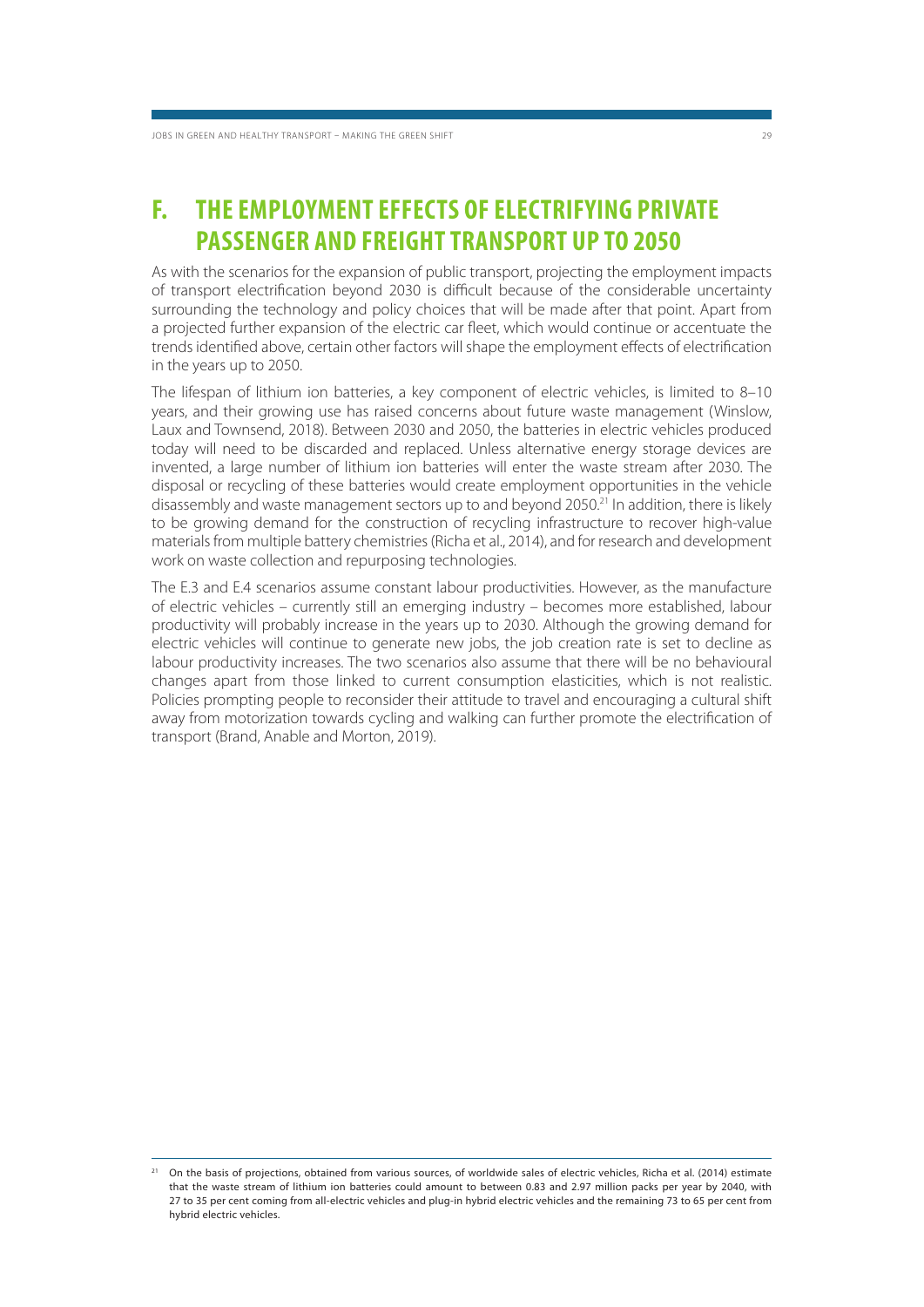# **4. CONCLUSIONS**

Pursuing the goal of an environmentally sustainable and inclusive society requires a structural transformation of the economy, including both changes in the products and services on offer and changes to production processes (Bowen, Duffy and Fankhauser, 2016; Bowen and Kuralbayeva, 2015). This structural transformation, which would include the transport sector as well, has the potential to create decent work and protect workers and their families if accompanied by suitable policies (ILO, 2015a; Salazar-Xirinachs, Nübler and Kozul-Wright, 2014).

A transition to green and healthy transport will not necessarily result in positive employment outcomes in all industries: it is expected to lead to job losses in fossil fuel-based industries and value chains, while creating opportunities in other sectors. When seeking to promote sustainability in the transport sector it is important also to pay attention to employment outcomes and to policies that support job creation and decent work.

In this report we have studied the employment impact of two possible approaches to increasing the sustainability of transport. The methodology that we have used, which is based on a multiregional input–output table (EXIOBASE), has the advantage of making it possible to estimate not only employment effects in the transport sector but also the indirect effects that a transition to green transport would have in all other sectors of the economy.

Our analysis suggests that employment opportunities would indeed be opened up by a transition to green and healthy transport in the ECE region involving the increased use of public transport and the electrification of private passenger and freight transport. The scenarios we assessed were the following:

- **For public transport:**
	- **PT.1: Doubling investment in public transport;**
	- **PT.2: Free public transport.**
- **For electrification:**
	- **E.3: Introduction of a voluntary or mandatory target of 50 per cent of all vehicles manufactured to be fully electric;**
	- **E.4: Ban on internal combustion engines for light commercial vehicles.**

Stimulating the use of public transport by doubling investment (scenario PT.1) and making public transport free (scenario PT.2) could create at least 2.5 million additional jobs in the transport sector worldwide. This increases to at least 5 million jobs if the wider impact on other sectors of the economy is considered. More than half of these new jobs would be in the ECE region alone.

The introduction of a voluntary or mandatory target of 50 per cent of all vehicles manufactured to be fully electric (scenario E.3) would result in a net total of almost 10 million jobs being added to world employment across all sectors, of which 2.9 million would be in the ECE region alone. If we take just the transport sector, it is estimated that employment will increase by 0.7 million jobs, of which about 0.6 million jobs would be in the ECE region. A ban on internal combustion engines for light commercial vehicles (scenario E.4) would lead to 0.4 million new jobs in transport and to as many as 8.5 million new jobs if the impact on other sectors is also taken into account. The ECE region is likely, however, to see a contraction in certain sectors, since the net job creation under these scenarios masks considerable reallocation, with jobs moving away from the manufacture of motor vehicles and the petroleum industry towards the service sector.

In order to harness fully the employment opportunities arising from the electrification of private passenger and freight transport and the expansion of public transport, countries in the ECE region should adopt skills development policies to ensure that people are able to acquire the skills required to work in emerging sectors, such as the recycling of electric car batteries.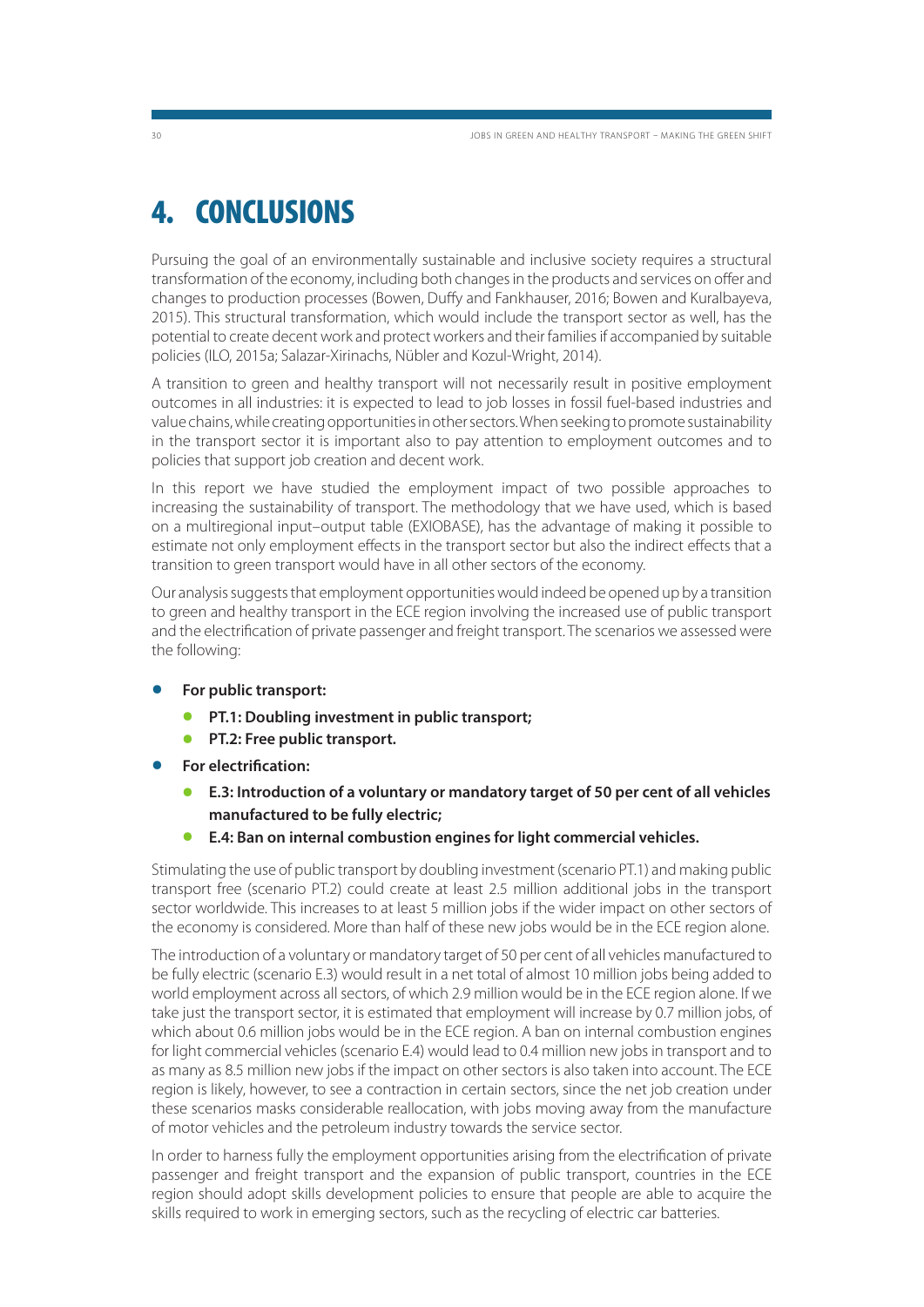An important finding is that most of the jobs arising from the electrification of private cars and light commercial vehicles in the ECE region will be located outside the region. This is because the ECE region has not yet developed sufficient capacity for the manufacture of electric vehicle components and batteries; in some cases, production has been outsourced to other regions. In order to increase employment opportunities in the region, the promotion of green and healthy transport needs to be accompanied by industrial policy designed to step up the production of batteries and electrical machinery and the expansion of rolling stock. Appropriate labour market policies are also necessary to ensure that the jobs created meet the criteria of decent work.

The transition to green and healthy transport will lead to the loss of jobs in certain sectors, which highlights the need for complementary policies, such as the provision of income support and activation support, to protect the workers and communities affected and enable them to find work in emerging sectors. Annex II, which is based on the Guidelines for a just transition towards environmentally sustainable economies and societies for all (ILO, 2015a), provides more detailed recommendations on the policies that could be adopted to ensure that this transition creates jobs and promotes decent work.

It is important to stress that our analysis has focused on job creation, reallocation and destruction. The extent to which the job creation projected under the various scenarios contributes to decent work falls outside the report's scope. Nevertheless, decent work should be a key priority in the transition to green and healthy transport as part of broader efforts to promote social development and sustainability.<sup>22</sup>

<sup>&</sup>lt;sup>22</sup> Decent work, as defined by the ILO, rests on four pillars: employment, social protection, social dialogue and rights at work. It refers to work that is productive and provides: a fair income; security in the workplace and social protection for individuals and families; opportunities for personal development and social integration; freedom for people to express their concerns and to participate in the decisions that affect their lives; and equality of opportunity and treatment for all women and men.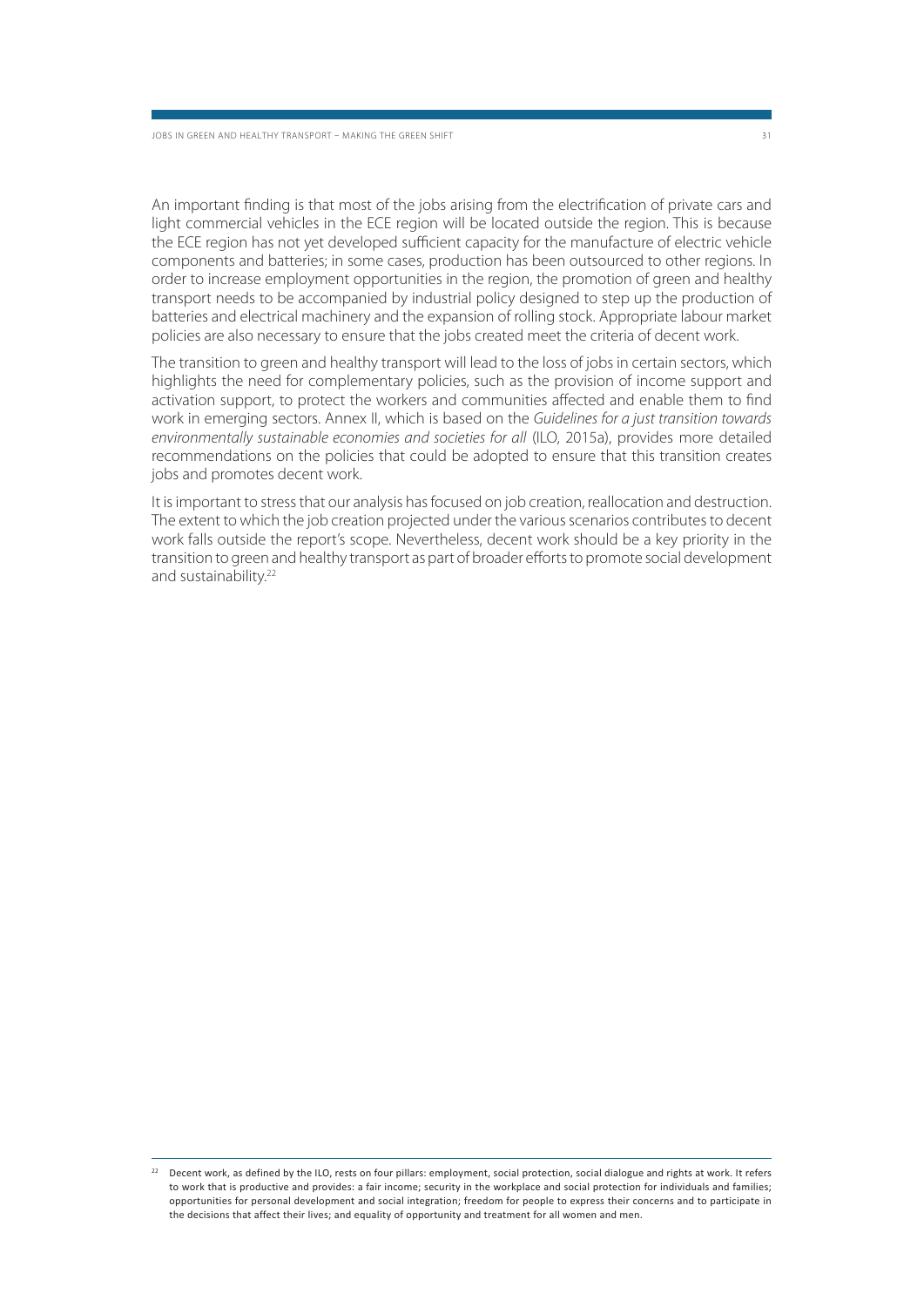# **ANNEX I: METHODOLOGY**

The projections presented in this report were obtained by modelling global, economy-wide scenarios of technology and demand change. We compared each of the public transport and electrification scenarios selected for the ECE region with a business-as-usual (baseline) scenario to estimate net employment creation across countries and sectors.

Following the methodology used in ILO (2018), the modelling of the scenarios relies on EXIOBASE, a multiregional input–output (MRIO) table that maps the interlinkages between final consumption, the flow of intermediate and final goods, and production inputs. EXIOBASE includes environmental and socioeconomic parameters such as GHG emission levels and the number of people employed in each sector. A detailed description of EXIOBASE and its "labour accounts" can be found in Stadler et al. (2018). EXIOBASE includes information for 163 industries in 44 countries and five rest-of-the-world regions. The present study draws on the data from 2014 in EXIOBASE version 3.23 These data are projected to 2030 by combining the International Monetary Fund's GDP projections to 2022 with the International Energy Agency's regional growth projections to 2030 (IEA, 2016; IMF, 2017). Partial equilibrium models are used to model changes in people's transport choices resulting from policy interventions and to make appropriate changes to the final demands used in the MRIO table.

Changes in the transport sector affect economic activity and employment in other industries as well because the transport sector is linked (through forward and backward linkages) to other sectors in the economy. As an MRIO table tracks flows of goods and services within and between countries, EXIOBASE can be used to identify the broader effects of changes in the transport sector.

The projections obtained from the modelling of our scenarios are first-order direct and indirect effects. As is common in input–output studies that estimate employment effects (see e.g. Garrett-Peltier, 2017; ILO, 2018; Montt, Wiebe et al., 2018), these projections do not take into account the effects of substitution elasticities, utility and profit maximization, price equilibrium, etc. As explained in Montt, Wiebe et al. (2018), a methodology based on MRIO tables assumes that firms and sectors are able to absorb changes in demand immediately. Neither productivity increases in emerging industries nor the effects of completely new technologies or products that currently do not exist are taken into account. This methodology is also unable to consider labour-related adjustment effects: for example, owing to skills mismatch or other rigidities in the labour market, it may take longer for employment to adjust to changes in the demand for goods and services.

### A. ADAPTING EXIOBASE TO REPRESENT THE TRANSPORT SECTOR MORE **ACCURATELY**

Among the 163 sectors identified by EXIOBASE, transport is represented by "Transport via railways", "Other land transport", "Transport via pipelines", "Sea and coastal water transport", "Inland water transport" and "Air transport". For the present study we look only at "Transport via railways and "Other land transport". In order to represent the transport sector more accurately and capture the employment effects of the scenarios, we have disaggregated the two transport subsectors from EXIOBASE into: passenger road transport, passenger rail transport, freight road transport, and freight rail transport. This disaggregation was carried out using the output, gross operating surplus, wages, energy use (by type) and employment shares that correspond to the passenger and freight components of the two subsectors. The necessary data were obtained from the Structural Business Statistics maintained by Eurostat, the UNECE's transport statistics, publications issued by national statistical offices (e.g. the Statistical Yearbook of Russia and the United States Economic Census on Transportation and Warehousing), national railway companies' financial statements, International Energy Agency statistics, and the Transportation Energy Data Book produced by Oak Ridge National Laboratory.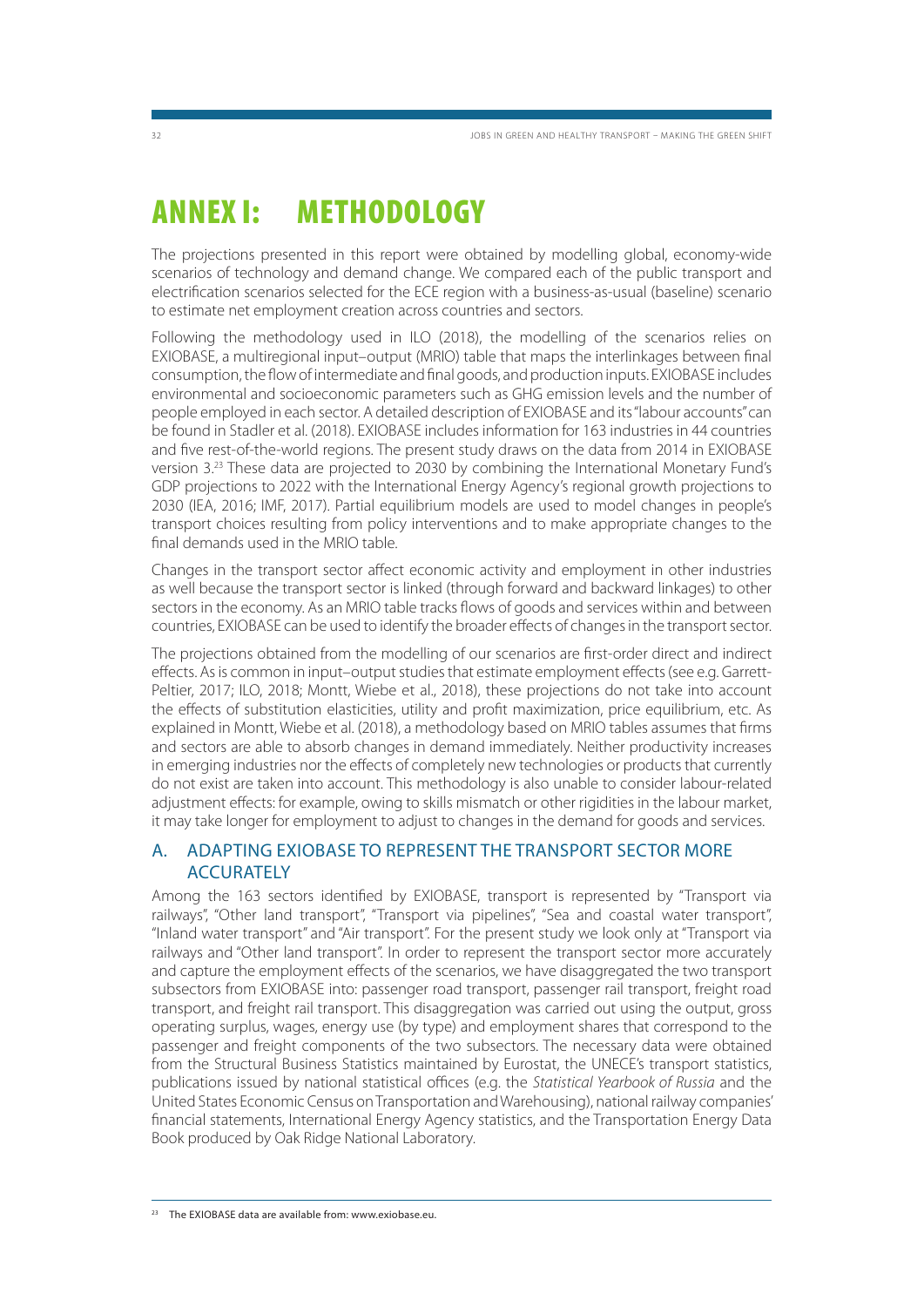In some cases, original data were unavailable and had to be imputed: regression analysis was used to predict the values for the missing data on the basis of the observed transport data for a given country, its GDP per capita (in purchasing power parity terms), population and urbanization (as a percentage of the total population).

#### B. SCENARIOS MODELLED FOR THE STUDY

In the sections below, we provide an outline of the methodological decisions that we took when modelling the various scenarios. The basic principles underlying each scenario are explained, as are the input–output changes required for the modelling.

#### Scenario PT.1: Doubling investment in public transport

**Basic principles:** Between 2016 and 2030, investment in public transport infrastructure and in the rolling stock of passenger railway and bus services, including trams, underground railways and trolleybuses, is doubled, with the increase taking place progressively each year. The amount of rolling stock is used as a proxy for transport capacity. The scenario assumes that the additional investment in infrastructure is diverted from spending on motorways, and that the additional investment in rolling stock is paid for by sales taxes on fuel and new cars. Investment is doubled until a cap has been reached, which is set at the level of Switzerland for passenger rail services and that of Turkey for passenger bus services. Switzerland and Turkey had, in 2016, the highest observed number of passenger trains per capita and of passenger buses per capita, respectively. A minimum investment level is postulated to rule out any decrease in the rolling stock between 2016 and 2030. The increased use of public transport is accompanied by a reduction in the use and purchase of private cars and in fuel consumption.

#### **Input–output changes:**

- **A doubling of the transport sector demand for rolling stock.**
- **Increase in household demand for transport services.** Increase in household demand for transport services.<br>Reduction in household demand for fuel and cars.
- 
- **Increase in household expenditure on other items as a result of savings.**

These changes are applied only when modelling UNECE countries, but the employment effects are analysed for both UNECE countries and non-ECE countries.

**Magnitude of changes:** The annual investment in each country's public transport fleet is estimated from the year-to-year differences in the volume of rolling stock (ECE, 2018), adjusted for the depreciation rate of trains (3.75 per cent) and buses (8.5 per cent) (DETEC, 2011).<sup>24</sup> The formula for computing past investments is:

investment it v = stock it v – stock v it-1 ∂(1 – δv )

(where v denotes the type of vehicle: train or bus denotes the country and denotes the year we use this to obtain an investment for the year 2016, . Investment is assumed to increase every year so that the level in 2030 is twice that of 2016, unless this would cause the resulting 2030 fleet of trains and buses (in per capita terms) to exceed, respectively, the 2016 values of Switzerland and Turkey, as discussed above. We also introduce lower bounds in order to rule out decreases in rolling stock in absolute terms, which is theoretically possible as some countries have inferred investment at such a low level, that (even after doubling their investment) the stock would decline. In this way we can calculate , where the subscript F stands for "future".

The volume of rolling stock in 2030 is given by

$$
y_{i2030}
$$
 = stock<sub>i2016</sub> (1 -  $\delta$ )<sup>14</sup> + investment<sub>i</sub><sup>V</sup><sub>i</sub> (1 - (1 -  $\delta$ )<sup>14</sup>)/ $\delta$ 

These numbers are averages of the stated maximum and minimum depreciation rates for each type of vehicle.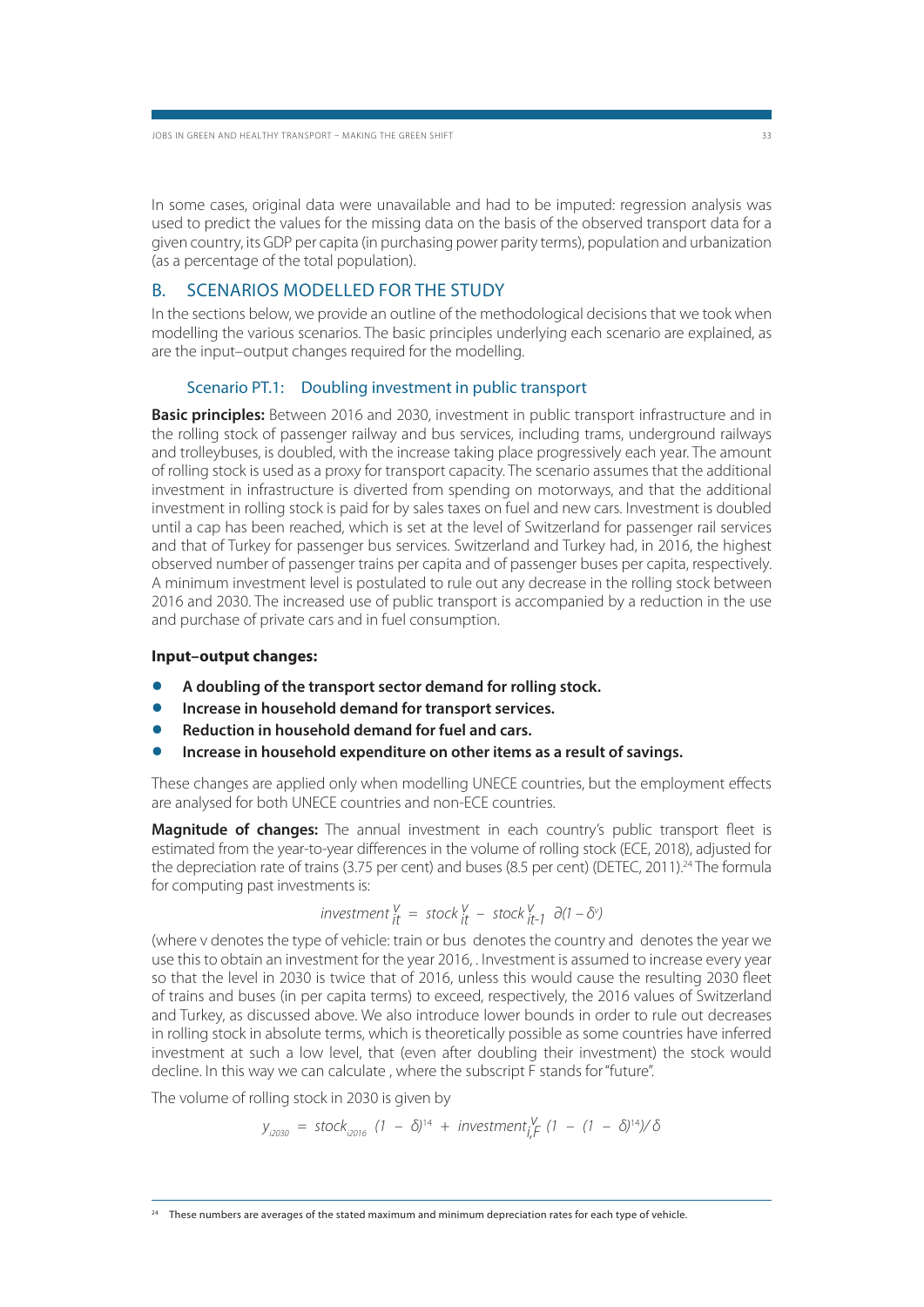The effect of increased rolling stock on the use of both public transport and private cars is modelled using estimates from the literature: Evans (2004), Duranton and Turner (2011), Lalive, Luechinger and Schmutzler (2018) and Beaudouin and Lin Lawell (2018).

The effect of increased public transport capacity on car ownership and use is also considerable, reflecting potential modal shifts that can advance green and healthy transport. Unfortunately, few, if any, existing studies present findings in a method that is applicable to the present report. We, therefore, estimate the relationship on the basis of national data using fixed-effects panel regression over the years 2000–2016.

The financing of the increased investment in public transport is assumed to come from the following sources: 80 per cent from fuel tax and 20 per cent from taxes on new car purchases. The reduction in demand for private cars as a result of higher purchasing costs is calculated using estimations by McCarthy (1996). Car use is also affected by the taxation of fuel. The resulting car use is calculated using estimates from Baranzini and Weber (2013), Havranek and Kokes (2015), Huntington, Barrios and Arora (2017), Odeck and Johansen (2016), Zeleke (2016).

#### Scenario PT.2: Free public transport

**Basic principle:** Public transport becomes free for users, requiring greater government spending. As a result of the elimination of fares, the use of public transport increases, while fuel consumption and ownership of new cars are reduced. The scenario assumes that the additional government spending on public transport can be financed by taxes on fuel (80 per cent) and on sales of new cars (20 per cent).

#### **Input–output changes:**

- **Increase in government expenditure on transport.**
- **•** Increase in government expenditure on transport.<br>• Reduction of household expenditure on transport. Reduction of household expenditure on transport.<br>Reduction in household consumption of fuel.
- 
- **Reduction in household consumption of new vehicles.**
- **Increased household spending on non-transport uses.**

These changes are applied only when modelling UNECE countries, but the employment effects are analysed for both UNECE countries and non-ECE countries.

**Magnitude of change:** It is envisaged that an additional 14 per cent of expenditure on public transport would be required as a result of increased demand after the elimination of fares (Cats, Susilo and Reimal, 2017). The growth in demand for public transport is partly explained by a modal shift away from cars, with demand for fuel falling by 16 per cent (ibid., 2017). The scenario assumes a reduction in retail fuel consumption by households based on fuel price elasticity, for which estimates have been provided in various studies (see e.g. Baranzini and Weber, 2013; Havranek and Kokes, 2015; Huntington, Barrios and Arora, 2017; Odeck and Johansen, 2016; Zeleke, 2016). The scenario also assumes a reduction in the purchase of new vehicles by households based on estimates by McCarthy (1996).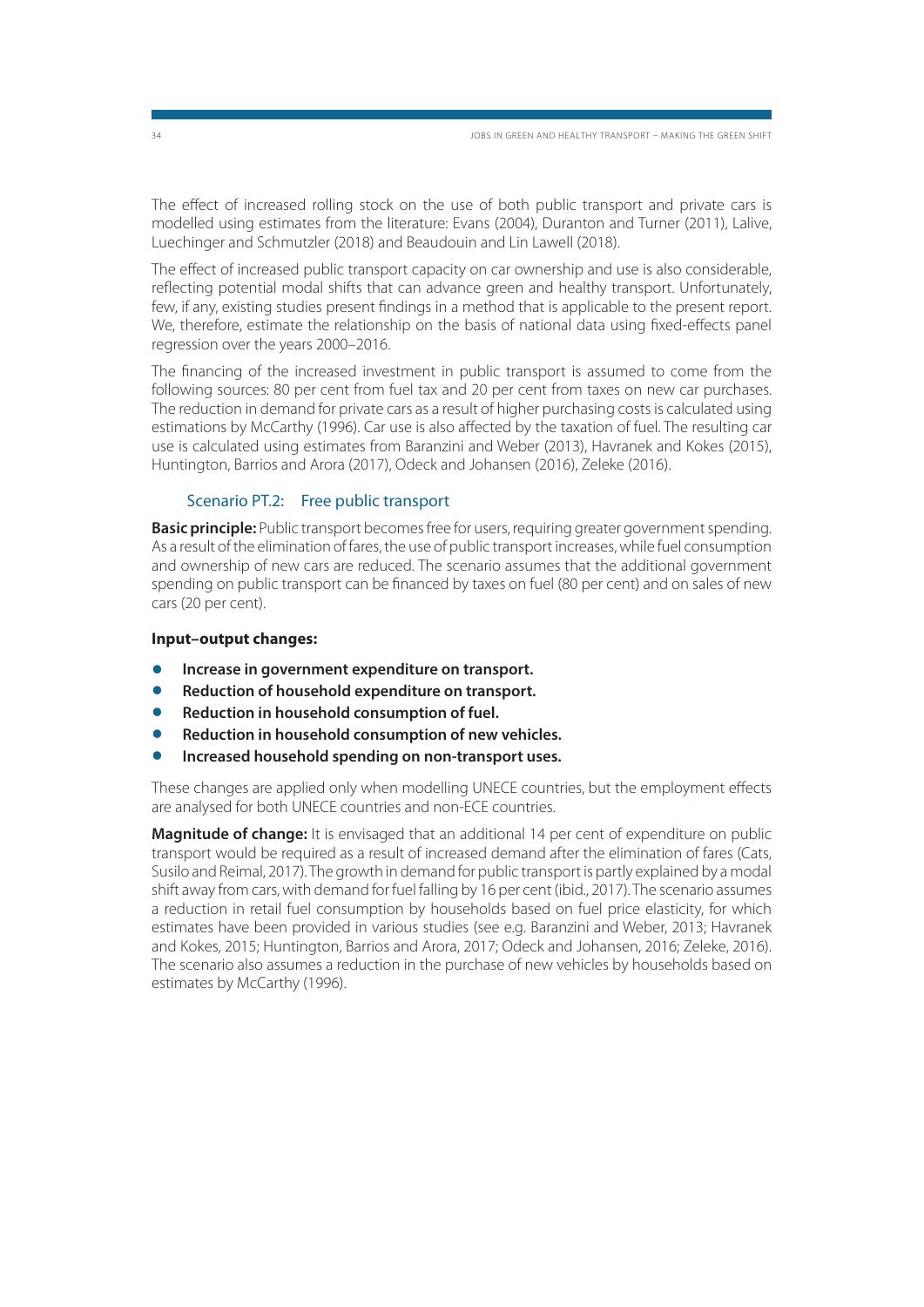#### Scenario E.3: Introduction of a voluntary or mandatory target of 50 per cent of all vehicles manufactured to be fully electric

**Basic principles:** Fifty per cent of the vehicles manufactured in the ECE region are to be fully electric by 2030. This implies a change in the technology of vehicle production and its input structure, along with a change in the inputs required in the use of such vehicles, with expenditure shifting from retail fuel to electricity. The scenario assumes that internal combustion engine vehicles and electric vehicles are perfect substitutes for each other.

#### **Input–output changes:**

- **The input structure of vehicle manufacture changes to account for 50 per cent of vehicles being manufactured using the inputs identified by UBS Research (2017).**
- **Change in the expenditure associated with vehicle use from retail fuel to electricity and reduction in the demand for repair services.**
- **Any savings accrued are spent equally on the remaining goods and services.**

These changes are applied only when modelling ECE countries, but the employment effects are analysed for both UNECE and non-ECE countries.

**Magnitude of changes:** The changes in intermediate input use correspond to those identified by UBS Research (2017). In all countries with an automotive industry, 50 per cent of the vehicles produced are assumed to be electric.

#### Scenario E.4: Ban on internal combustion engines for light commercial vehicles

**Basic principles:** All light commercial vehicles in the ECE region are to be electric by 2030. The demand for commercial land transport as a whole does not change, nor does vehicle use.

#### **Input–output changes:**

- **As in the E.3 scenario, this scenario involves a change in the technology used to produce the cars bought in the ECE region (intermediate input use based on UBS Research, 2017).**
- **Change in the expenditure associated with vehicle use from retail fuel to electricity and reduction in the demand for repair services.**
- **Any savings accrued are spent equally on other goods and services.**

These changes are applied only when modelling UNECE countries, but the employment effects are analysed for both UNECE and non-ECE countries.

**Magnitude of changes:** The changes in intermediate demand coefficients correspond to those identified by UBS Research (2017).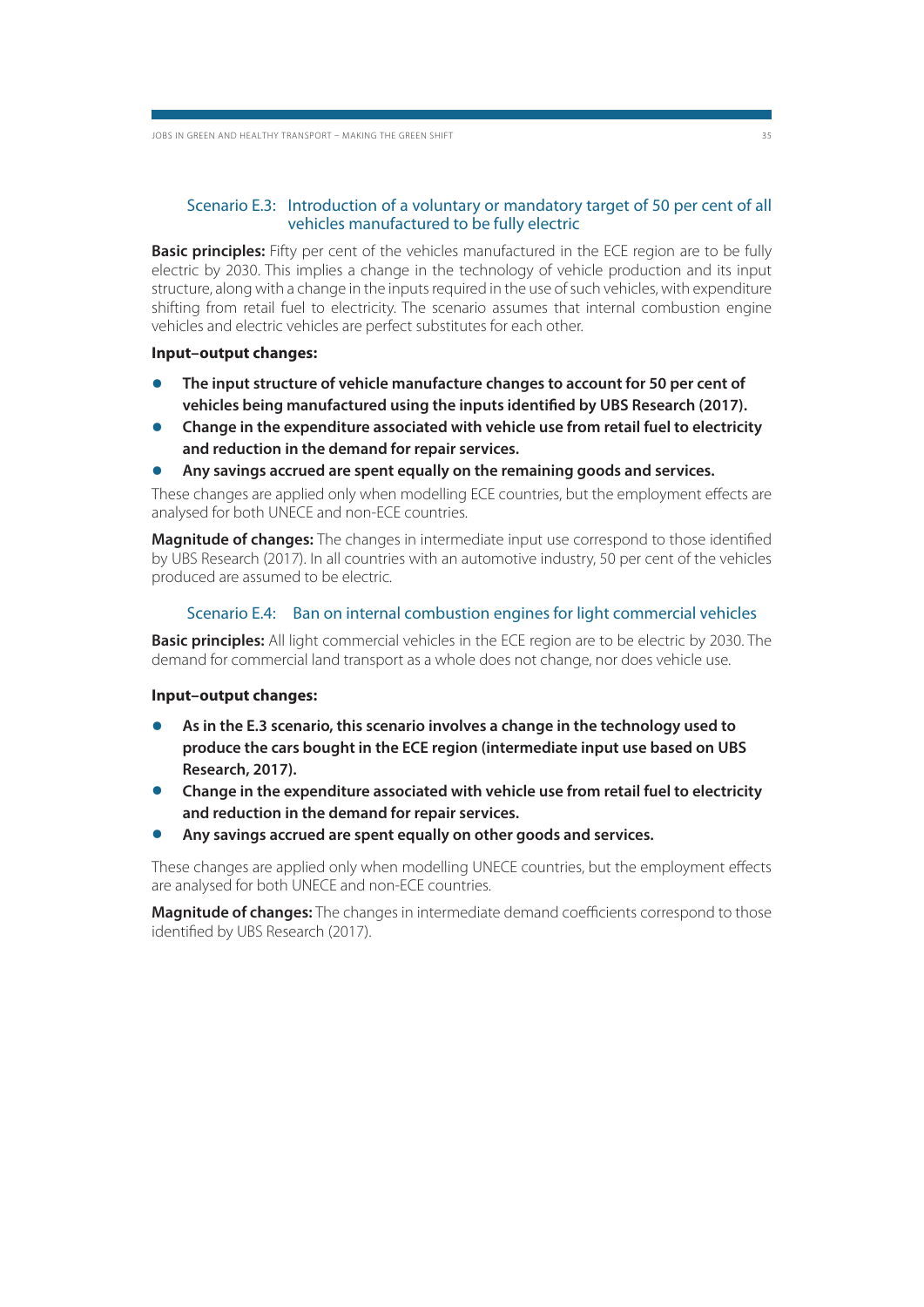### **ANNEX II: POLICIES TO ENSURE THAT GREEN AND HEALTHY TRANSPORT IS EMPLOYMENT-FRIENDLY**

The promotion of green and healthy transport is accompanied by changes to employment as a result of job creation, reallocation and destruction. Whether big or small, these changes will affect individual workers, businesses and, in certain cases, entire communities and regions that depend heavily on a specific industrial activity. Efforts to promote sustainability in other fields have been shown to have significant employment effects (e.g. through a transition to clean energy, to sustainable agriculture or to a circular economy, as highlighted in ILO, 2018).

Measures specific to the transport sector may help foster a transition to green and healthy transport, but complementary policies are necessary to ensure that workers have the skills required to make the transition happen and to provide protection to workers and communities negatively affected by the transition. The Guidelines for a just transition towards environmentally sustainable economies and societies for all (ILO, 2015a) provide a framework for identifying such policies.

As argued in more detail below, the consolidation of fundamental principles and rights at work, industrial policy, skills development, social protection and active labour market policies, and the promotion of social dialogue should complement any efforts to advance sustainability in the transport sector.

#### A. FUNDAMENTAL PRINCIPLES AND RIGHTS AT WORK

International labour standards provide a regulatory framework for employment in green and healthy transport. Developing suitable regulations is crucial because, as a result of the transition to new forms of transport, labour demand in certain industries will increase (particularly in the public transport and mining sectors), which can give rise to decent work challenges in countries where those industries are characterized by a high informality rate. National labour codes should be revised to ensure that fundamental principles and rights at work are upheld in these growing and emerging industries. Countries in the ECE region can further promote decent work principles by including labour rights provisions consistent with international labour standards in bilateral and multilateral trade and investment agreements with other countries that are supplying inputs for the transport sector (ILO, 2015b, 2016).

Annex III provides a list of the international labour standards that are most relevant to the promotion of decent work in green and healthy transport.

### B. INDUSTRIAL POLICIES

#### Trade and value chains

Promoting green and healthy transport requires the adoption of policies in the transport sector that will inevitably influence demand for products and services in other sectors. Given that most of the world's batteries are currently produced outside the ECE region and that planned production in China exceeds that in the rest of the world (Ma et al., 2018), a significant proportion of the jobs associated with vehicle manufacturing supply chains may be reallocated to outside the ECE region. The scenarios considered for this report assume that the current trade structure does not change with time. This means that, unless capacity to produce the relevant inputs within the ECE region is increased, employment may move to other regions. A possibility in the ECE region would be to obtain copper not through the mining of copper ores but by adopting the principles of a circular economy and using copper recovery (ILO, 2018).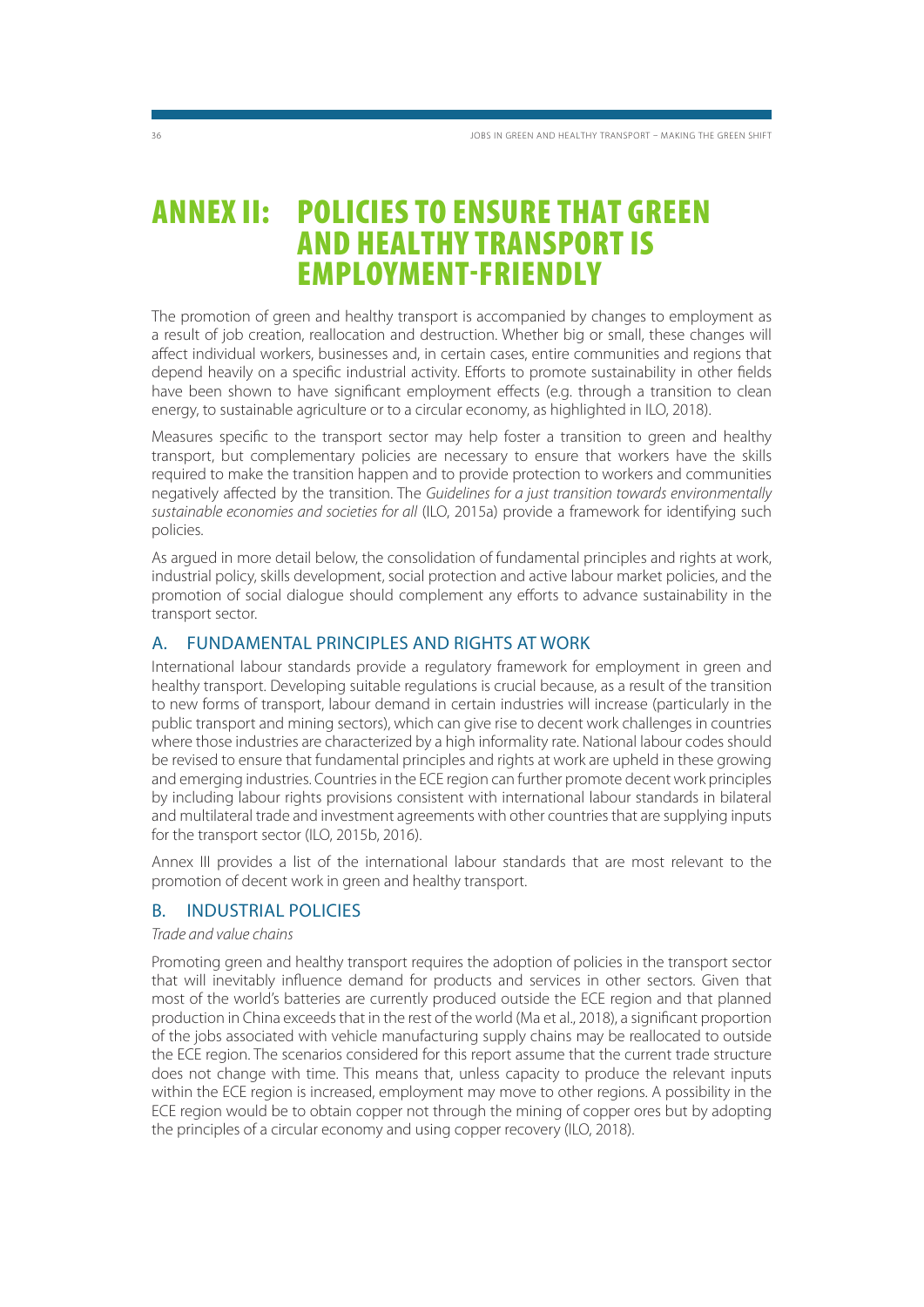Governments should take into account the increased demand for inputs resulting from both the expansion of public transport and the electrification of vehicles by developing appropriate supply chains within the ECE region, which would help ensure that the promotion of green and healthy transport is also employment-friendly. The EU has begun to recognize the need for such industrial policy, by, for example, announcing funding for the construction of electric battery factories (Toplensky, 2018).

#### Sectoral considerations

The introduction of greener transport will in some cases require agreements with private companies to build, lease and operate public transport systems and vehicle fleets. Changes in the ownership of urban passenger transport services may give rise to decent work-related challenges in the sector. Similarly, economic downturns can present difficulties for public authorities that are responsible for providing public transport services. A balance has to be struck between austerity measures and the need to maintain or improve the provision of those services (ILO, 2015c).

On the other hand, there are many opportunities to pave the way towards the modernization and greening of public transport, and to increase the number of passengers, including investments in renewal of the vehicle fleet, the introduction of priority bus lanes, the exploration of new sources of revenue, and the use of "mobility-as-a-service" approaches (ibid.).

### C. SKILLS FOR THE GREENING OF THE TRANSPORT SECTOR

Advancing green and healthy transport has implications for employment throughout the economy and in the transport sector itself. The change in the production structure of, and the demand for, transport services affects employment not just in the transport sector but also in those sectors that provide the necessary inputs, such as manufacturing. All the sectors poised to experience an increase in demand require a skilled labour force. Anticipating these skills needs and creating the institutional linkages to develop the necessary skills in time are key policy objectives when it comes to achieving employment-friendly green and healthy transport in the ECE region (ILO, 2018; Strietska-Ilina et al., 2011).

Suitable training will have to be provided to workers responsible for the operation of public transport services and to workers engaged in the construction and maintenance of the underlying infrastructure. Similarly, it will be necessary to train technicians who can verify the compliance of public sector equipment with occupational health and safety regulations, and transport flow managers and modellers who are able to assist governments in minimizing the impact of transport and encouraging modal shifts. Bus and train drivers and public transport managers will have to be equipped with the skills to use new technologies such as satellite navigation, radio frequency identification and dual-mode systems, which are likely to be deployed as part of the further development of public transport (ibid.).

As noted by Strietska-Ilina et al. (2011), efforts to reduce vehicle fuel consumption will require technicians and engineers who are versed in the retrofitting and conversion of fuel systems. Problem-solving and technical diagnostic skills at a high level are called for among the mechanics who will be servicing and repairing electric vehicles. Similarly, an expansion in the number of electric vehicles will alter the skills profile of fuel station workers. Growth in the manufacture of electrical machinery and the construction sectors, as predicted by some of the scenarios studied in this report, will require an adequate policy response, which may include the retraining of workers in the motor vehicle industry and other industries that are set to experience job losses.

### D. SOCIAL PROTECTION AND ACTIVE LABOUR MARKET POLICIES

Social protection policies are the first line of defence for workers faced with threats to their income security (ILO, 2017). In the context of efforts to advance green and healthy transport, such policies are necessary to protect workers who may lose out as a result of the reduced demand in specific sectors. Unemployment protection, social assistance and public employment programmes can help to support workers whose livelihoods depend, directly or indirectly, on less environmentally friendly industries that will be edged out (ILO, 2018).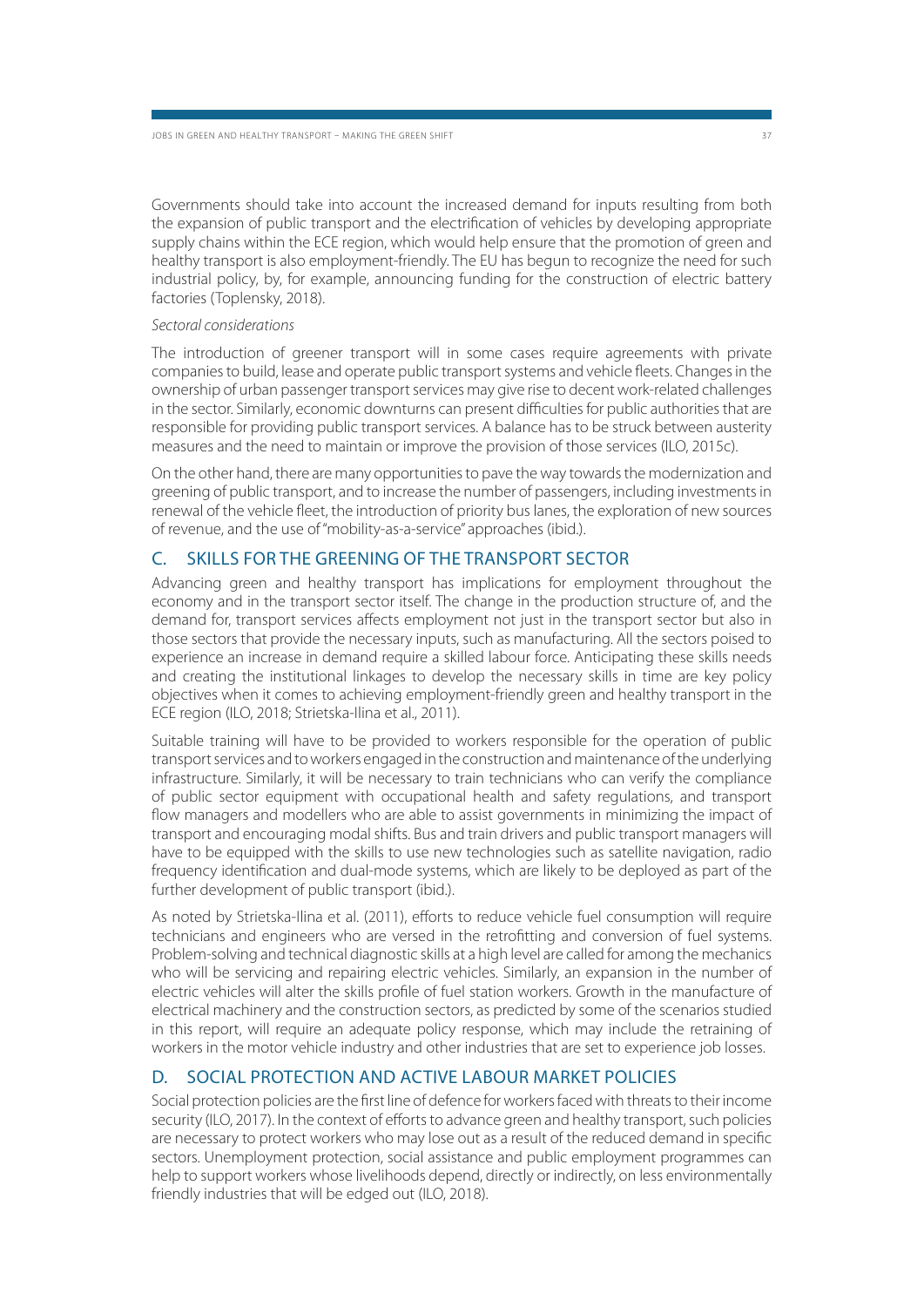By providing income security for unemployed workers and their families, unemployment protection schemes help to prevent poverty, reduce vulnerability and facilitate the transition to new jobs, particularly if they are combined with skills development, job placement support and relocation grants. Unemployment protection is a fundamental measure in any social protection system, as recognized in the Social Protection Floors Recommendation, 2012 (No. 202) and the Social Security (Minimum Standards) Convention, 1952 (No. 102). Unemployment protection schemes are usually coupled with active labour market policies, such as job matching and counselling, entrepreneurship support and reskilling for workers transitioning to new jobs (Card, Kluve and Weber, 2010, 2018, ILO, 2014, 2017; Peyron Bista and Carter, 2017). Active labour market policies may also take the form of public employment programmes designed to advance sustainability at the same time by providing employment in infrastructure construction, environmental conservation or ecosystem restoration (ILO, 2018).

The potential of unemployment protection schemes to support the transition to greener economies is constrained by the fact that such schemes do not yet exist in many countries. On average, 57 per cent of unemployed workers in Eastern Europe receive unemployment benefits, 46 per cent in Northern, Southern and Western Europe, 28 per cent in North America, but only 12 per cent in Central and Western Asia.

The downsizing of environmentally damaging industries requires social protection schemes if it is to be socially and politically viable. Such schemes are necessary, in particular, to help workers in the motor vehicle manufacturing industry and related industries to transfer to new sectors. In the Philippines, for example, the closure of coal mines has been put on hold until suitable compensation measures have been introduced. This example shows how the lack of safeguards for workers who are at risk of losing out may hinder efforts to advance sustainability (ILO, 2018).

#### E. SOCIAL DIALOGUE

Social dialogue includes "all types of negotiation, consultation or information sharing among representatives of governments, employers and workers or between those of employers and workers on issues of common interest relating to economic and social policy" (ILO, 2013, p. 12). It can facilitate and accelerate the implementation of policies that enable a just transition, as has been the case in Barbados, France, South Africa and Spain, among other countries. More specifically, social dialogue can make it easier to identify the skills required for a successful transition to green and healthy transport, and to design effective skills development programmes. Social dialogue can also help promote the adoption of sustainable practices within a firm, through collective agreements that include "green provisions" or the appointment of an "environmental delegate" from among the workforce who is tasked with monitoring compliance with environmental regulations and identifying opportunities for enhancing sustainability (ILO, 2018; Montt, Fraga and Harsdorff, 2018; Montt, Karimova, et al., 2018).

Social dialogue can help to generate consensus on the specific measures that industries should take to promote employment-friendly green and healthy transport. This entails a commitment to sustainable development and requires an assessment of the social and economic implications of the relevant industrial transformations so that coherent policies can be designed to protect workers and advance decent work (ILO, 2012).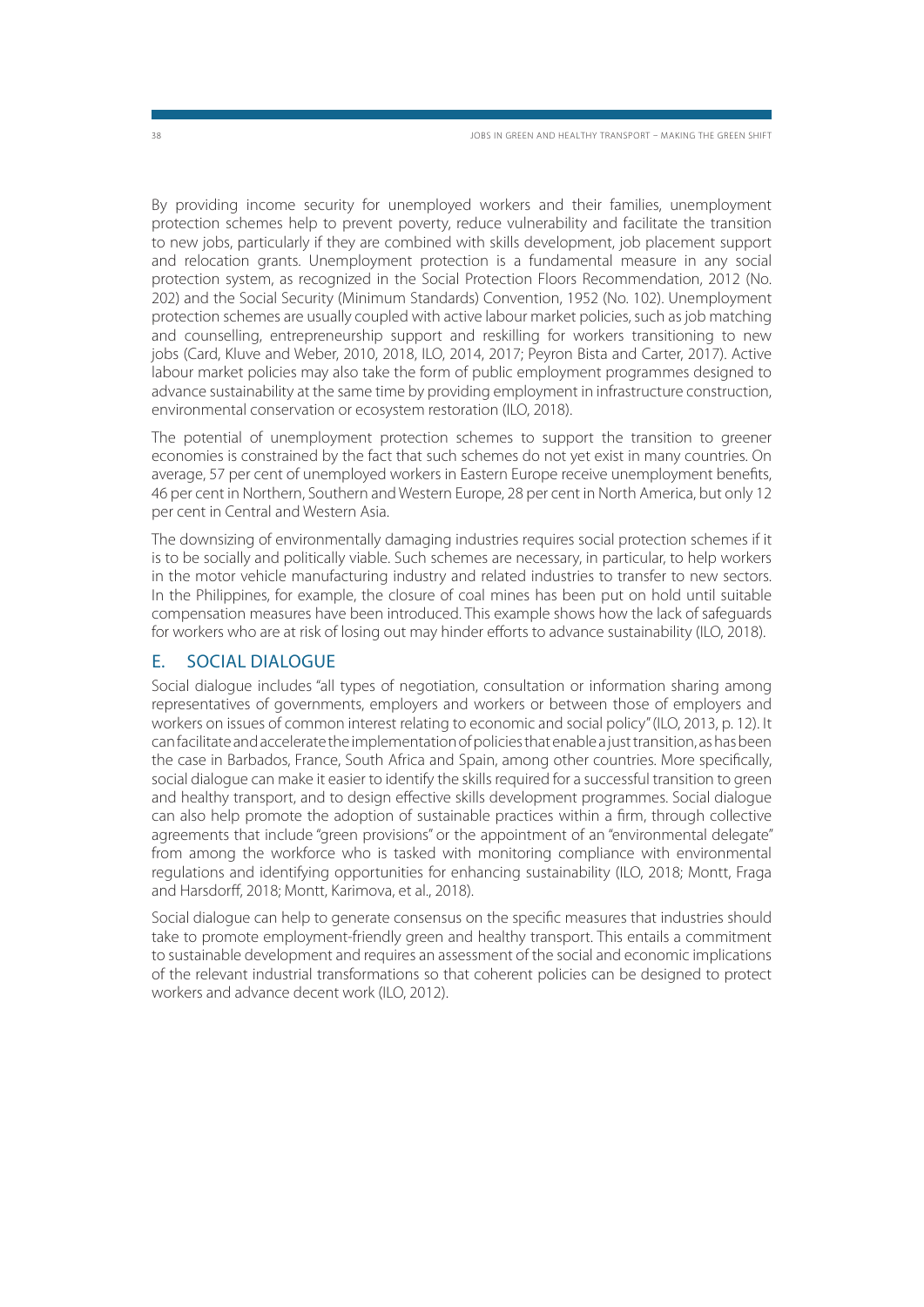JOBS IN GREEN AND HEALTHY TRANSPORT – MAKING THE GREEN SHIFT 39

### **BOX II.1. ILO PUBLICATIONS PROVIDING GUIDANCE ON SOCIAL DIALOGUE**

Relevant ILO publications providing guidance on social dialogue in public transport services include:

Practical guide for strengthening social dialogue in public service reform (Geneva, ILO, 2005)

This publication offers practical guidance on strengthening social dialogue during periods of reform in the public services sector, such as following the adoption of decentralization and privatization policies.

Manual on collective bargaining and dispute resolution in the public service (Geneva, ILO, 2011)

This publication provides a compilation of examples of good practices in dispute prevention and resolution in public services. It sets out approaches and practices used by trade unions and public sector employers around the world to engage in social dialogue while ensuring minimal disruption to public services.

Social dialogue in the railways sector (Geneva, ILO, 2015)

This publication gives an overview of social dialogue in the railways sector (including urban railways) and provides practical examples and recommendations. It includes checklist sections that may be used in improving preparations for social dialogue.

An example of such a policy is the global framework agreement concluded in 2017 by the PSA Group (formerly PSA Peugeot Citroën) and the IndustriALL Global Union, which contains a specific commitment to sustainable development and places social dialogue at the heart of efforts towards such development. These efforts include measuring and reducing the corporation's environmental footprint, developing environmentally friendly products, promoting environmental protection among customers, suppliers and other stakeholders, and developing the workforce's skills to advance these goals. Similarly, in an agreement with the former International Metalworkers' Federation (now part of IndustriALL), signed in 2012, Ford committed to respecting the natural environment and to helping preserve it for future generations. The Renault Group commits, in its agreement with IndustriALL, to promoting sustainable transport by improving the carbon and environmental footprint of its vehicles and their life cycle, particularly through its range of electric vehicles. Similar provisions are included in the international framework agreements concluded with IndustriAll by, respectively, Bosch, Saab, and ZF Friedrichshafen.<sup>25</sup>

<sup>25</sup> On the other hand, the agreements concluded by IndustriALL with Daimler, the Man Group, Siemens and Volkswagen do not include such environmental provisions. All these and other agreements may be consulted at: www.industriall-union.org/ issues/confronting-global-capital/global-framework-agreements. Environmental clauses are also missing in the agreements concluded by major transport infrastructure constructors and the Building and Wood Workers' International (BWI). Still, the agreements between BWI and Lafarge, Salini Impregilo and Veidekke do include a reference to improving the respective companies' environmental performance. These and other agreements are available at http://connect.bwint.org/default. asp?Issue=Multinationals&Language=EN.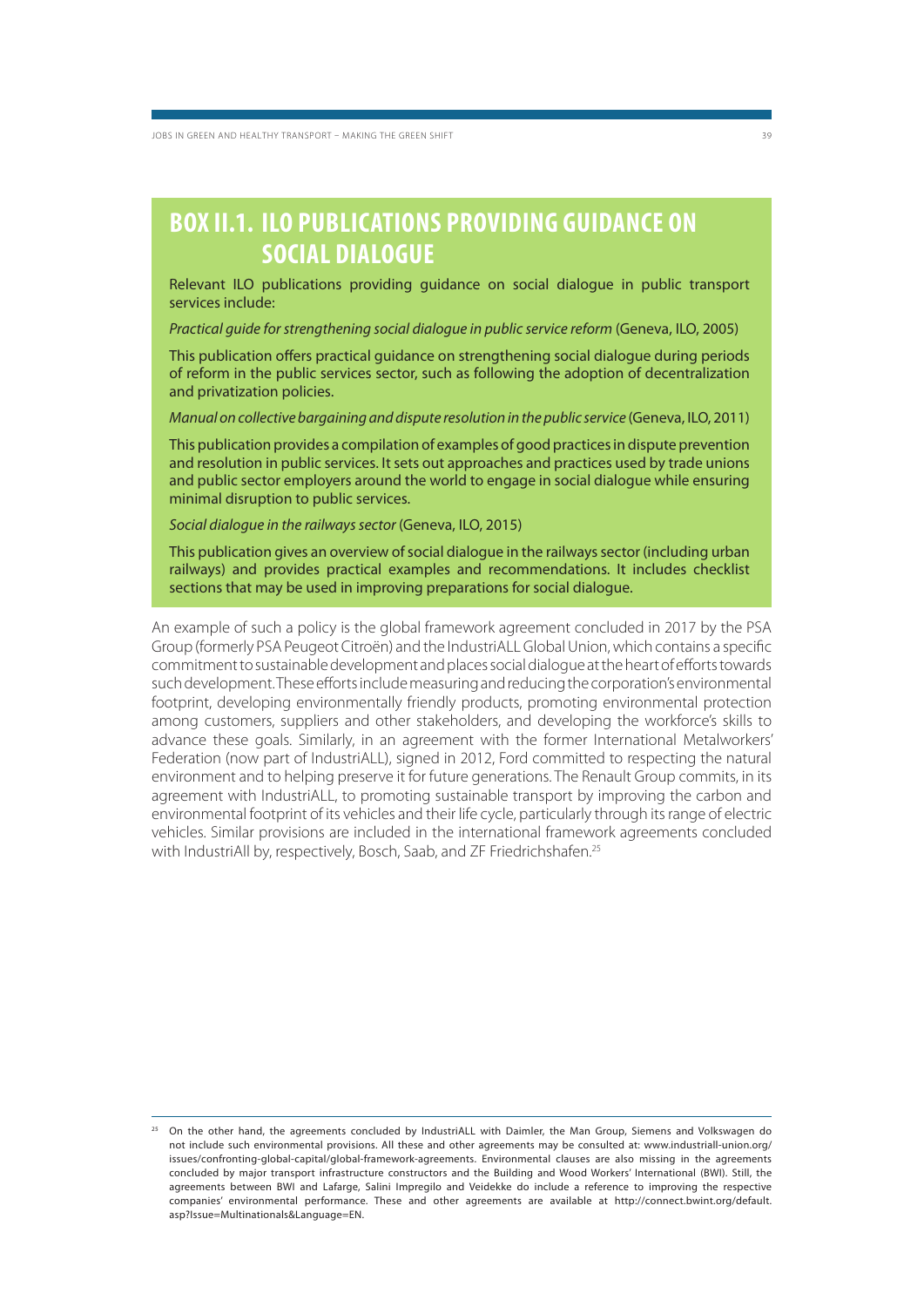### **ANNEX III: INTERNATIONAL LABOUR STANDARDS RELEVANT TO EMPLOYMENT IN GREEN AND HEALTHY TRANSPORT**

In addition to the eight Conventions on fundamental principles and rights at work and the four governance Conventions,<sup>26</sup> the following international labour standards are specifically relevant to employment in green and healthy transport:

#### **Technical Conventions:**

- Social Security (Minimum Standards) Convention, 1952 (No. 102)
- Social Policy (Basic Aims and Standards) Convention, 1962 (No. 117)
- Paid Educational Leave Convention, 1974 (No. 140)
- Human Resources Development Convention, 1975 (No. 142)
- Working Environment (Air Pollution, Noise and Vibration) Convention, 1977 (No. 148)
- Labour Administration Convention, 1978 (No. 150)
- Labour Relations (Public Service) Convention, 1978 (No. 151)
- Hours of Work and Rest Periods (Road Transport) Convention, 1979 (No. 153)
- Collective Bargaining Convention, 1981 (No. 154)
- Occupational Safety and Health Convention, 1981 (No. 155)
- Occupational Health Services Convention, 1985 (No. 161)
- Chemicals Convention, 1990 (No. 170)
- Prevention of Major Industrial Accidents Convention, 1993 (No. 174)
- Promotional Framework for Occupational Safety and Health Convention, 2006 (No. 187)

#### **Recommendations, resolutions and conclusions:**

- Labour Inspection (Mining and Transport) Recommendation, 1947 (No. 82)
- Hours of Work and Rest Periods (Road Transport) Recommendation, 1979 (No. 161)
- Human Resources Development Recommendation, 2004 (No. 195)
- Social Protection Floors Recommendation, 2012 (No. 202)
- Resolution concerning the promotion of sustainable enterprises, adopted by the International Labour Conference during its 96th Session in June 2007
- Resolution concerning promotion of rural employment for poverty reduction, adopted by the International Labour Conference during its 97th Session in June 2008
- Conclusions on safety and health in the road transport sector, adopted by the ILO Tripartite Sectoral Meeting on Safety and Health in the Road Transport Sector in October 2015
- Resolution concerning best practices in road transport safety, adopted by the ILO Tripartite Sectoral Meeting on Safety and Health in the Road Transport Sector in October 2015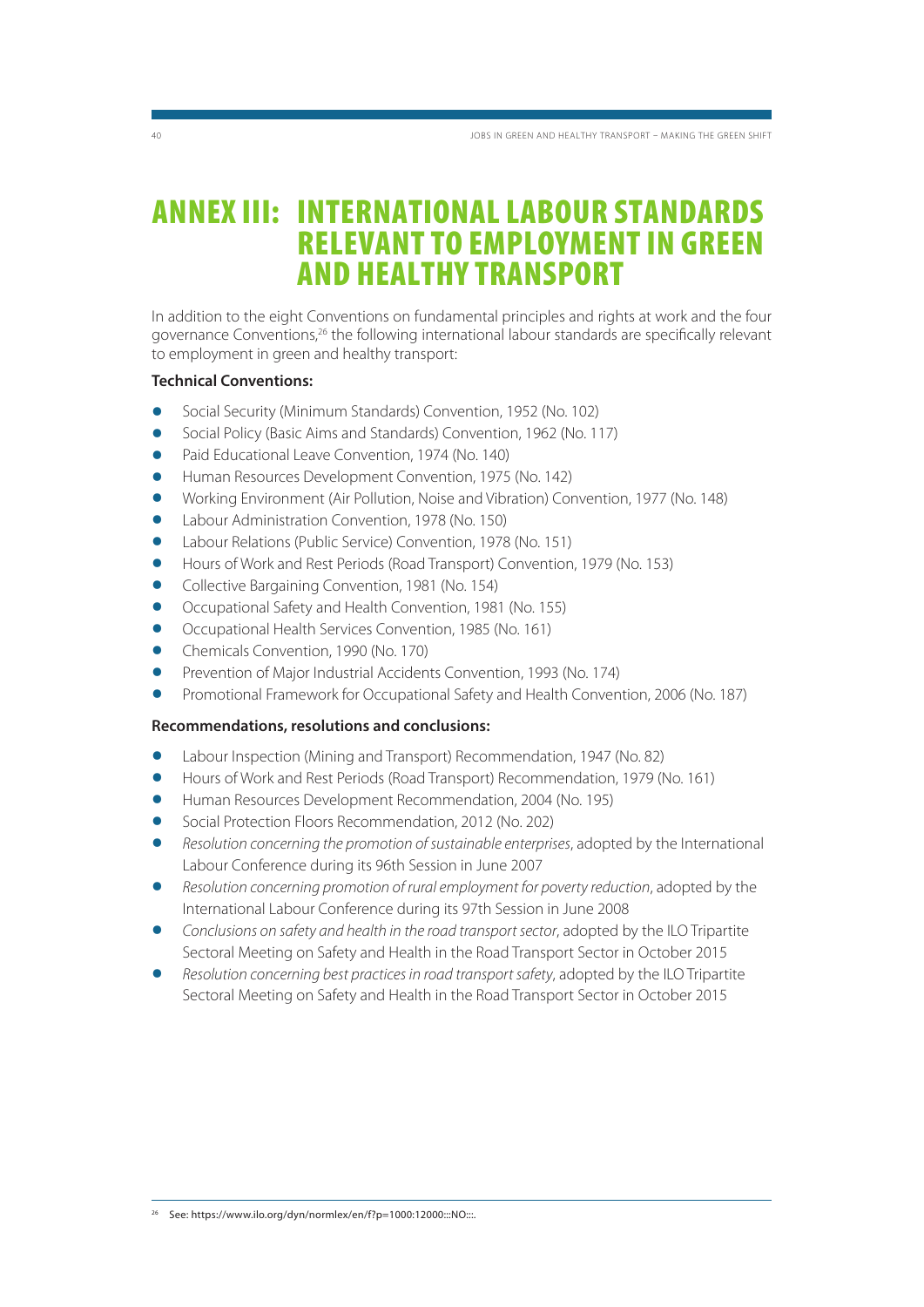### **ANNEX IV: STEERING GROUP FOR THE STUDY JOBS IN GREEN AND HEALTHY TRANSPORT: MAKING THE SHIFT\***

- **Mrs Yasmina BAABA, Ministry for an Ecological and Solidary Transition, France<sup>27</sup>**
- Prof. Christian BRAND, Associate Professor, Transport Studies Unit, School of Geography and the Environment, University of Oxford
- Mr Jean CHATEAU, Senior Economist/Principal Modeller, Environment Directorate, Organisation for Economic Co-operation and Development (OECD)
- Mr Xavier DELACHE, Assistant Director, Subdirectorate for Research and Forecasting, Department of General Administration and Strategy, Directorate-General for Transport, Infrastructure and the Sea, Ministry for an Ecological and Solidary Transition, France
- Mr Francesco DIONORI, Chief of Transport Networks and Logistics Section, Sustainable Transport Division, United Nations Economic Commission for Europe
- Dr Claus DOLL, Coordinator of Mobility Business Unit, Competence Center "Sustainability and Infrastructure Systems", Fraunhofer Institute for Systems and Innovation Research
- Mr Silvano DOMERGUE, Head of the Economics of the Energy Transition Office, Subdirectorate for Mobility and Sustainable Planning Policies, Department of the Economics, Evaluation and Integration of Sustainable Development, General Commissariat for Sustainable Development, Ministry for an Ecological and Solidary Transition, France
- Mr Julien FERNANDEZ, Head of the Strategic Overview Office, Subdirectorate for Research and Forecasting, Department of General Administration and Strategy, Directorate-General for Transport, Infrastructure and the Sea, Ministry for an Ecological and Solidary Transition, France
- Ms Virginia FUSÉ, Environmental Affairs Officer, Environment Division, United Nations Economic Commission for Europe
- Mr George GEORGIADIS, Secretary of the Inland Transport Committee, Sustainable Transport Division, United Nations Economic Commission for Europe
- Mr Dionisio GONZÁLEZ, Director of Advocacy and Outreach, International Association of Public Transport (UITP)
- Mr Marek HARSDORFF, Economist, Green Jobs Programme, International Labour Organization
- Ms Lionel KANIEWSKI, Engineer in Charge of Socio-Economic Studies, Ministry for an Ecological and Solidary Transition, France
- Ms Marina LAGUNE, Deputy Head of the Strategic Overview Office, Subdirectorate for Research and Forecasting, Department of General Administration and Strategy, Directorate-General for Transport, Infrastructure and the Sea, Ministry for an Ecological and Solidary Transition, France
- Mr Guillermo MONTT, Senior Economist, Research Department, International Labour **Organization**
- Mr Rémi POCHEZ, Head of the General Economic Research Office, Subdirectorate for Research and Forecasting, Department of General Administration and Strategy, Directorate-General for Transport, Infrastructure and the Sea, Ministry for an Ecological and Solidary Transition, France

Reproduced as received, in the language of submission only.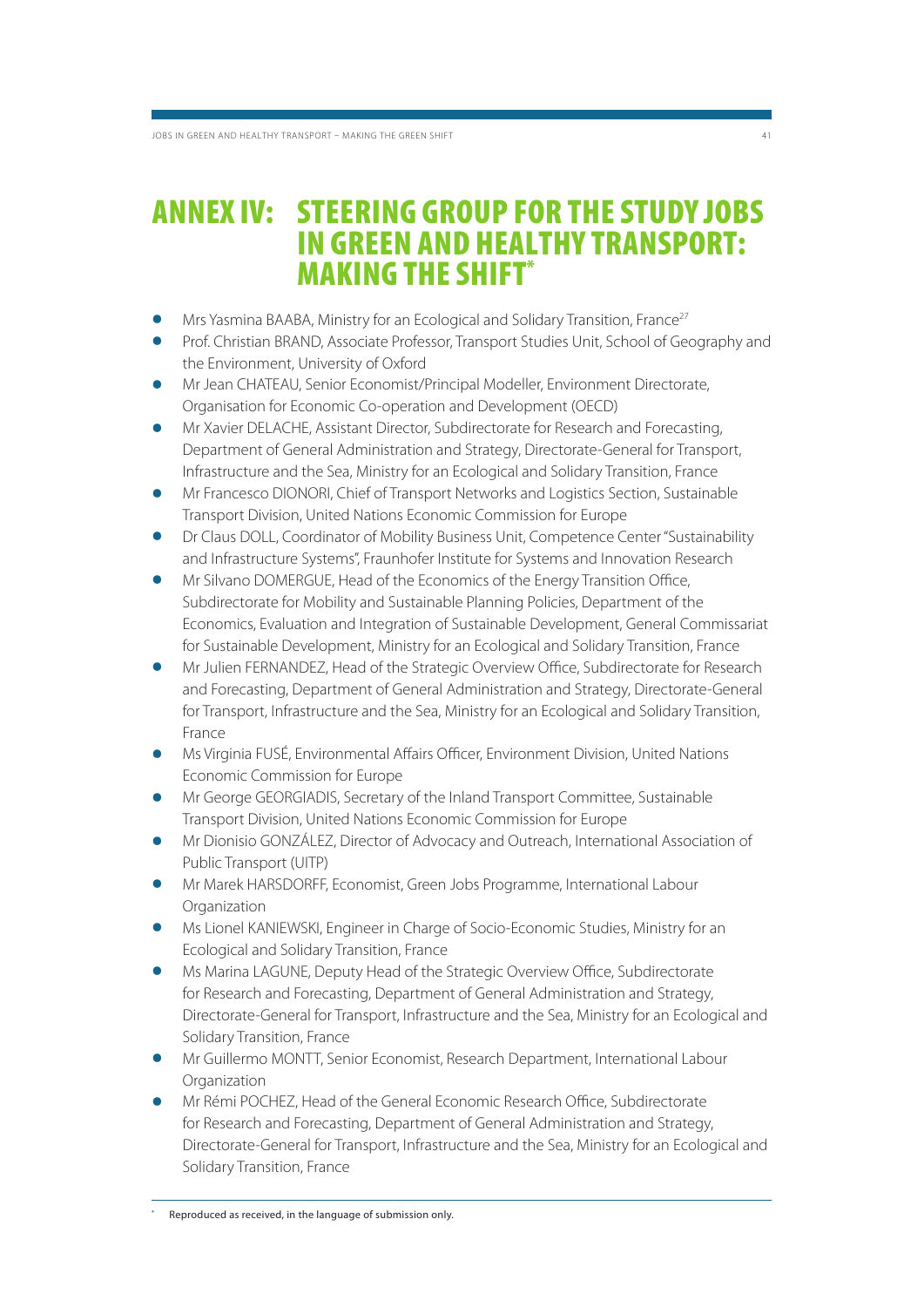42 JOBS IN GREEN AND HEALTHY TRANSPORT – MAKING THE GREEN SHIFT

- Mr Matthias RINDERKNECHT, Adviser, International Affairs, Federal Office of Transport, Federal Department of Environment, Transport, Energy and Communications, Switzerland
- Prof. Werner ROTHENGATTER, Professor emeritus, Karlsruhe Institute of Technology
- Ms Nino SHARASHIDZE, Consultant, Regional Office for Europe, World Health Organization
- Ms Luisa SIEVERS, Researcher, Competence Center "Sustainability and Infrastructure Systems", Fraunhofer Institute for Systems and Innovation Research
- Ms Acacia SMITH, Manager, Environmental Affairs, International Road Transport Union
- Ms Elisabeth SUCIU, International Association of Public Transport (UITP)
- Ms Nathalie TESSIER, Head of the Office for Occupations Related to the Ecological Transition, Subdirectorate for Environmental Responsibility of Economic Actors, Department of the Economics, Evaluation and Integration of Sustainable Development, General Commissariat for Sustainable Development, Ministry for an Ecological and Solidary Transition, France
- Ms Kirsten Svenja WIEBE, Researcher, Industrial Ecology Programme, Norwegian University of Science and Technology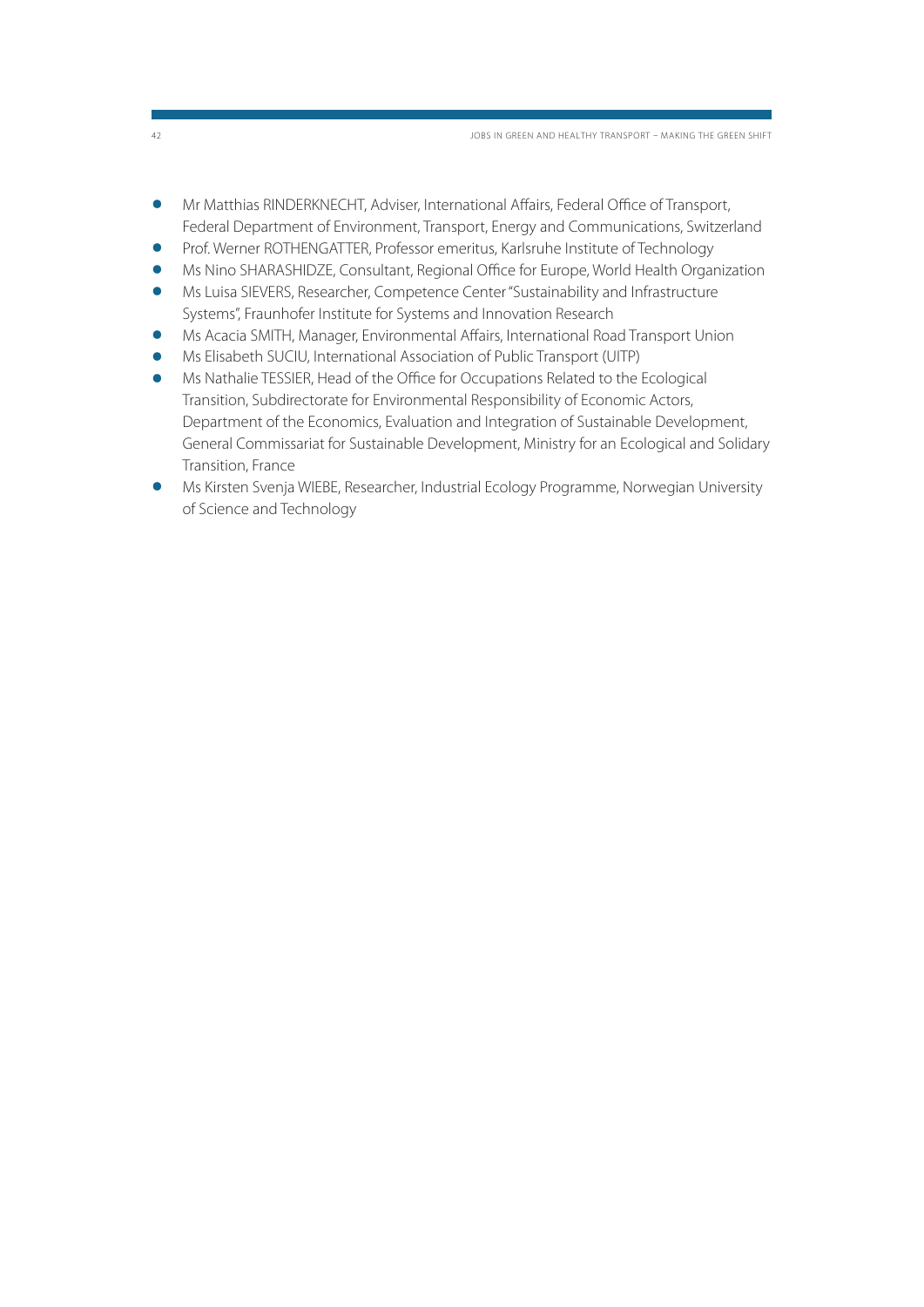## **REFERENCES**

- Aasness, M.A.; Odeck, J. 2015. "The increase of electric vehicle usage in Norway: Incentives and adverse effects", in European Transport Research Review, Vol. 7, No. 4.
- Aditjandra, P.T.; Zunder, T.H.; Islam, D.M.Z.; Palacin, R. 2016. "Green rail transportation: Improving rail freight to support green corridors", in H.N. Psaraftis (ed.): Green transportation logistics: The quest for win–win solutions (Cham, Springer International Publishing), pp. 413–454.
- Baranzini, A.; Weber, S. 2013. "Elasticities of gasoline demand in Switzerland", in Energy Policy, Vol. 63, pp. 674–680.
- Beaudoin, J.; Lin Lawell, C.-Y.C. 2018. "The effects of public transit supply on the demand for automobile travel", in Journal of Environmental Economics and Management, Vol. 88, pp. 447–467.
- Bowen, A.; Duffy, C.; Fankhauser, S. 2016. 'Green growth' and the new Industrial Revolution (London, Grantham Research Institute on Climate Change and the Environment).
- —; Kuralbayeva, K. 2015. Looking for green jobs: The impact of green growth on employment (London, Grantham Research Institute on Climate Change and the Environment).
- Brand, C.; Anable, J.; Morton, C. 2019. "Lifestyle, efficiency and limits: Modelling transport energy and emissions using a socio-technical approach", in *Energy Efficiency*, Vol. 12, No. 1, pp. 187–207.
- California Air Resources Board. 2018. The Zero-Emission Vehicle (ZEV) regulation (Sacramento).
- Card, D.; Kluve, J.; Weber, A. 2010. "Active labour market policy evaluations: A meta-analysis", in The Economic Journal, Vol. 120, No. 548, pp. F452–F477.
- $-$ ;  $-$ ;  $-$ , 2018. "What works? A meta analysis of recent active labor market program evaluations",

in Journal of the European Economic Association, Vol. 16, No. 3, pp. 894–931.

- Cats, O.; Susilo, Y.O.; Reimal, T. 2017. "The prospects of fare-free public transport: Evidence from Tallinn", in Transportation, Vol. 44, No. 5, pp. 1083–1104.
- Chmelynski, H. 2008. National economic impacts per \$1 million household expenditures (2006): Spreadsheet based on IMPLAN input–output model (Bethesda, MD, Jack Faucett Associates).
- Comer, B.; Olmer, N.; Mao, X.; Roy, B.; Rutherford, D. 2017. Black carbon emissions and fuel use in global shipping, 2015 (Washington, DC, International Council on Clean Transportation).
- Committee on the Feasibility of Free Public Transport in Île-de-France, Its Financing and the Pricing Policy (Committee on Free Public Transport in Île-de-France). 2018. Rapport du Comité sur la faisabilité de la gratuité des transports en commune en Île-de-France, leur financement et la politique de tarification.
- Dulac, J. 2013. Global land transport infrastructure requirements: Estimating road and railway infrastructure capacity and costs to 2050 (Paris, International Energy Agency).
- Duranton, G.; Turner, M.A. 2011. "The fundamental law of road congestion: Evidence from US cities", in American Economic Review, Vol. 101, No. 6, pp. 2616–2652.
- Ernst, C.; Sarabia, M. 2015. The role of construction as an employment provider: A world-wide input–output analysis, Employment Working Paper No. 186 (Geneva, ILO).
- European Climate Foundation (ECF). 2018. Fuelling Europe's future: How auto innovation leads to EU jobs (The Hague).
- European Commission. 2018. EU transport in figures: Statistical pocketbook 2018 (Brussels).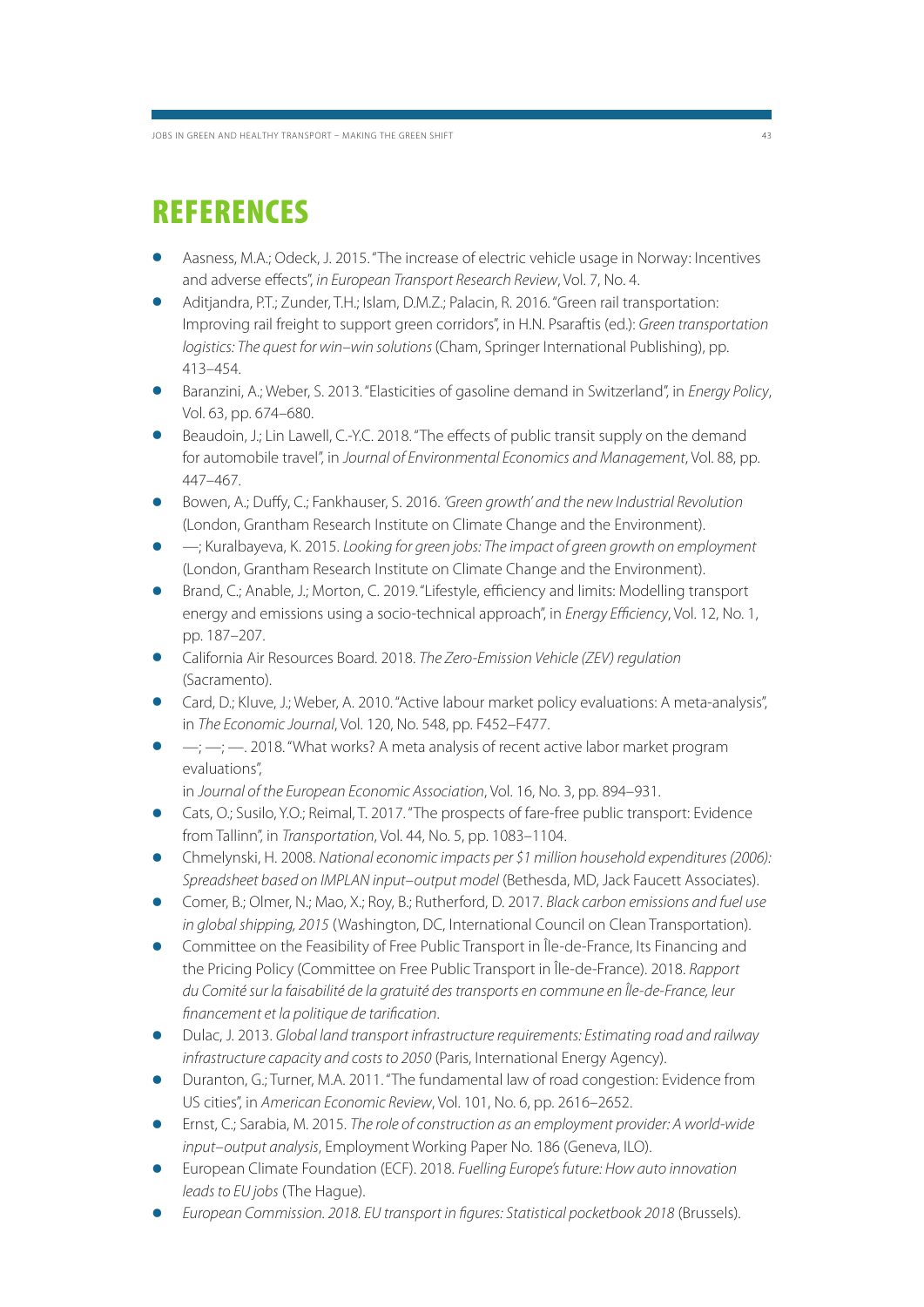- Federal Department of Environment, Transport, Energy and Communications (DETEC). 2011. Ordonnance du DETEC sur la comptabilité des entreprises concessionnaires (Bern).
- Federal Ministry for Sustainability and Tourism. 2018. #mission2030: klimaaktiv mobil supports Austria's businesses, cities, municipalities and regions in promoting clean mobility (Vienna).
- FTI Consulting. 2018. Impact of electrically chargeable vehicles on jobs and growth in the EU: Particular focus on the EU automotive manufacturing and value chain (London).
- Garrett-Peltier, H. 2017. "Green versus brown: Comparing the employment impacts of energy efficiency, renewable energy, and fossil fuels using an input–output model", in Economic Modelling, Vol. 61, pp. 439–447.
- Global Green Freight. 2018a. "Marine cargo". Available at: www.globalgreenfreight.org/ transport-modes/water/marine-cargo [11 Sep. 2019].
- —. 2018b. "Air cargo". Available at: www.globalgreenfreight.org/transport-modes/air/aircargo [11 Sep. 2019].
- van Goeverden, C.; Rietveld, P.; Koelemeijer, J.; Peeters, P. 2006. "Subsidies in public transport",

in European Transport, Vol. 32, pp. 5–25.

- Gouldson, A.; Sudmant, A.; Khreis, H.; Papargyropoulou, E. 2018. The economic and social benefits of low-carbon cities: A systematic review of the evidence (London and Washington, DC, Coalition for Urban Transitions).
- Grabow, M.L.; Spak, S.N.; Holloway, T.; Stone, B.; Mednick, A.C.; Patz, J.A. 2012. "Air quality and exercise-related health benefits from reduced car travel in the midwestern United States", in Environmental Health Perspectives, Vol. 120, No. 1, pp. 68–76.
- Hall, J.D.; Palsson, C.; Price, J. 2018. "Is Uber a substitute or complement for public transit?", in Journal of Urban Economics, Vol. 108, pp. 36–50.
- Havranek, T.; Kokes, O. 2015. "Income elasticity of gasoline demand: A meta-analysis", in Energy Economics, Vol. 47, pp. 77–86.
- Holm, A.L.; Glümer, C.; Diderichsen, F. 2012. "Health impact assessment of increased cycling to place of work or education in Copenhagen", in BMJ Open, Vol. 2, No. 4.
- Huntington, H.G.; Barrios, J.B.; Arora, V. 2017. Review of key international demand elasticities for major industrializing economies, Energy Modeling Forum Working Papers (Stanford, CA, Energy Modeling Forum).
- Intergovernmental Panel on Climate Change (IPCC). 2014. Climate change 2014: Mitigation of climate change. Contribution of Working Group III to the Fifth Assessment Report of the Intergovernmental Panel on Climate Change (New York, Cambridge University Press).
- International Association of Public Transport (UITP). 2013a. Public transport: Creating green jobs and stimulating inclusive growth (Brussels).
- —. 2013b. The financing of public transport operations (Brussels).
- —. 2016. Local public transport in the European Union (Brussels).
- International Energy Agency (IEA). 2016. World Energy Outlook 2016 (Paris).
- —. 2017. Energy Technology Perspectives 2017: Catalysing energy technology transformations (Paris).
- International Labour Organization (ILO). 2012. Working towards sustainable development: Opportunities for decent work and social inclusion in a green economy (Geneva).
- —. 2013. National tripartite social dialogue: An ILO guide for improved governance (Geneva).
- —. 2014. World Social Protection Report 2014/15: Building economic recovery, inclusive development and social justice (Geneva).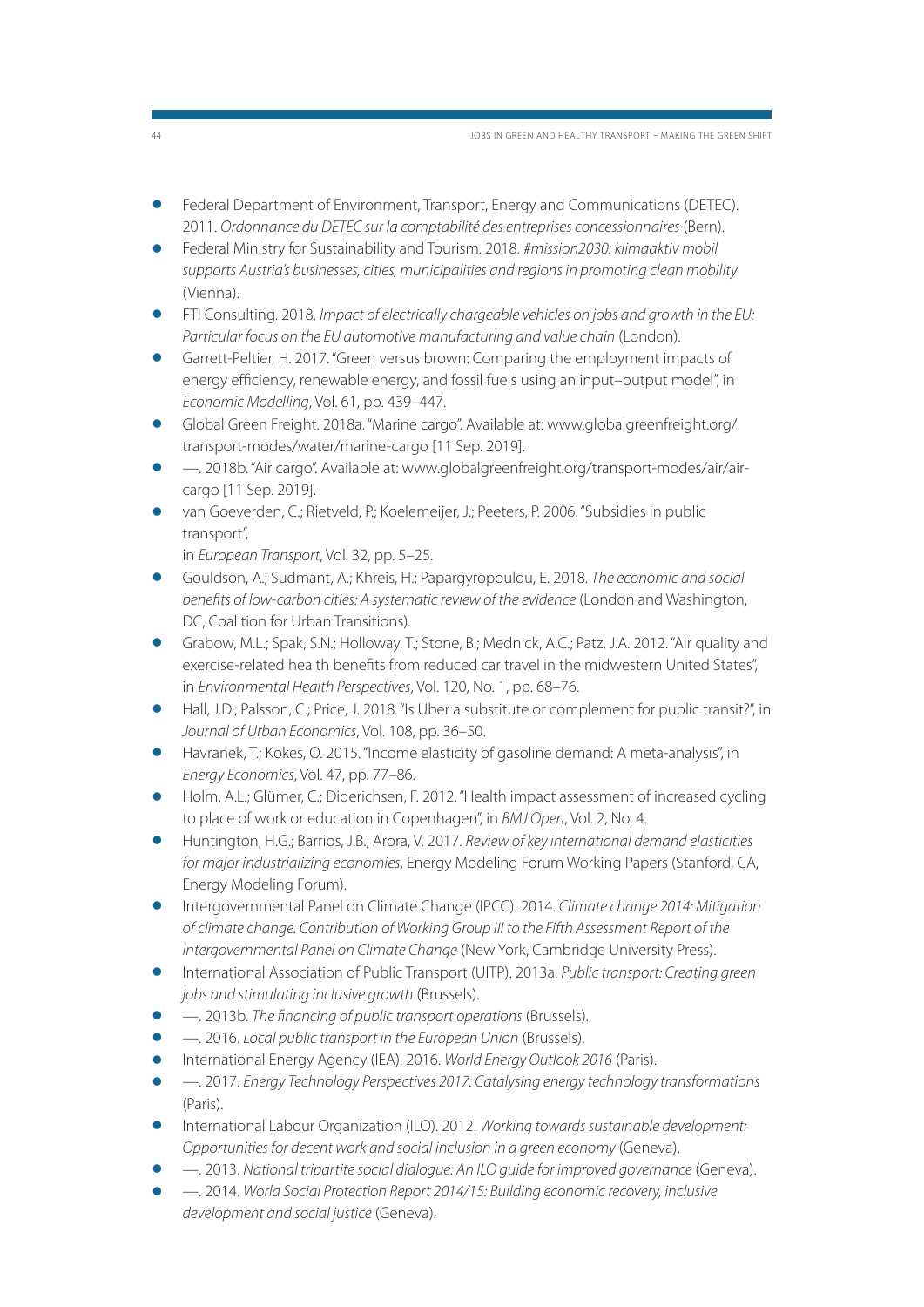JOBS IN GREEN AND HEALTHY TRANSPORT – MAKING THE GREEN SHIFT 45

- —. 2015a. Guidelines for a just transition towards environmentally sustainable economies and societies for all (Geneva).
- —. 2015b. Social dimensions of free trade agreements, Studies on Growth with Equity (Geneva).
- —. 2015c. Priority safety and health issues in the road transport sector (Geneva).
- —. 2016. Assessment of labour provisions in trade and investment arrangements, Studies on Growth with Equity (Geneva).
- —. 2017. World Social Protection Report 2017–19: Universal social protection to achieve the Sustainable Development Goals (Geneva).
- —. 2018. World Employment and Social Outlook 2018: Greening with jobs (Geneva).
- International Monetary Fund (IMF). 2017. World Economic Outlook, April 2017: Gaining momentum? (Washington, DC).
- International Transport Forum (ITF). 2017. ITF Transport Outlook 2017 (Paris).
- International Zero-Emission Vehicle Alliance (ZEV Alliance). 2015. International ZEV Alliance Announcement (Washington, DC, International Council on Clean Transportation).
- Johnson, D.; Ercolani, M.; Mackie, P. 2017. "Econometric analysis of the link between public transport accessibility and employment", in Transport Policy, Vol. 60, pp. 1–9.
- Lalive, R.; Luechinger, S.; Schmutzler, A. 2018. "Does expanding regional train service reduce air pollution?", in Journal of Environmental Economics and Management, Vol. 92, pp. 744–764.
- Lefevre, B.; Leipziger, D.; Raifman, M. 2014. The trillion dollar question: Tracking public and private investment in transport, (Washington, DC, World Resources Institute).
- Ma, J.; Stringer, D.; Zhang, Y.; Kim, S. 2018. "The swift rise of a Chinese battery giant", in Bloomberg Hyperdrive, 1 Feb. (New York).
- McCarthy, P.S. 1996. "Market price and income elasticities of new vehicle demands", in The Review of Economics and Statistics, Vol. 78, No. 3, pp. 543–547.
- Matas, A.; Raymond, J.-L.; Roig, J.-L. 2010. "Job accessibility and female employment probability:
	-
- The cases of Barcelona and Madrid", in Urban Studies, Vol. 47, No. 4, pp. 769–787. Melaina, M.; Bush, B.; Eichman, J.; Wood, E.; Stright, D.; Krishnan, V.; Keyser, D.; Mai, T.; McLaren, J. 2016. National economic value assessment of plug-in electric vehicles: Volume I (Golden, CO, National Renewable Energy Laboratory).
- Montt, G.; Fraga, F.; Harsdorff, M. 2018. The future of work in a changing natural environment: Climate change, degradation and sustainability, ILO Future of Work Research Paper Series No. 4 (Geneva, ILO).
- —.; Karimova, T.; Kizu, T.; Maitre, N.; Saget, C. 2018. "Sostenibilidad medioambiental con empleo en América Latina y el Caribe", in Coyuntura Laboral, Vol. 19, pp. 17–46.
- —.; Wiebe, K.S.; Harsdorff, M.; Simas, M.; Bonnet, A.; Wood, R. 2018. "Does climate action destroy jobs? An assessment of the employment implications of the 2-degree goal", in International Labour Review, Vol. 157, No. 4, pp. 519–556.
- Odeck, J.; Johansen, K. 2016. "Elasticities of fuel and traffic demand and the direct rebound effects: An econometric estimation in the case of Norway", in Transportation Research Part A: Policy and Practice, Vol. 83, pp. 1–13.
- Peyron Bista, C.; Carter, J. 2017. Unemployment protection: A good practices guide and training package – Experiences from ASEAN (Geneva, ILO).
- Richa, K.; Babbitt, C.W.; Gaustad, G.; Wang, X. 2014. "A future perspective on lithium-ion battery waste flows from electric vehicles", in Resources, Conservation and Recycling, Vol. 83, pp. 63–76.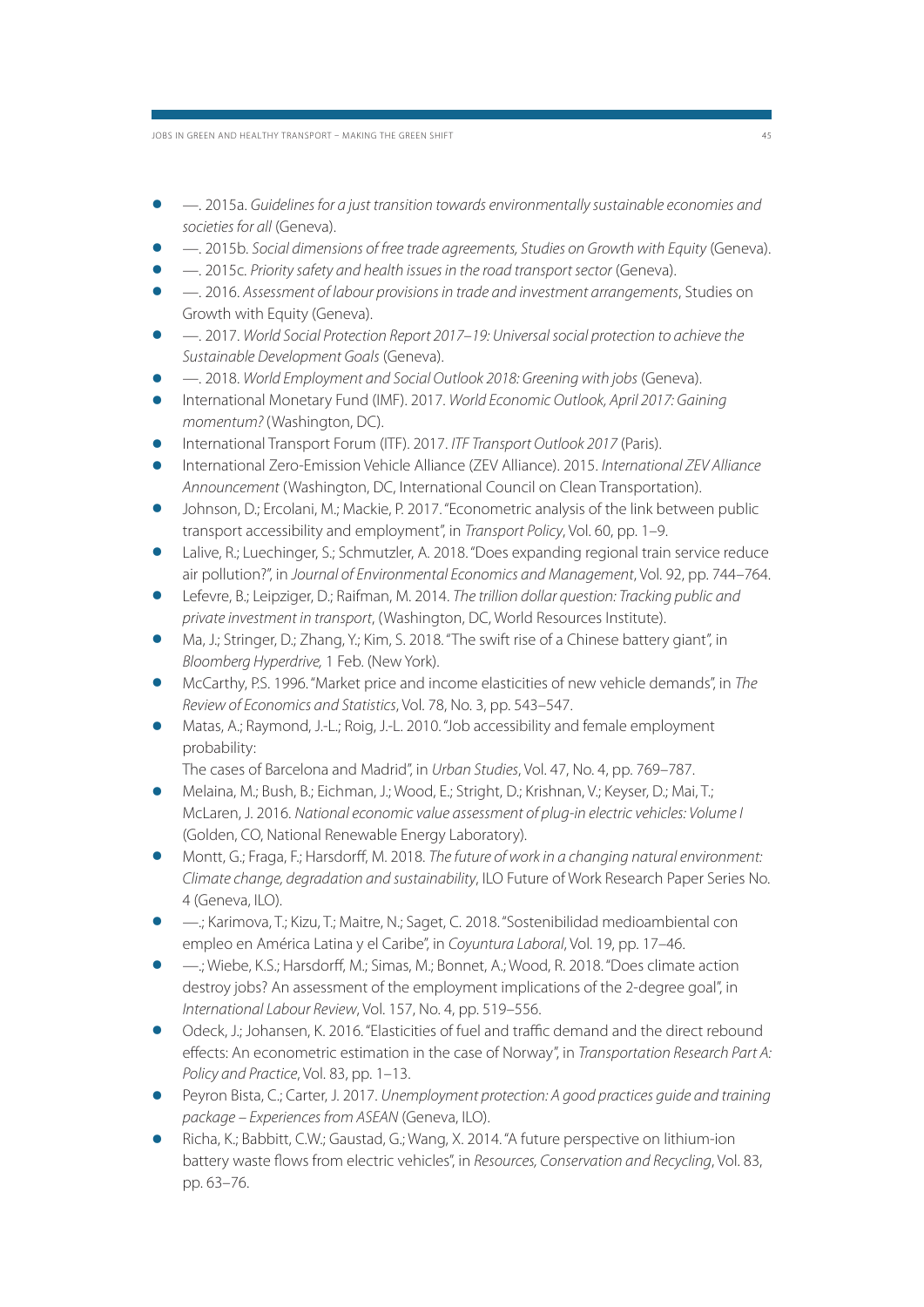- Roeth, M.; Kircher, D.; Smith, J.; Swim, R. 2013. Barriers to the increased adoption of fuel efficiency technologies in the North American on-road freight sector (Washington, DC, International Council on Clean Transportation).
- Rojas-Rueda, D.; de Nazelle, A.; Teixidó, O.; Nieuwenhuijsen, M. 2013. "Health impact assessment of increasing public transport and cycling use in Barcelona: A morbidity and burden of disease approach", in Preventive Medicine, Vol. 57, No. 5, pp. 573–579.
- Salazar-Xirinachs, J.M.; Nübler, I.; Kozul-Wright, R. 2014. Transforming economies: Making industrial policy work for growth, jobs and development (Geneva, ILO).
- Sanchez, T.W. 1999. "The connection between public transit and employment: The cases of Portland and Atlanta", in Journal of the American Planning Association, Vol. 65, No. 3, pp. 284–296.
- Stadler, K.; Wood, R.; Bulavskaya, T.; Södersten, C.-J.; Simas, M.; Schmidt, S.; Usubiaga, A.; Acosta-Fernández, J.; Kuenen, J.; Bruckner, M.; Giljum, S.; Lutter, S.; Merciai, S.; Schmidt, J.H.; Theurl, M.C.; Plutzar, C.; Kastner, T.; Eisenmenger, N.; Erb, K.-H.; de Koning, A.; Tukker, A. 2018. "EXIOBASE3: Developing a time series of detailed environmentally extended multi-regional input–output tables", in Journal of Industrial Ecology, Vol. 22, No. 3, pp. 502–515.
- Strietska-Ilina, O.; Hofmann, C.; Durán Haro, M.; Jeon, S. 2011. Skills for green jobs: A global view. Synthesis report based on 21 country studies (Geneva and Thessaloniki, ILO and European Centre for the Development of Vocational Training).
- Sykes, M.; Axsen, J. 2017. "No free ride to zero-emissions: Simulating a region's need to implement its own zero-emissions vehicle (ZEV) mandate to achieve 2050 GHG targets", in Energy Policy, Vol. 110, pp. 447–460.
- Toplensky, R. 2018. "EU to offer billions of funding for electric battery plants", in Financial Times, 15 Oct. (London).
- UBS Research. 2017. UBS Evidence Lab electric car teardown: Disruption ahead? (Zurich).
- United Nations Economic Commission for Europe (UNECE). 2016. Main transport indicators in the ECE region, 2014 (Geneva).
- —. 2018. UNECE Transport Statistics database (Geneva).
- United Nations Environment Programme (UNEP). 2017. Riding towards green economy: Cycling and green jobs (Geneva).
- US Department of Transportation. 2018. Transportation Statistics Annual Report (TSAR) 2017 (Washington, DC).
- US Energy Information Administration. 2017. Analysis of the effect of zero-emission vehicle policies: State-level incentives and the California zero-emission vehicle regulations (Washington, DC).
- Vivanco, D.F.; Freire-González, J.; Kemp, R.; Voet, E. van der. 2014. "The remarkable environmental rebound effect of electric cars: A microeconomic approach", in Environmental Science and Technology, Vol. 48, No. 20, pp. 12063–12072.
- Winebrake, J.J.; Green, E.H. 2009. Electrifying America's transportation: An analysis of national economic benefits from electric drive vehicles (Palo Alto, CA, Electric Power Research Institute).
- Winslow, K.M.; Laux, S.J.; Townsend, T.G. 2018. "A review on the growing concern and potential management strategies of waste lithium-ion batteries", in Resources, Conservation and Recycling, Vol. 129, pp. 263–277.
- Woodcock, J.; Givoni, M.; Morgan, A.S. 2013. "Health impact modelling of active travel visions for England and Wales using an Integrated Transport and Health Impact Modelling Tool (ITHIM)", in PLOS ONE, Vol. 8, No. 1.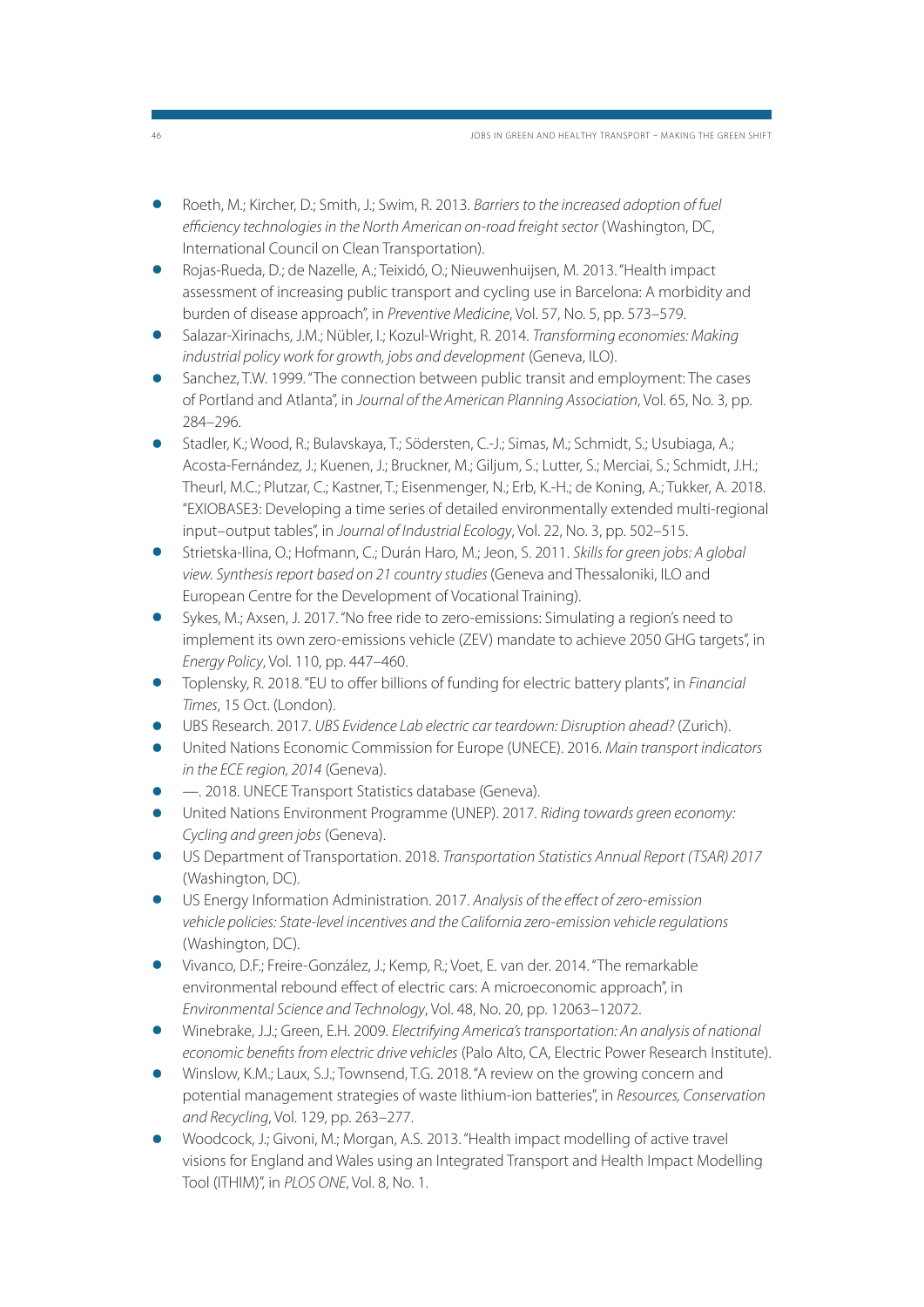- World Bank. 2018. World Development Indicators database. Available at: https://databank. worldbank.org/source/world-development-indicators [25 Sep. 2019].
- World Health Organization (WHO). 2011. Burden of disease from environmental noise: Quantification of healthy life years lost in Europe (Copenhagen).
- —. 2014. Unlocking new opportunities: Jobs in green and healthy transport (Copenhagen).
- —. 2016. "Disease burden and mortality estimates". Available at: www.who.int/healthinfo/ global burden disease/estimates/en/index1.html [13 Sep. 2019].
- —. 2018. Making THE (Transport, Health and Environment) link (Copenhagen).
- —.; ECE. 2009. Amsterdam Declaration. Making THE link: Transport choices for our health, environment and prosperity, adopted at the Third High-level Meeting on Transport, Health and Environment, Amsterdam, 23 Jan.
- Zeleke, A. 2016. Gasoline and diesel demand elasticities: A consistent estimate across the EU-28, Department of Economics Working Paper Series No. 12 (Uppsala, Swedish University of Agricultural Sciences).